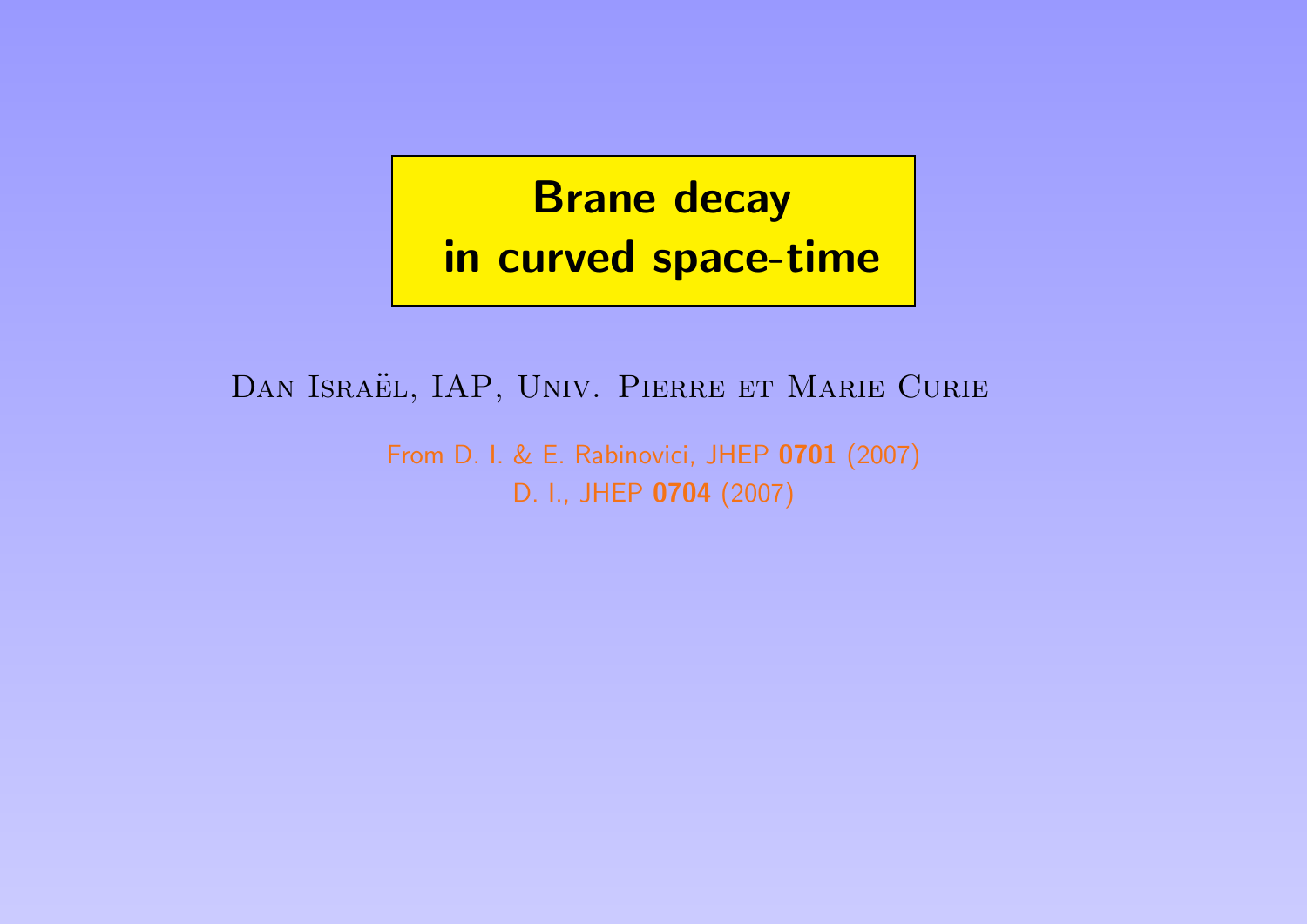# **Outline of the Talk**

- 1. Introduction & motivations from cosmology
- 2. Brane decay in flat space-time
- 3. Brane decay in AdS
- 4. Closed and open string emission
- 5. Open string tachyons in non-critical strings (geometric and universal)
- 6. Brane decay in non-critical strings
- 7. Conclusions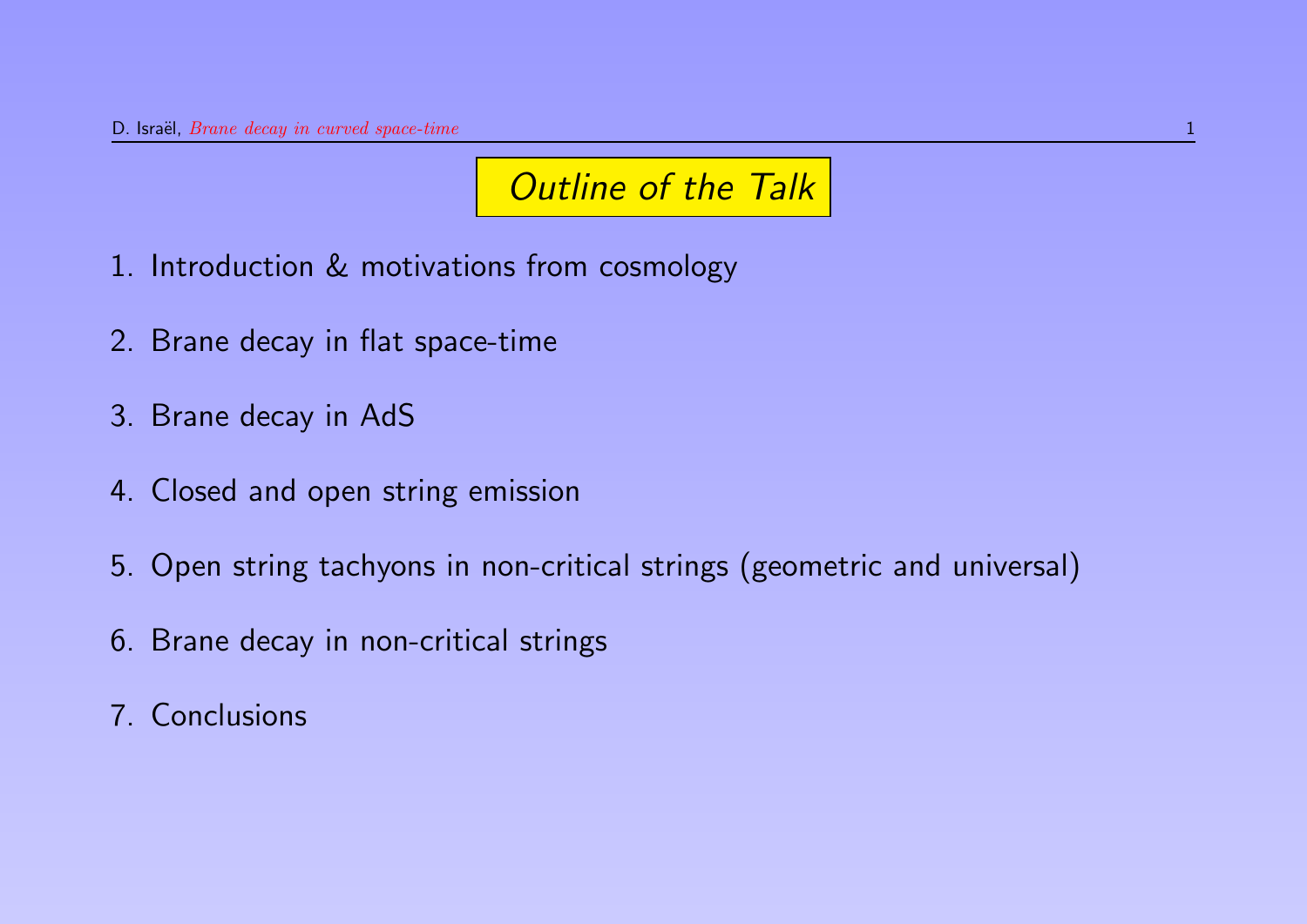### ① Brane inflation & open string tachyons

✔ Natural setting of string cosmology: flux compactification of type ii string theory, with stabilized moduli

 $R^{3,1}$ **x M**<sub>6</sub>

**► generically warped throats develop** 

 $AdS_5^xM_5$  $\blacktriangleright$  AdS<sub>5</sub> geometry, capped both in the UV (compact 6-manifold) and in the IR  $(\text{tip of the throat})$  [Giddings, Kachru, Polchinski '03]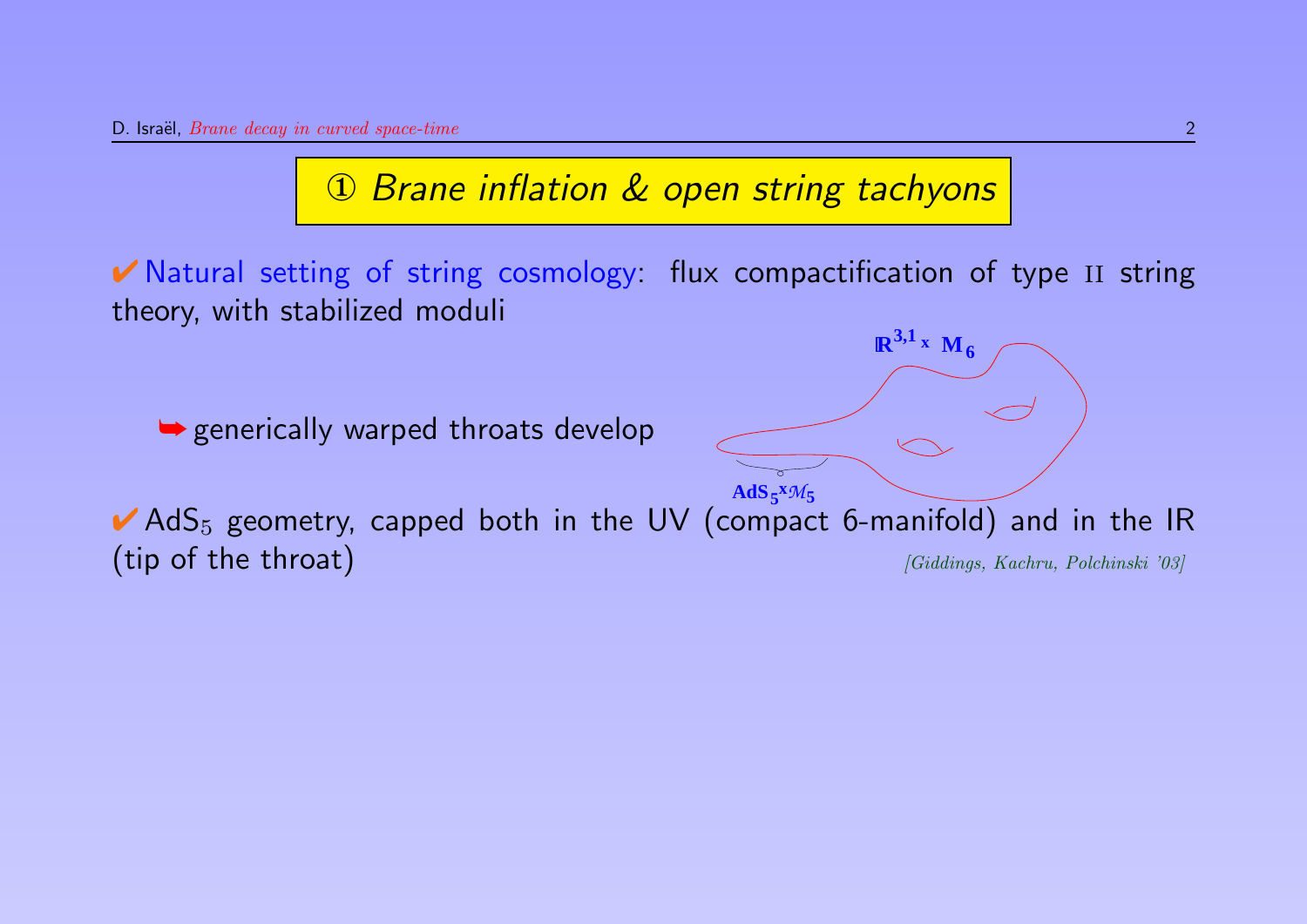#### ① Brane inflation & open string tachyons

✔ Natural setting of string cosmology: flux compactification of type ii string theory, with stabilized moduli

**► generically warped throats develop** 



 $\blacktriangleright$  AdS<sub>5</sub> geometry, capped both in the UV (compact 6-manifold) and in the IR (tip of the throat)  $[Giddings, Kachru, Polchinski '03]$ → generically warped throats develop<br>  $\overrightarrow{A}$   $\overrightarrow{AB}$   $\overrightarrow{A}^{M5}$ <br>  $\overrightarrow{A}$   $\overrightarrow{AB}$   $\overrightarrow{A}^{M5}$ <br>  $\overrightarrow{A}$   $\overrightarrow{AB}$   $\overrightarrow{A}^{M5}$ <br>  $\overrightarrow{A}$   $\overrightarrow{A}$   $\overrightarrow{A}$   $\overrightarrow{A}$   $\overrightarrow{A}$   $\overrightarrow{A}$   $\overrightarrow{A}$   $\overrightarrow{A}$   $\overrightarrow{A}$   $\overrightarrow{$ 

✔ D-brane/ anti D-brane pair in the throat: Coulombian attraction redshifted by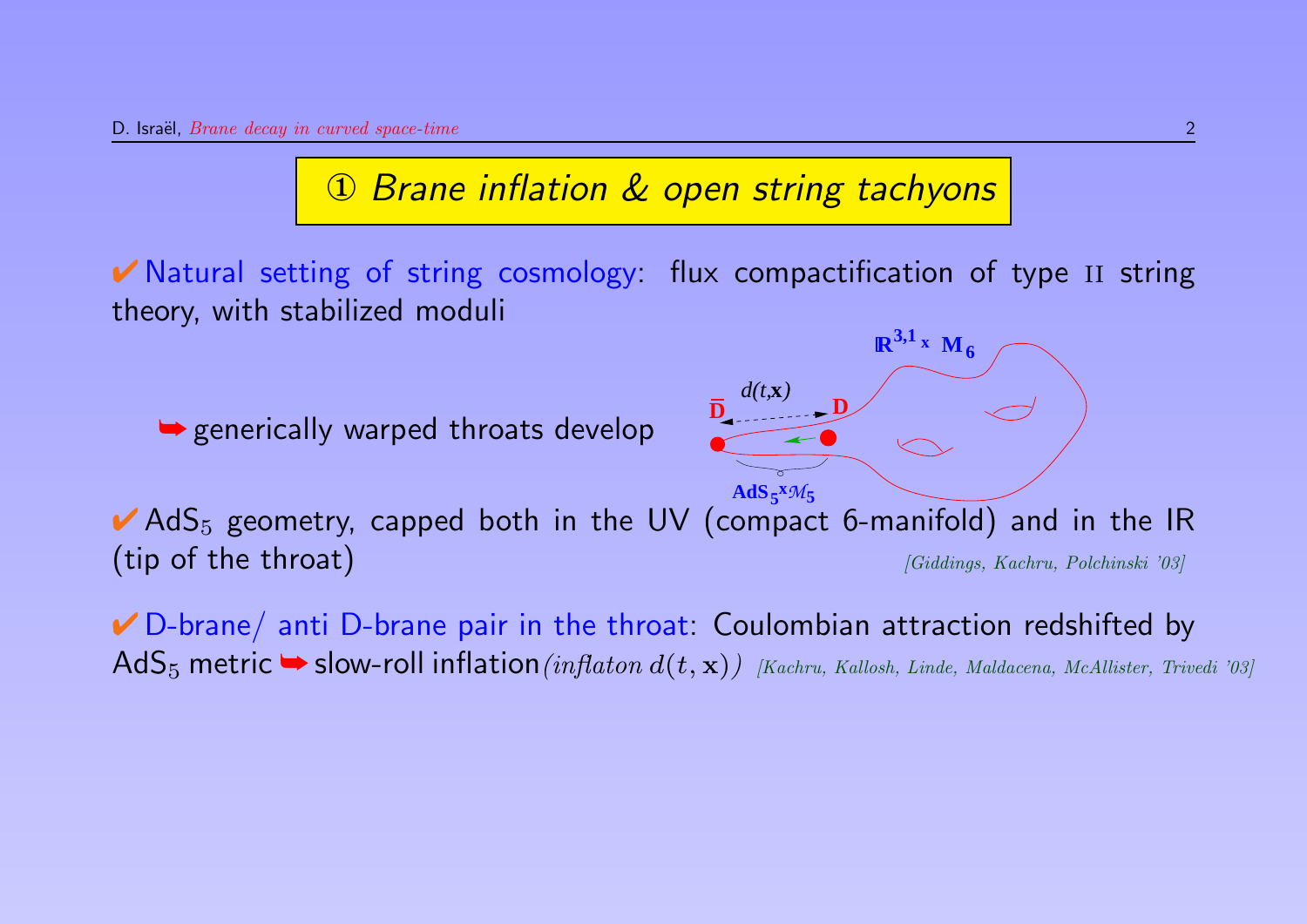### Tachyon condensation & Brane Reheating

 $\blacktriangledown$  End of inflation: D-D annihilation  $\blacktriangledown$  open string tachyon for  $d^2 < 8\pi^2 \ell_s^2$ s



 $\star$ String theory realization of hybrid inflation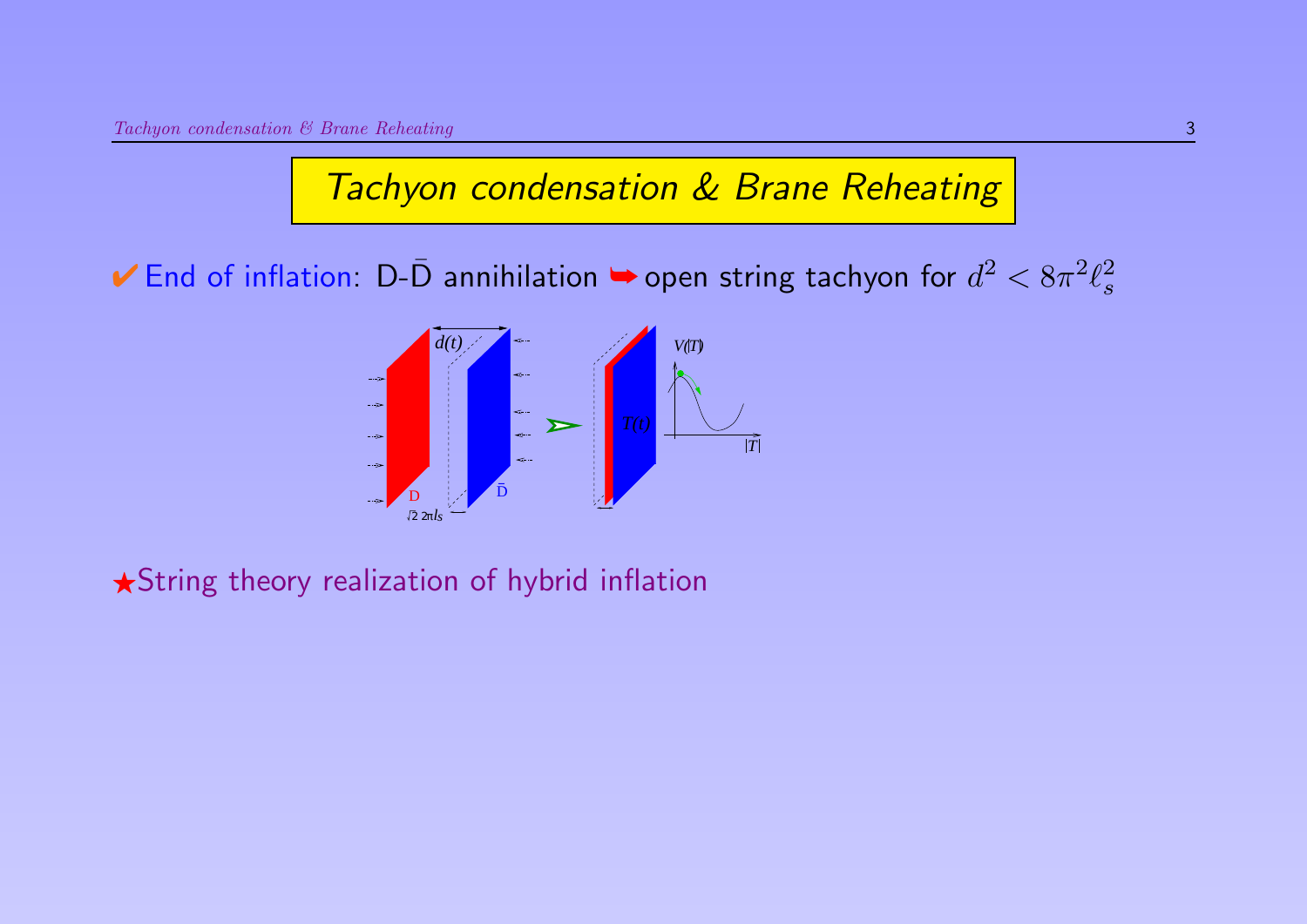#### Tachyon condensation & Brane Reheating

 $\blacktriangledown$  End of inflation: D-D annihilation  $\blacktriangledown$  open string tachyon for  $d^2 < 8\pi^2 \ell_s^2$ s



 $\star$ String theory realization of hybrid inflation

 $\blacktriangleright$  Tachyon condensation: involves all the massive string modes  $(m > 1/\ell_s)$ **► string corrections important**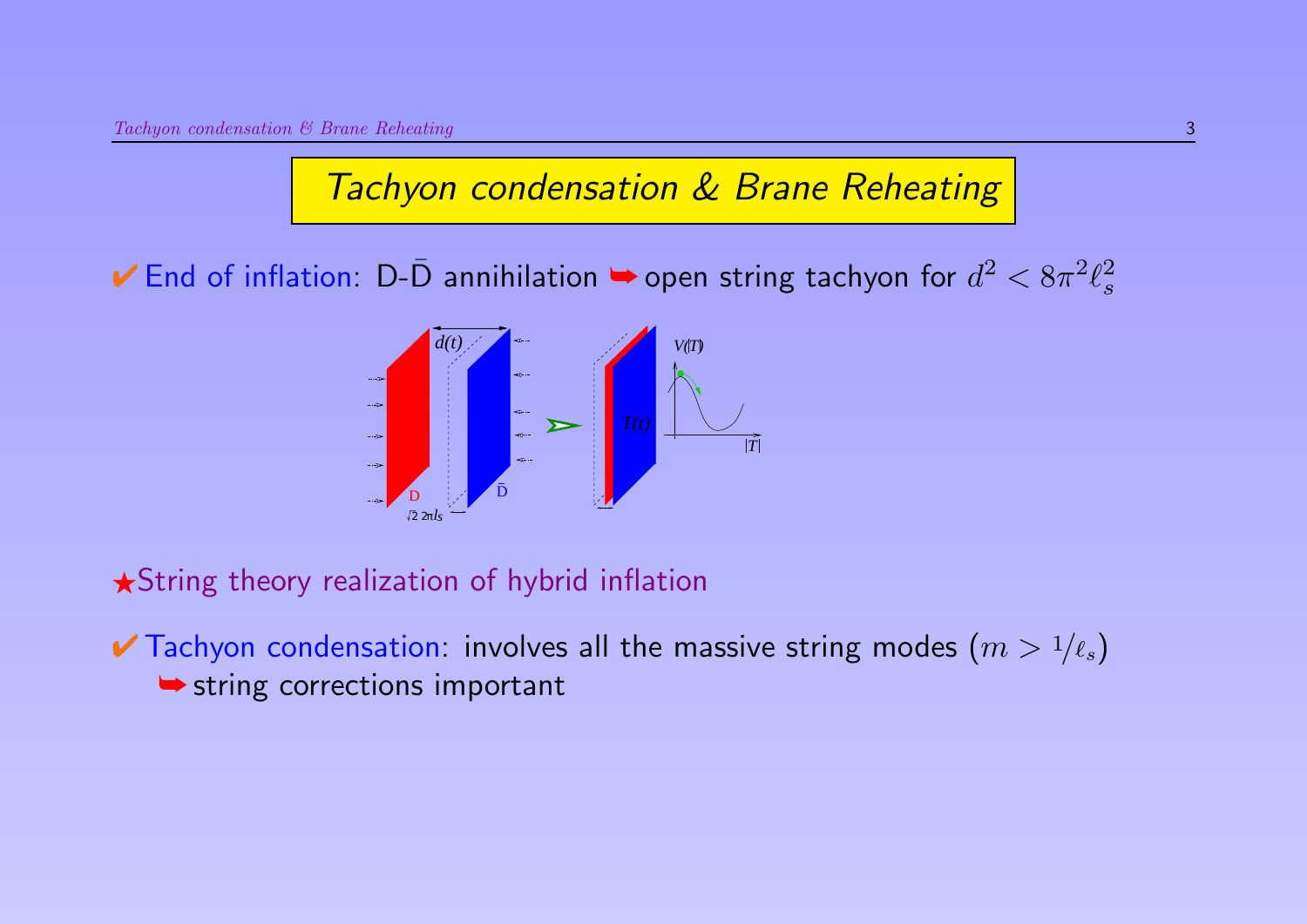\*For brane decay in flat spacetime one can use exact tree-level string computations [Sen '02]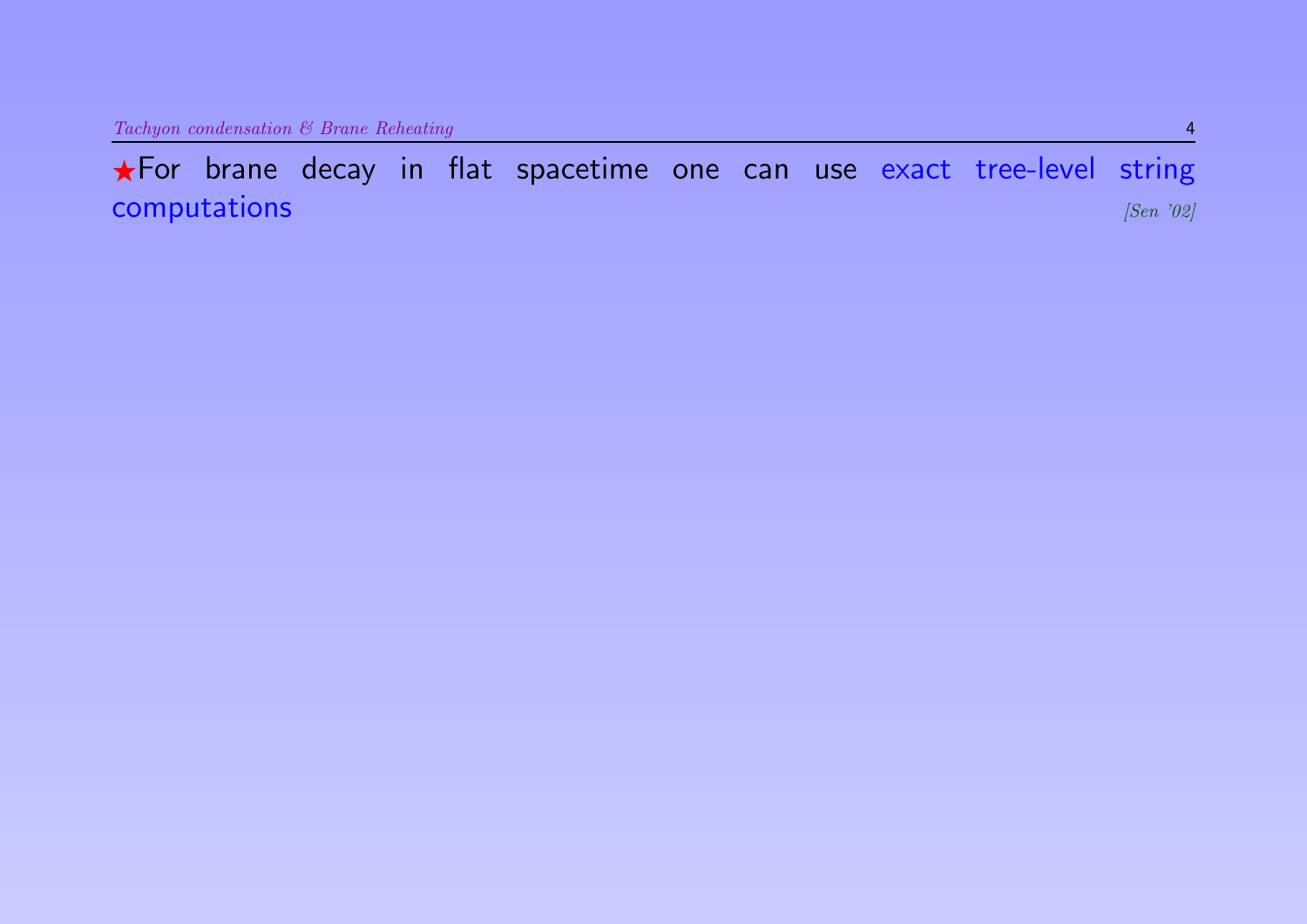FFor brane decay in flat spacetime one can use exact tree-level string computations and  $[Sen 302]$ 

➥ "Rolling tachyon" solution of boundary CFT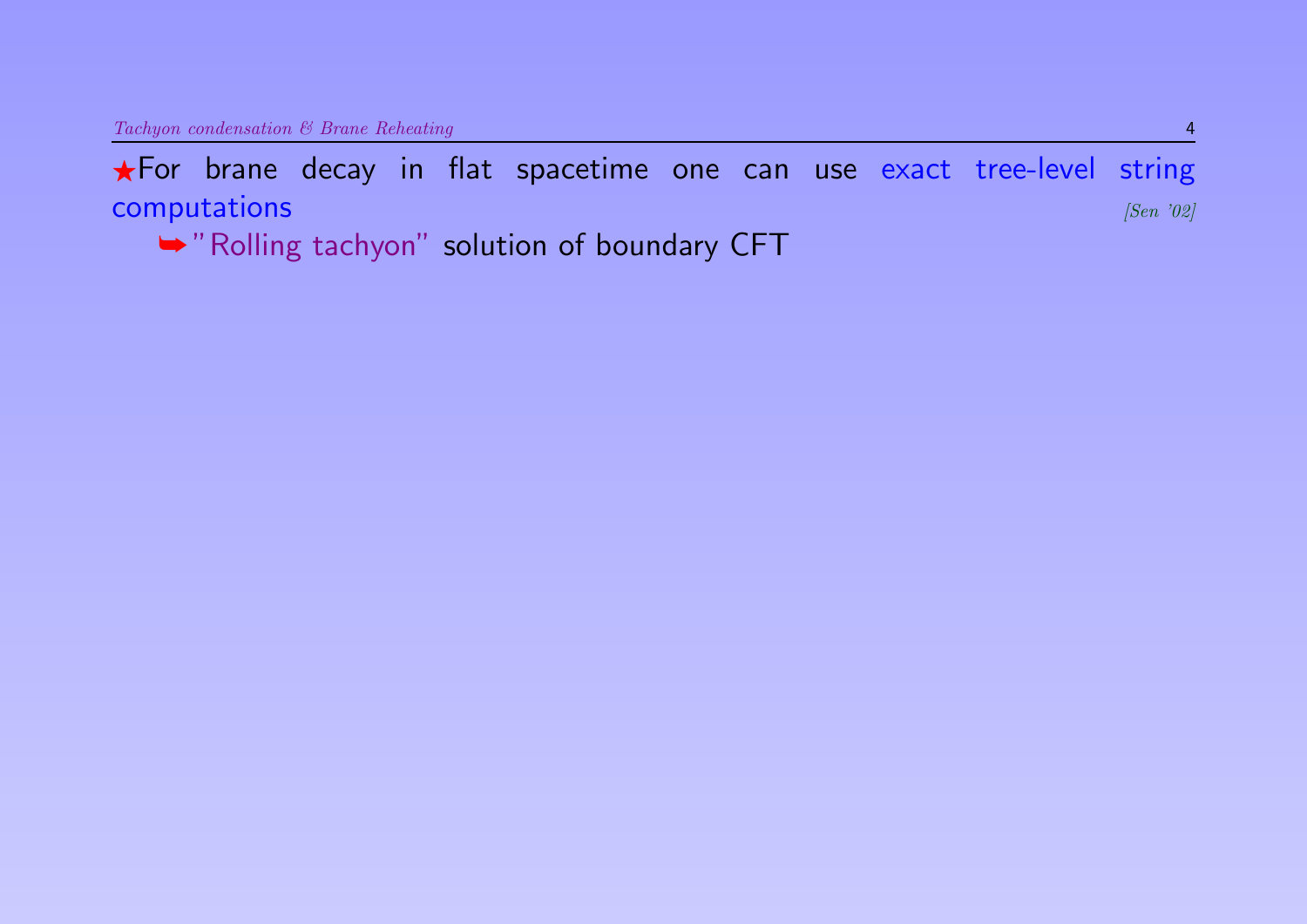FFor brane decay in flat spacetime one can use exact tree-level string computations and  $[Sen 302]$ 

- ➥ "Rolling tachyon" solution of boundary CFT
- ➥ produces non-relativistic "tachyon dust" of massive closed strings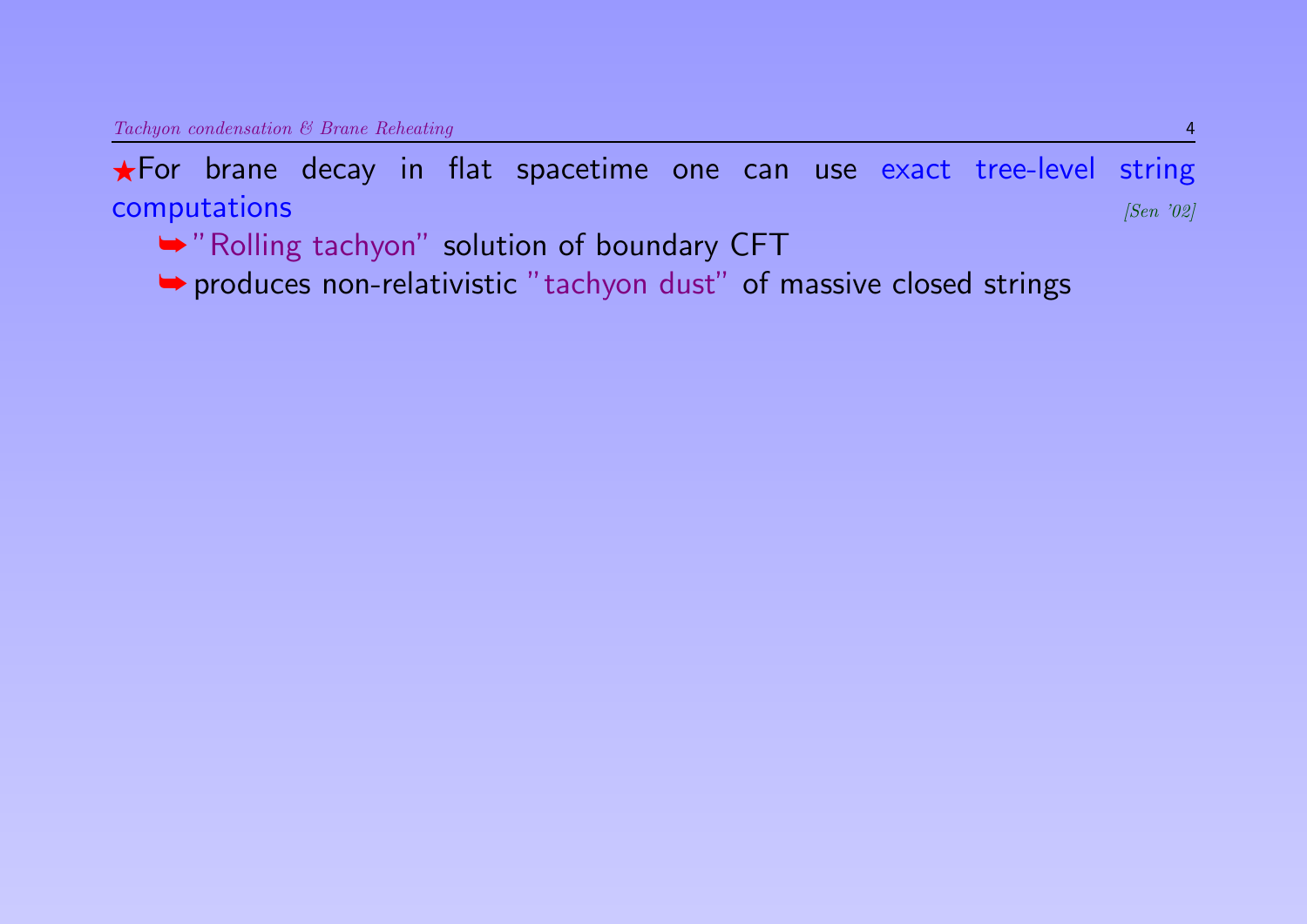FFor brane decay in flat spacetime one can use exact tree-level string computations and  $[Sen 102]$ 

- ➥ "Rolling tachyon" solution of boundary CFT
- ➥ produces non-relativistic "tachyon dust" of massive closed strings

 $\star$  How much this elementary process of string theory is universal?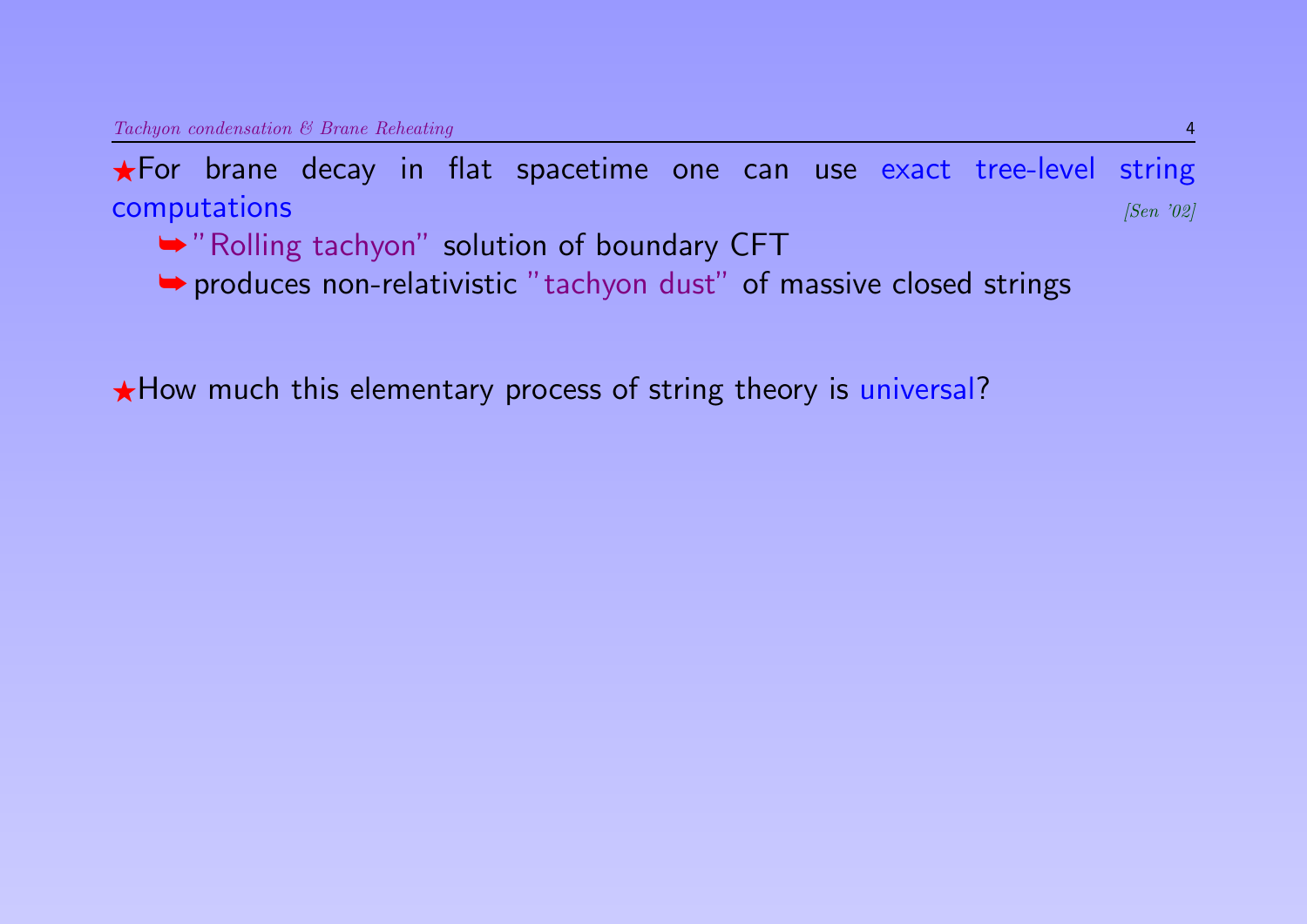FFor brane decay in flat spacetime one can use exact tree-level string computations and  $\sum_{|Sen|}$  (Sen '02]

- ➥ "Rolling tachyon" solution of boundary CFT
- ➥ produces non-relativistic "tachyon dust" of massive closed strings

 $\star$  How much this elementary process of string theory is universal? ✔ Both low-energy (background geometry) and high energy data (asymptotic density of string states) play a role in the computation of closed string radiation. ✔ both regimes are related through modular invariance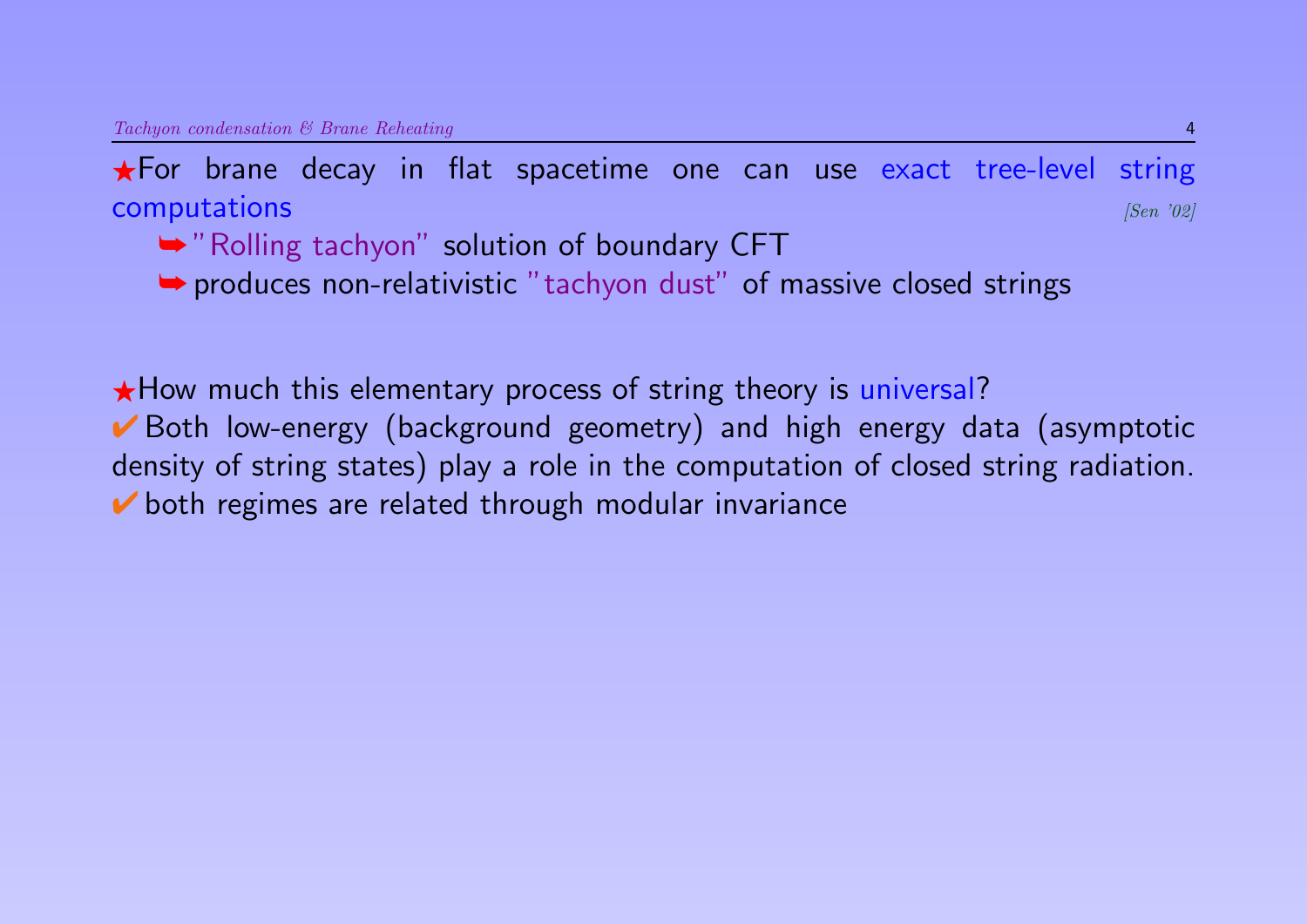$\star$  For brane decay in flat spacetime one can use exact tree-level string computations and  $\sum_{|Sen|}$  (Sen '02]

- ➥ "Rolling tachyon" solution of boundary CFT
- ➥ produces non-relativistic "tachyon dust" of massive closed strings

 $\star$  How much this elementary process of string theory is universal? ■ Both low-energy (background geometry) and high energy data (asymptotic density of string states) play a role in the computation of closed string radiation.  $\triangleright$  both regimes are related through modular invariance

➥ look for curved spacetimes (especially warped geometries) where the Dbrane decay can be followed exactly (at the perturbative level)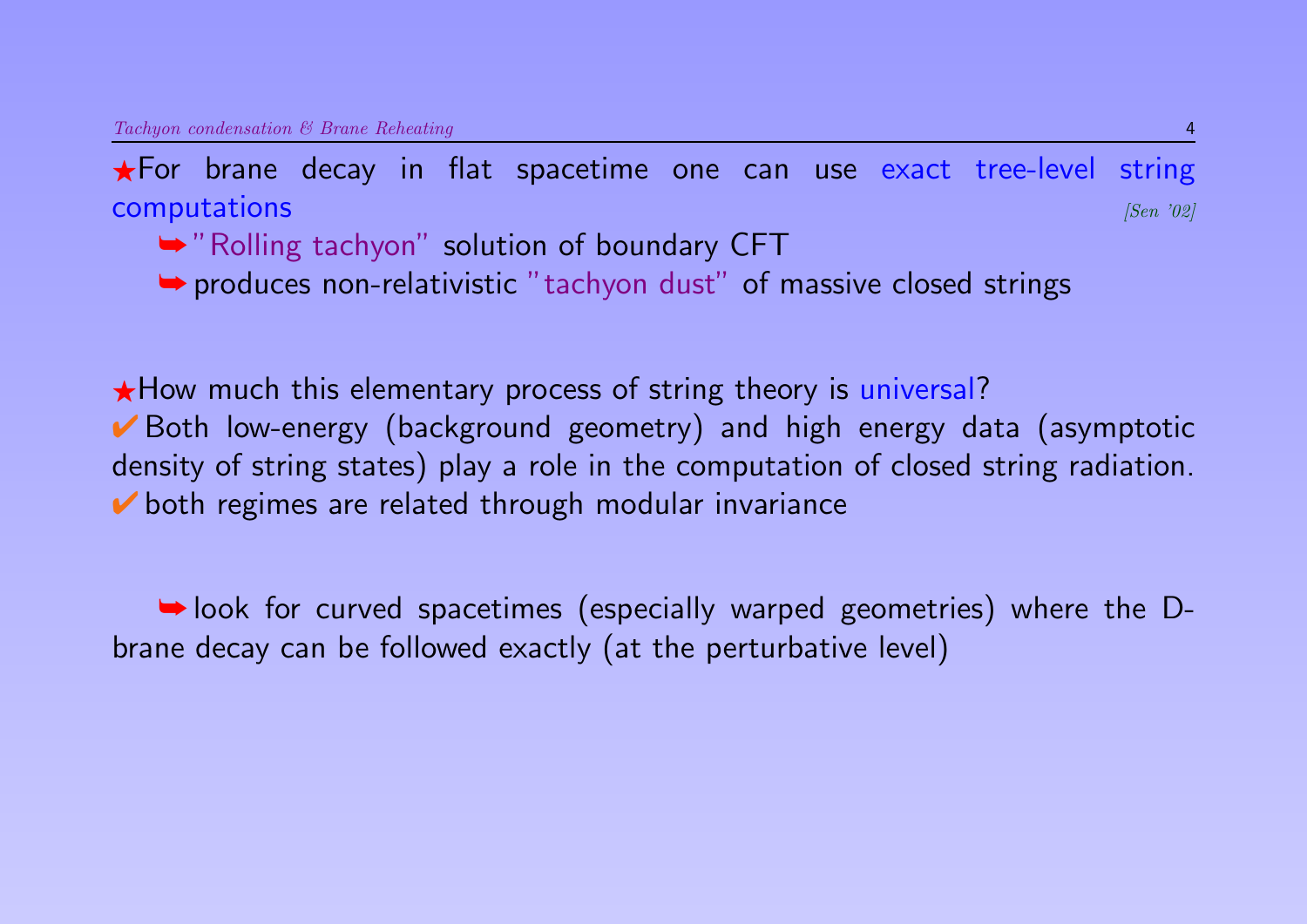#### ② Brane Annihilation: Flat Space-Time

 $\blacktriangleright$  Decay of an unstable D-brane: equivalent to coincident D- $\bar{D}$  pair with no relative velocity (using  $(-)^{F_L}$  orbifold)  $\qquad$   $\blacktriangleright$  solvable worldsheet string model [Sen '02]

τ σ  $\delta S = \lambda \int \mathrm{d}\tau \exp\{X^{0}(\tau)/\ell_{s}\}$  Wick rotation of boundary Liouville theory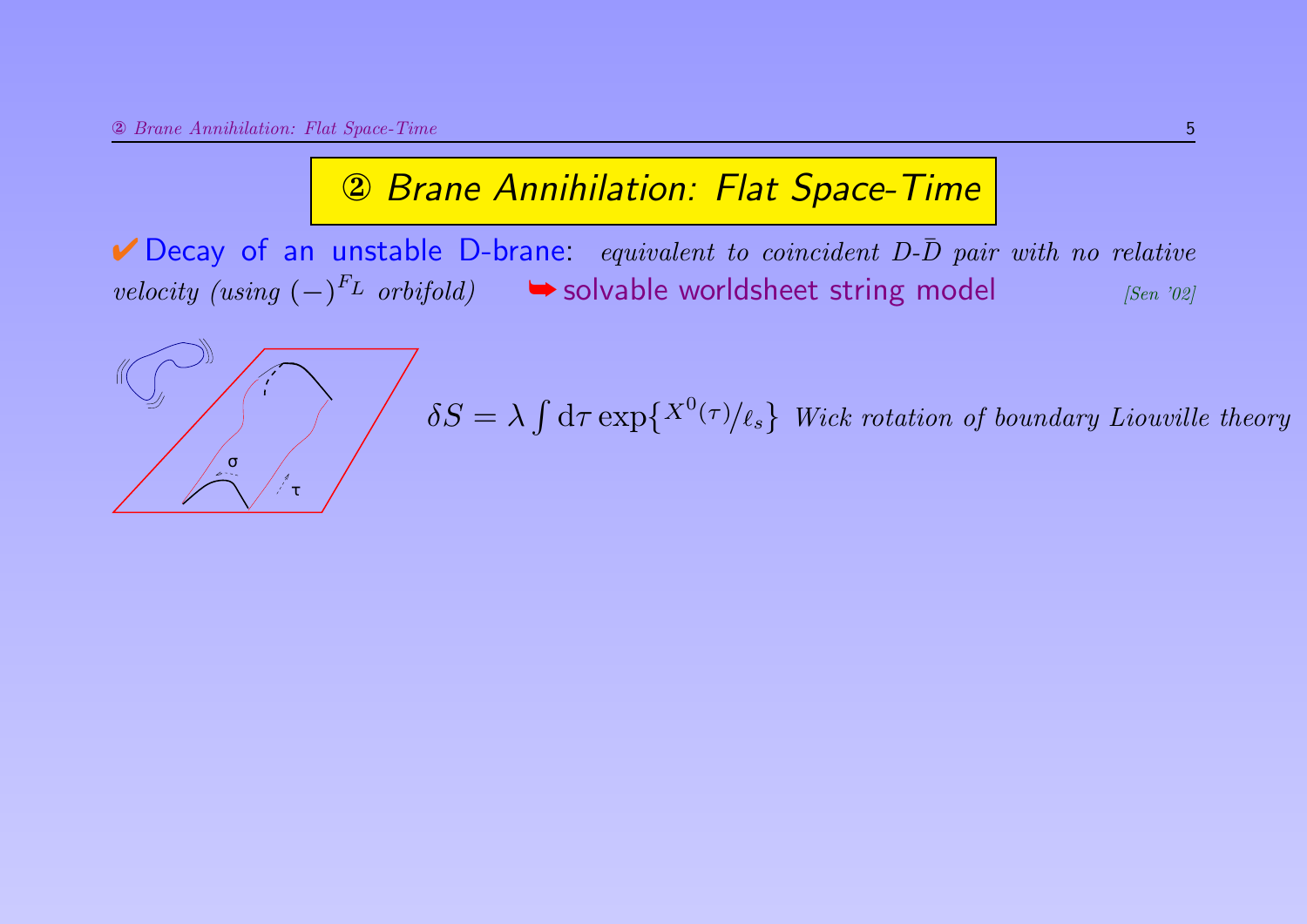#### ② Brane Annihilation: Flat Space-Time

 $\blacktriangleright$  Decay of an unstable D-brane: equivalent to coincident D- $\bar{D}$  pair with no relative velocity (using  $(-)^{F_L}$  orbifold)  $\qquad$   $\blacktriangleright$  solvable worldsheet string model [Sen '02]

$$
\delta S = \lambda \int d\tau \exp\{X^0(\tau)/\ell_s\} \text{ Wick rotation of boundary Liouville theory}
$$

 $V$  Couplings to closed strings (grav. sector)  $\left| \right.$   $\langle V_{E} \rangle_{\lambda} = (\pi \lambda)^{-iE} \frac{\pi}{\sinh \lambda}$  $\sinh \pi E$ **► time-dependent source for all closed string modes**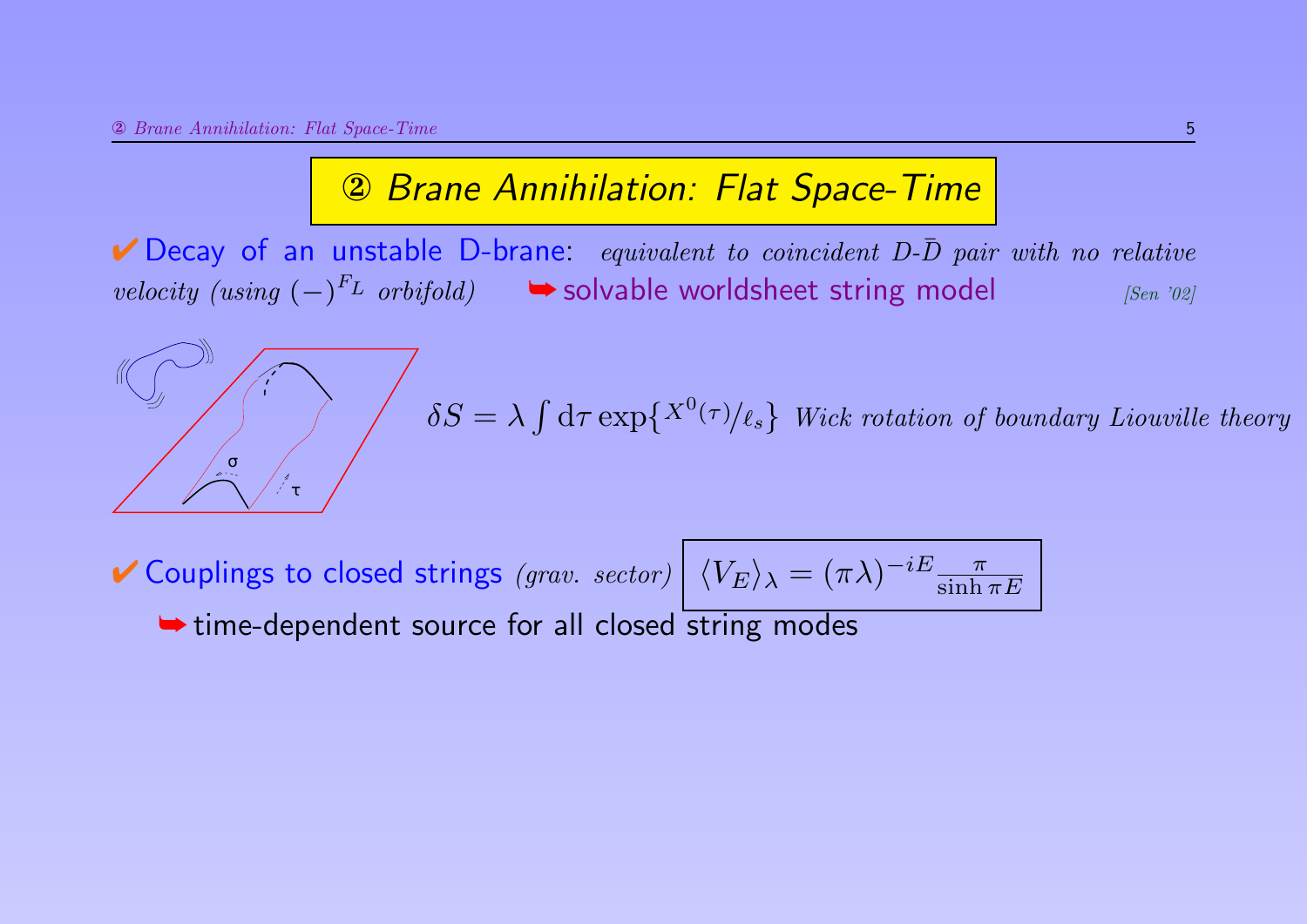#### ② Brane Annihilation: Flat Space-Time

 $\blacktriangleright$  Decay of an unstable D-brane: equivalent to coincident D- $\bar{D}$  pair with no relative velocity (using  $(-)^{F_L}$  orbifold)  $\qquad$   $\blacktriangleright$  solvable worldsheet string model [Sen '02]

τ σ  $\delta S = \lambda \int \mathrm{d}\tau \exp\{X^{0}(\tau)/\ell_{s}\}$  Wick rotation of boundary Liouville theory

 $V$  Couplings to closed strings (grav. sector)  $\left| \right.$   $\langle V_{E} \rangle_{\lambda} = (\pi \lambda)^{-iE} \frac{\pi}{\sinh \lambda}$  $\sinh \pi E$ **► time-dependent source for all closed string modes** 

 $\star$  Closed strings production (coherent state) Number of emitted strings (tree-level):  $\mathcal{N} = \int \frac{dE}{2E}$  $\frac{\mathrm{d}E}{2E}$   $\rho(E)$   $|\langle V_E \rangle_{\lambda}|^2$  [Lambert, Liu, Maldacena '03]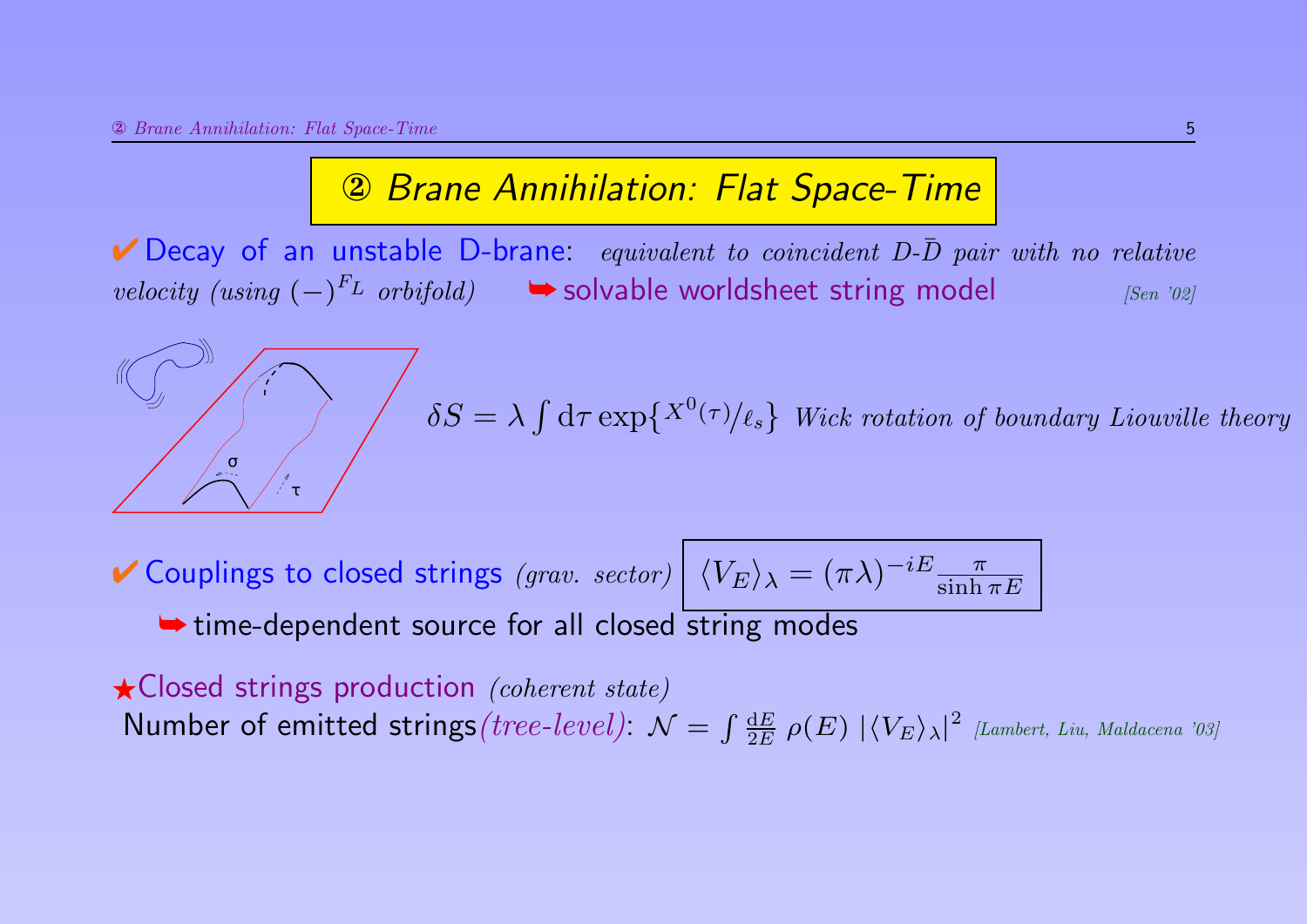$\rightarrow$  exponentially growing (cf. Hagedorn transition at high temperature)

 $\bigstar$ In flat space-time,  $\rho(N) \sim N^{\alpha} e^{+4\pi r}$  $\sqrt{N}$  with  $E = 2\sqrt{N}/\ell_s$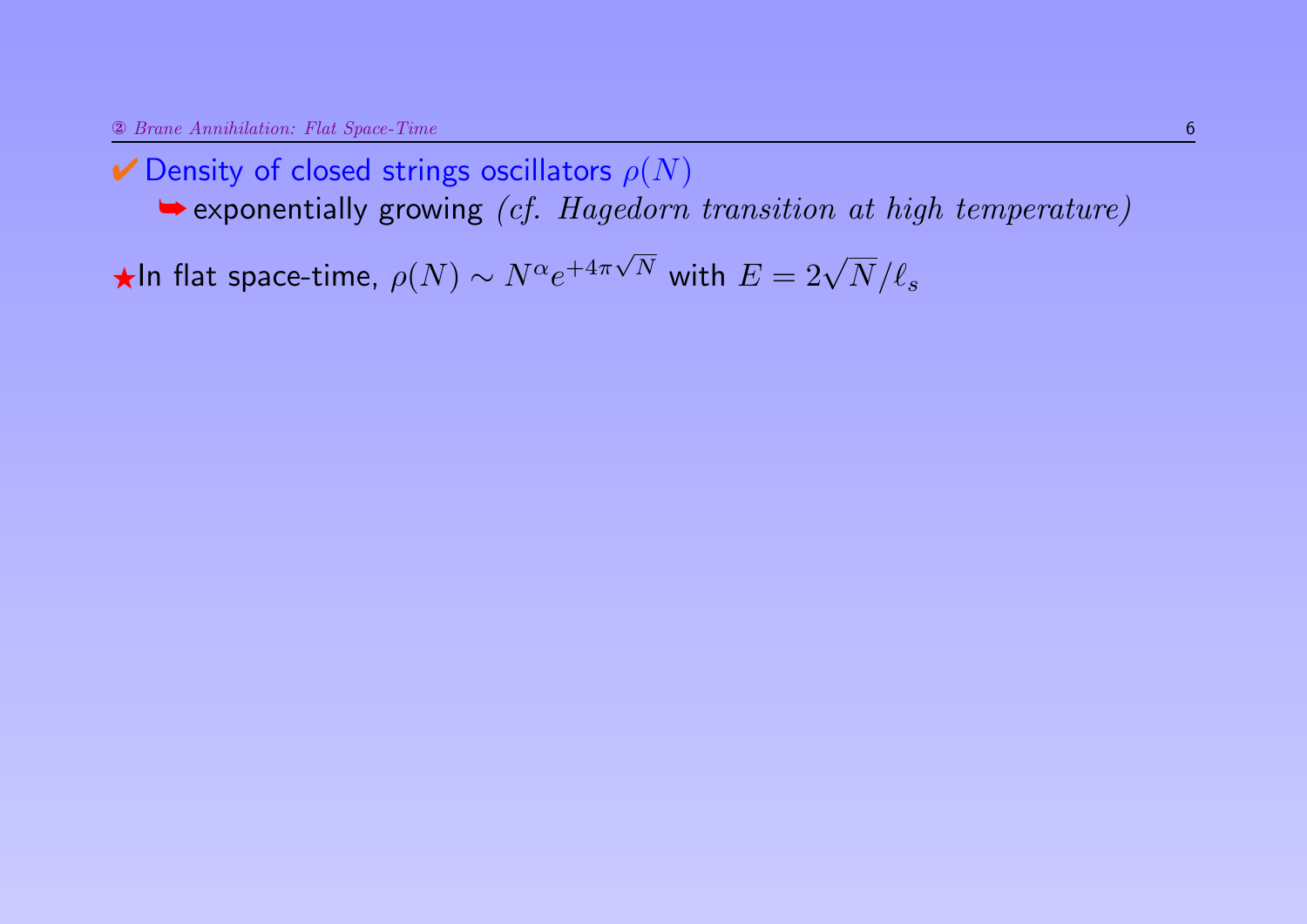➥ exponentially growing (cf. Hagedorn transition at high temperature)

 $\bigstar$ In flat space-time,  $\rho(N) \sim N^{\alpha} e^{+4\pi r}$  $\sqrt{N}$  with  $E = 2\sqrt{N}/\ell_s$ 

✔ Amplitude  $\left\vert \mathcal{N}\sim\int\mathrm{d}E\; E^{2\alpha-1}\;e^{2\pi E}\sinh^{-2}(\pi E)\right\vert$ 

 $\blacktriangleright$  divergent for D0-branes  $(\alpha = 0)$  (D3-branes: instable to inhomogeneous decay)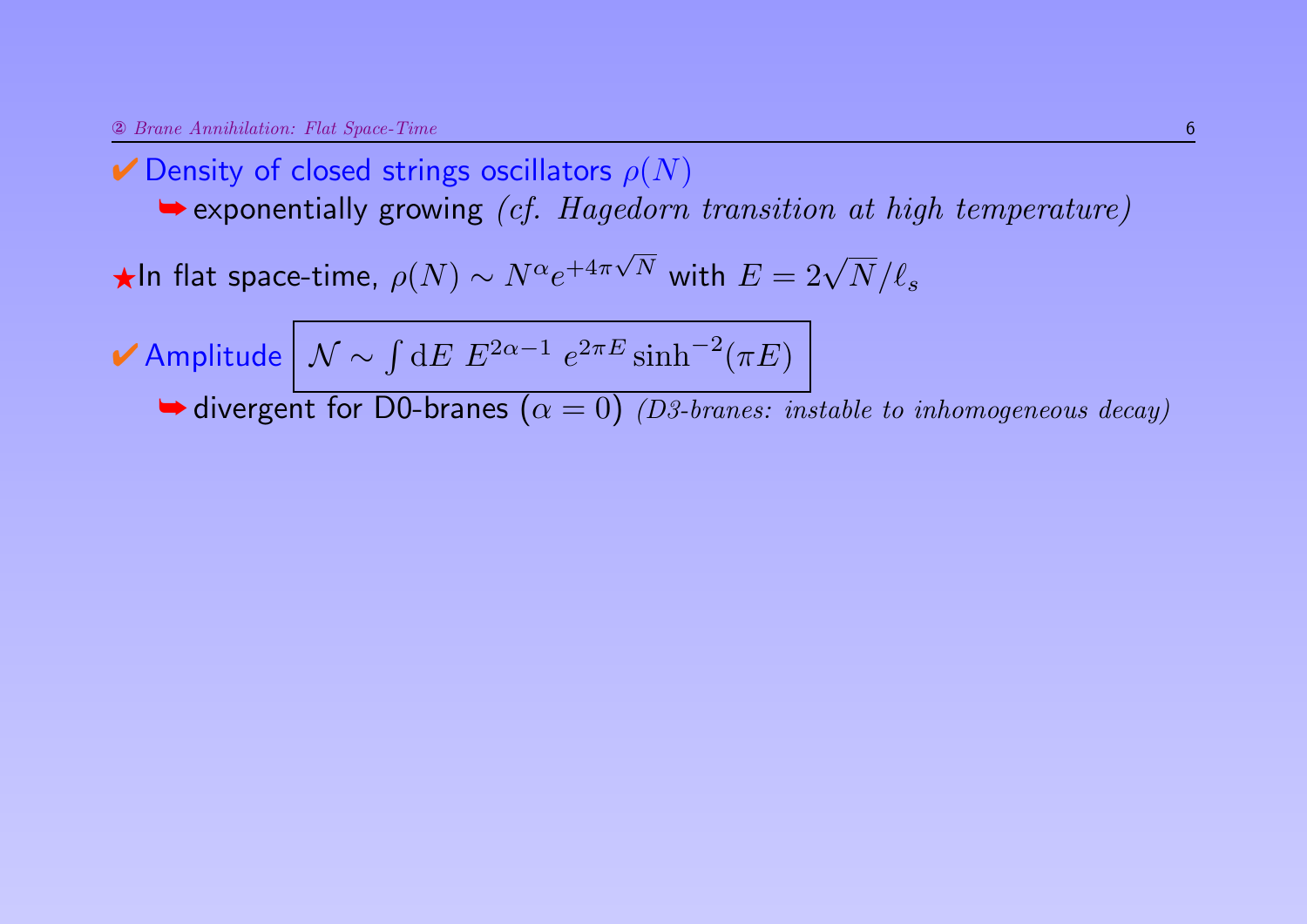$\rightarrow$  exponentially growing *(cf. Hagedorn transition at high temperature)* 

 $\bigstar$ In flat space-time,  $\rho(N) \sim N^{\alpha} e^{+4\pi r}$  $\sqrt{N}$  with  $E = 2\sqrt{N}/\ell_s$ 

$$
\blacktriangleright \text{Amplitude} \big| \mathcal{N} \sim \int \mathrm{d}E \ E^{2\alpha - 1} \ e^{2\pi E} \sinh^{-2}(\pi E)
$$

 $\blacktriangleright$  divergent for D0-branes  $(\alpha = 0)$  (D3-branes: instable to inhomogeneous decay)

 $\bigstar$ Divergence signals breakdown of string perturbation theory

**► Large gravitational back-reaction from the brane decay!**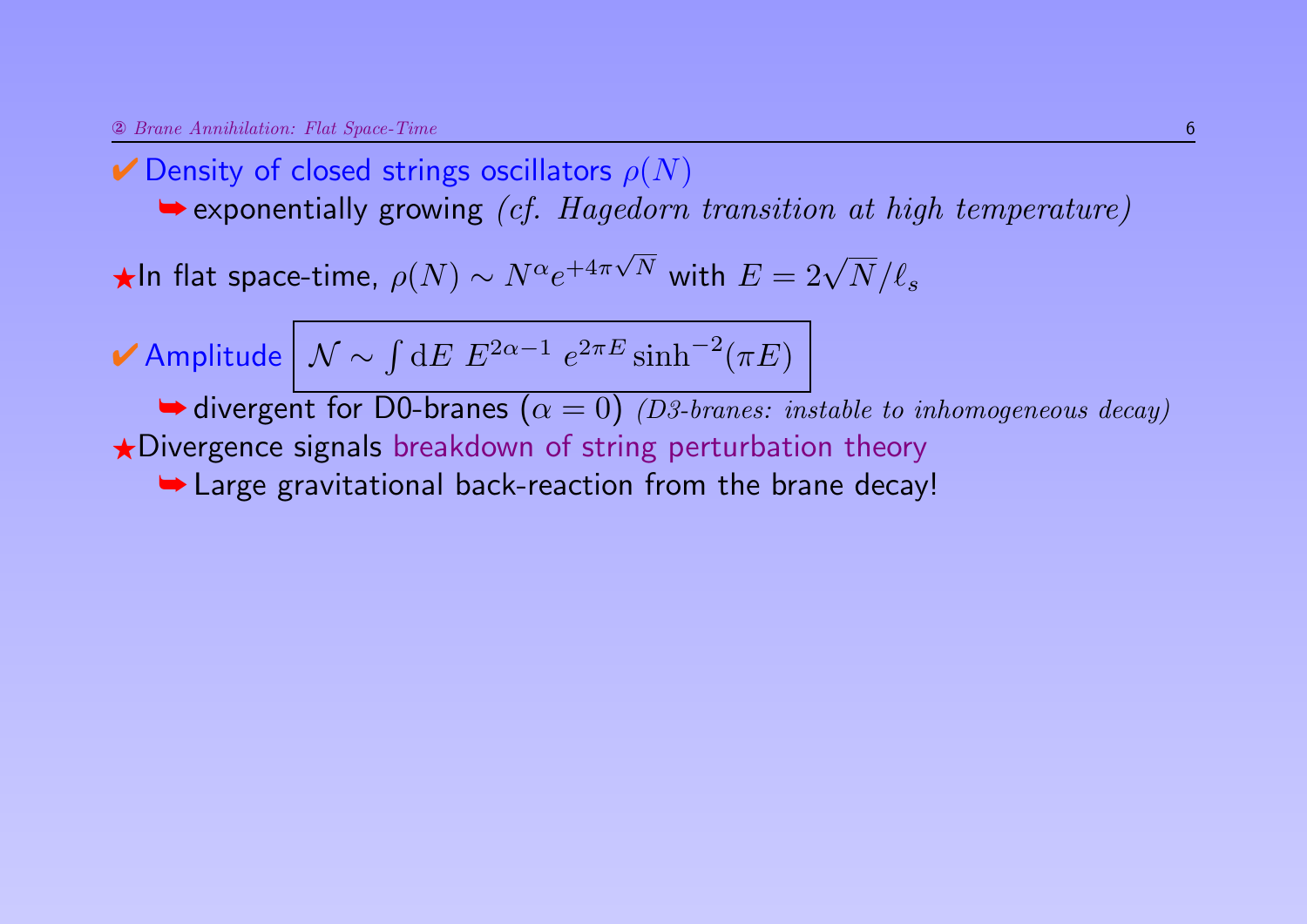$\rightarrow$  exponentially growing *(cf. Hagedorn transition at high temperature)* 

 $\bigstar$ In flat space-time,  $\rho(N) \sim N^{\alpha} e^{+4\pi r}$  $\sqrt{N}$  with  $E = 2\sqrt{N}/\ell_s$ 

$$
\mathbf{\nV}
$$
 Amplitude  $\big| \mathcal{N} \sim \int dE \ E^{2\alpha - 1} \ e^{2\pi E} \sinh^{-2}(\pi E)$ 

 $\blacktriangleright$  divergent for D0-branes  $(\alpha = 0)$  (D3-branes: instable to inhomogeneous decay)

 $\bigstar$ Divergence signals breakdown of string perturbation theory

**► Large gravitational back-reaction from the brane decay!** 

 $\star$ mass of a D0-brane  $m_{\text{D}0} \propto 1/\ell_s g_s$ 

➥ energy conservation not "built-in" the (tree-level) computation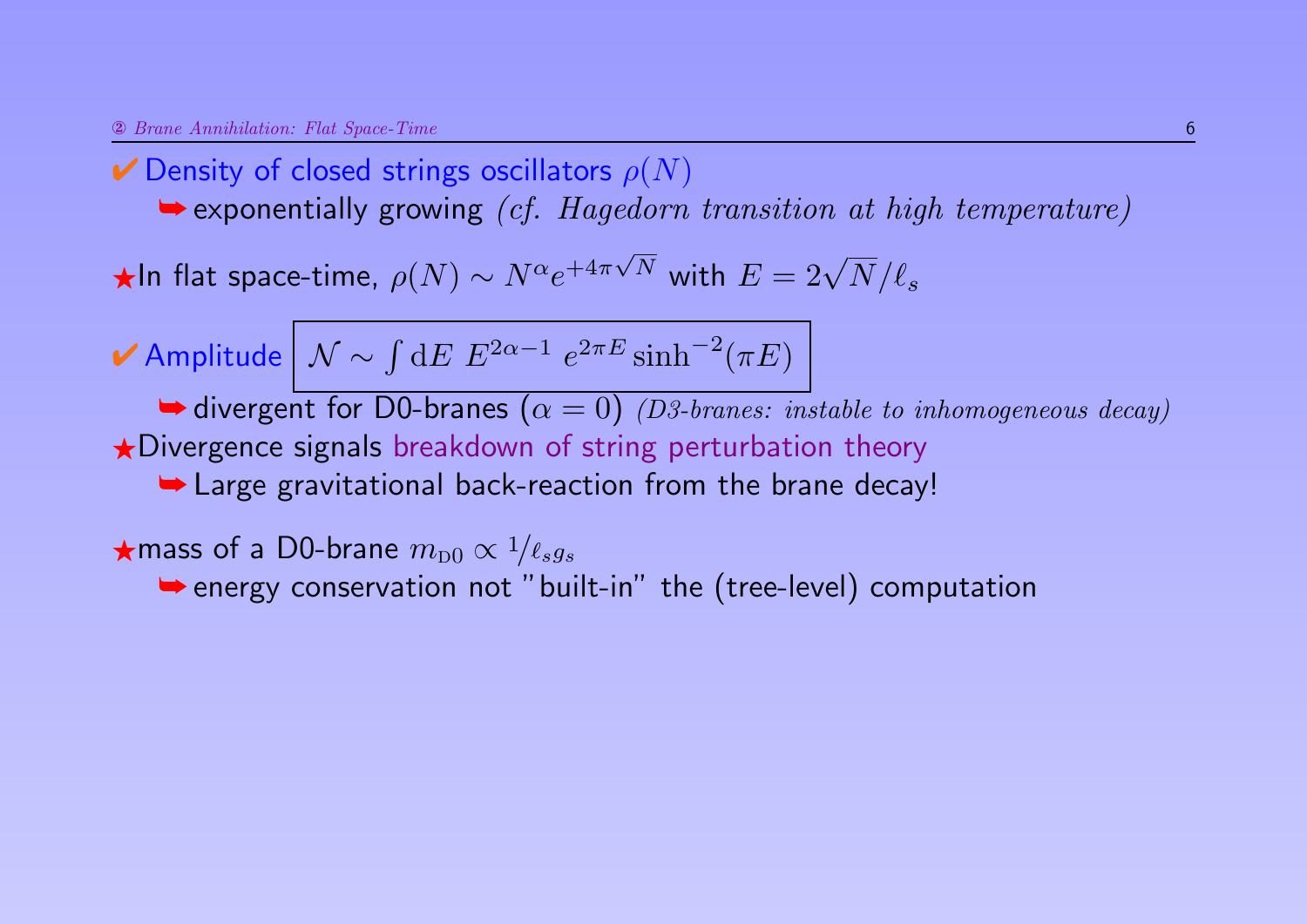$\rightarrow$  exponentially growing *(cf. Hagedorn transition at high temperature)* 

 $\bigstar$ In flat space-time,  $\rho(N) \sim N^{\alpha} e^{+4\pi r}$  $\sqrt{N}$  with  $E = 2\sqrt{N}/\ell_s$ 

$$
\mathbf{\nV}
$$
 Amplitude  $\big| \mathcal{N} \sim \int dE \ E^{2\alpha - 1} \ e^{2\pi E} \sinh^{-2}(\pi E)$ 

 $\blacktriangleright$  divergent for D0-branes  $(\alpha = 0)$  (D3-branes: instable to inhomogeneous decay)

 $\star$ Divergence signals breakdown of string perturbation theory

**► Large gravitational back-reaction from the brane decay!** 

 $\star$ mass of a D0-brane  $m_{\text{D}0} \propto 1/\ell_s g_s$ 

➥ energy conservation not "built-in" the (tree-level) computation

✔ One needs a  $UV$  cutoff at  $E \sim m_{D0}$ 

 $\bigstar$ fraction of total energy in strings of mass  $m \sim \textsf{cst.}$  (up to  $m_{\text{D}0}$ )

→ most energy in strings  $m \sim m_{\mathrm{D}0}$ , non-relativistic  $(p \propto 1/\ell_s \sqrt{g_s})$ : tachyon dust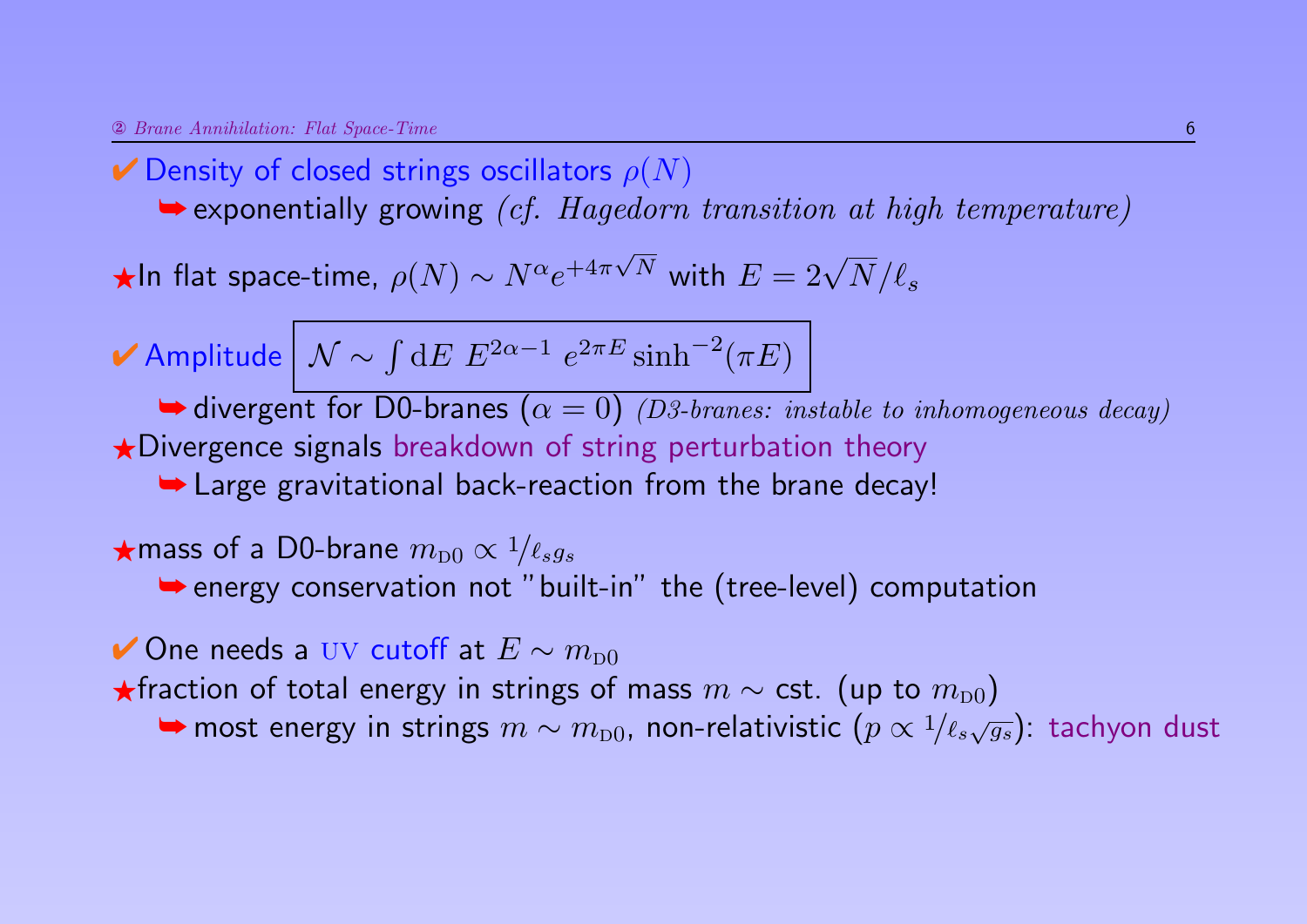1. The closed string description of the brane decay breaks down after  $t \sim \ell_s \sqrt{g_s}$  $\rightarrow$  all energy is converted into  $tachyon$  dust of massive closed strings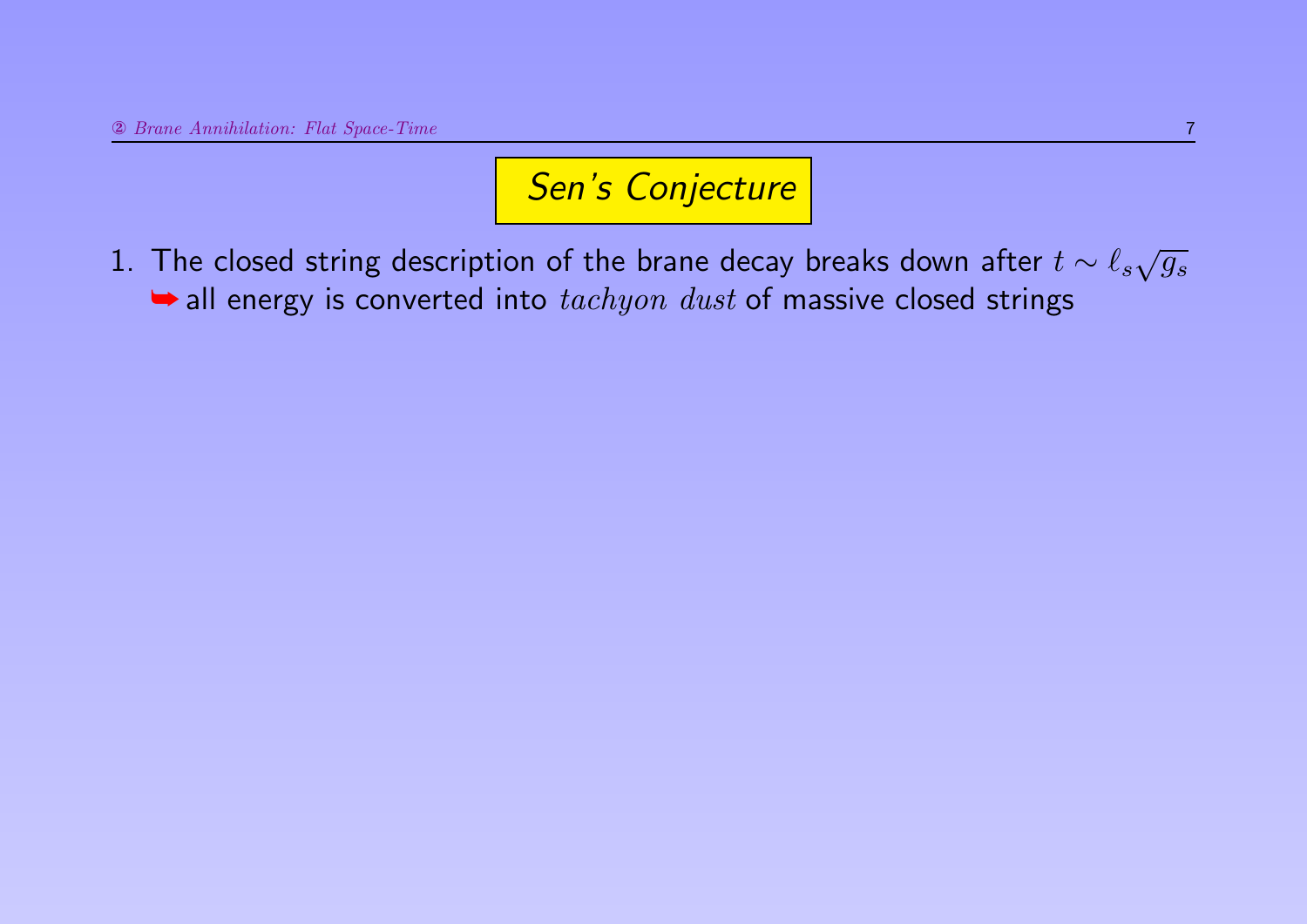- 1. The closed string description of the brane decay breaks down after  $t \sim \ell_s \sqrt{g_s}$  $\rightarrow$  all energy is converted into  $tachyon$  dust of massive closed strings
- 2. However the open string description of the process remains valid **►** may be spoiled by open string pair production (more later)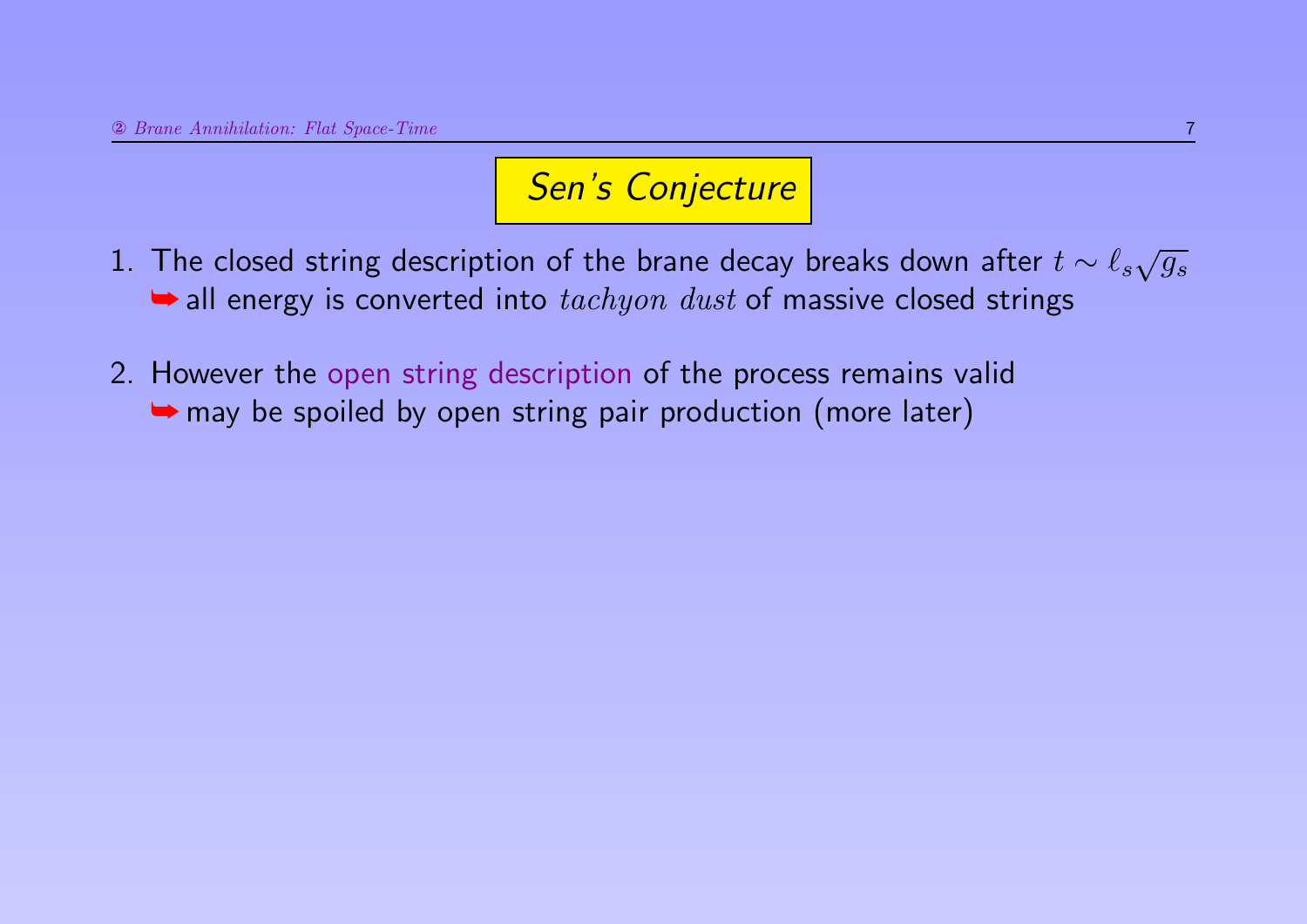- 1. The closed string description of the brane decay breaks down after  $t \sim \ell_s \sqrt{g_s}$  $\rightarrow$  all energy is converted into  $tachyon$  dust of massive closed strings
- 2. However the open string description of the process remains valid **►** may be spoiled by open string pair production (more later)
- 3. The open string description is *holographically dual* to the closed strings description, hence is *complete*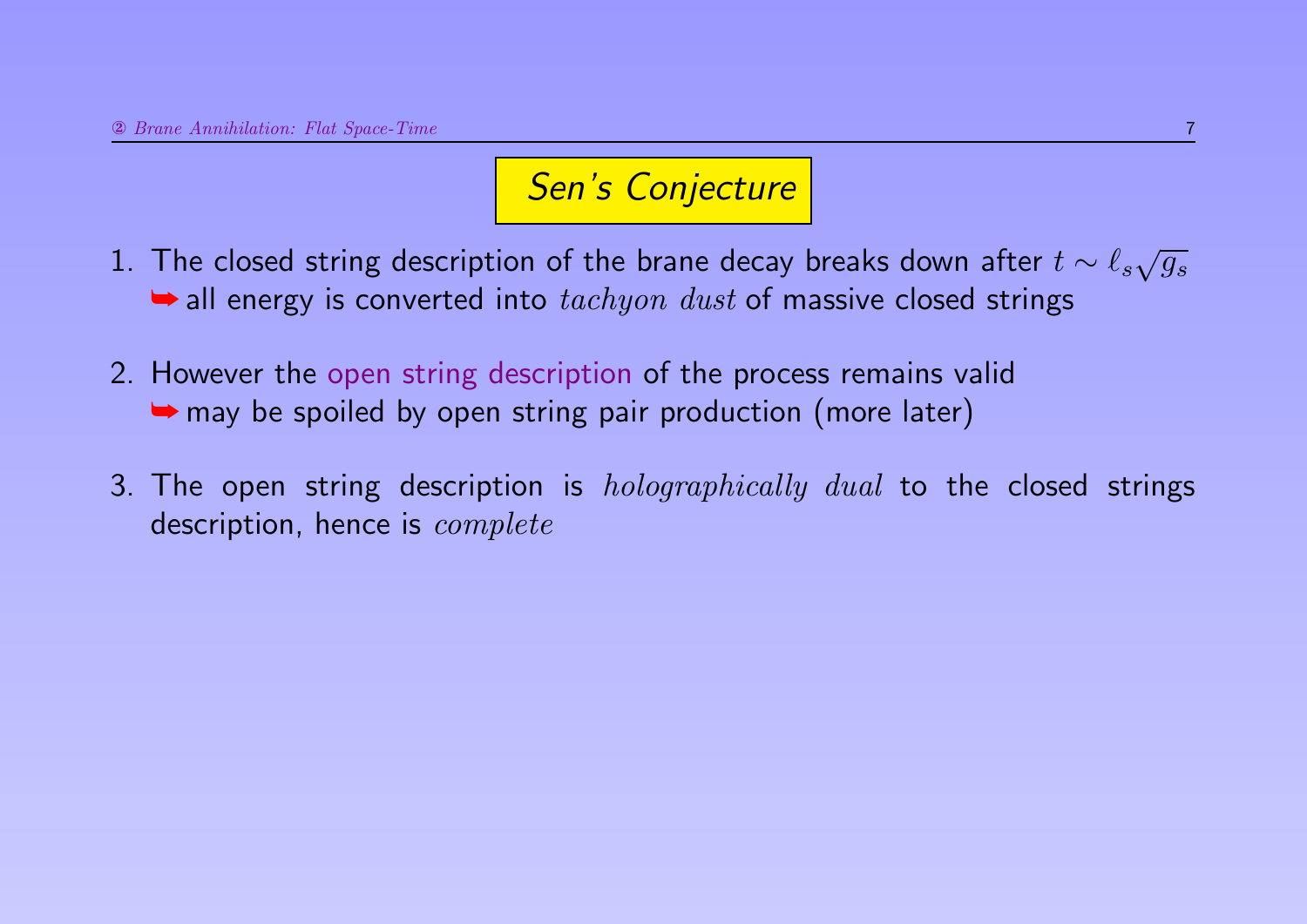- 1. The closed string description of the brane decay breaks down after  $t \sim \ell_s \sqrt{g_s}$  $\rightarrow$  all energy is converted into  $tachyon$  dust of massive closed strings
- 2. However the open string description of the process remains valid **►** may be spoiled by open string pair production (more later)
- 3. The open string description is *holographically dual* to the closed strings description, hence is *complete*
- 4. One can use the tachyon low-energy effective action Ste can use the tachyon fow energy encerve action<br>  $S_T = \int d^d x \cosh(T/\sqrt{2})^{-1} \sqrt{-\det(\eta_{\mu\nu} + \partial_\mu T \partial_\nu T + \cdots)}$   $\blacktriangleright$  late-time "dust"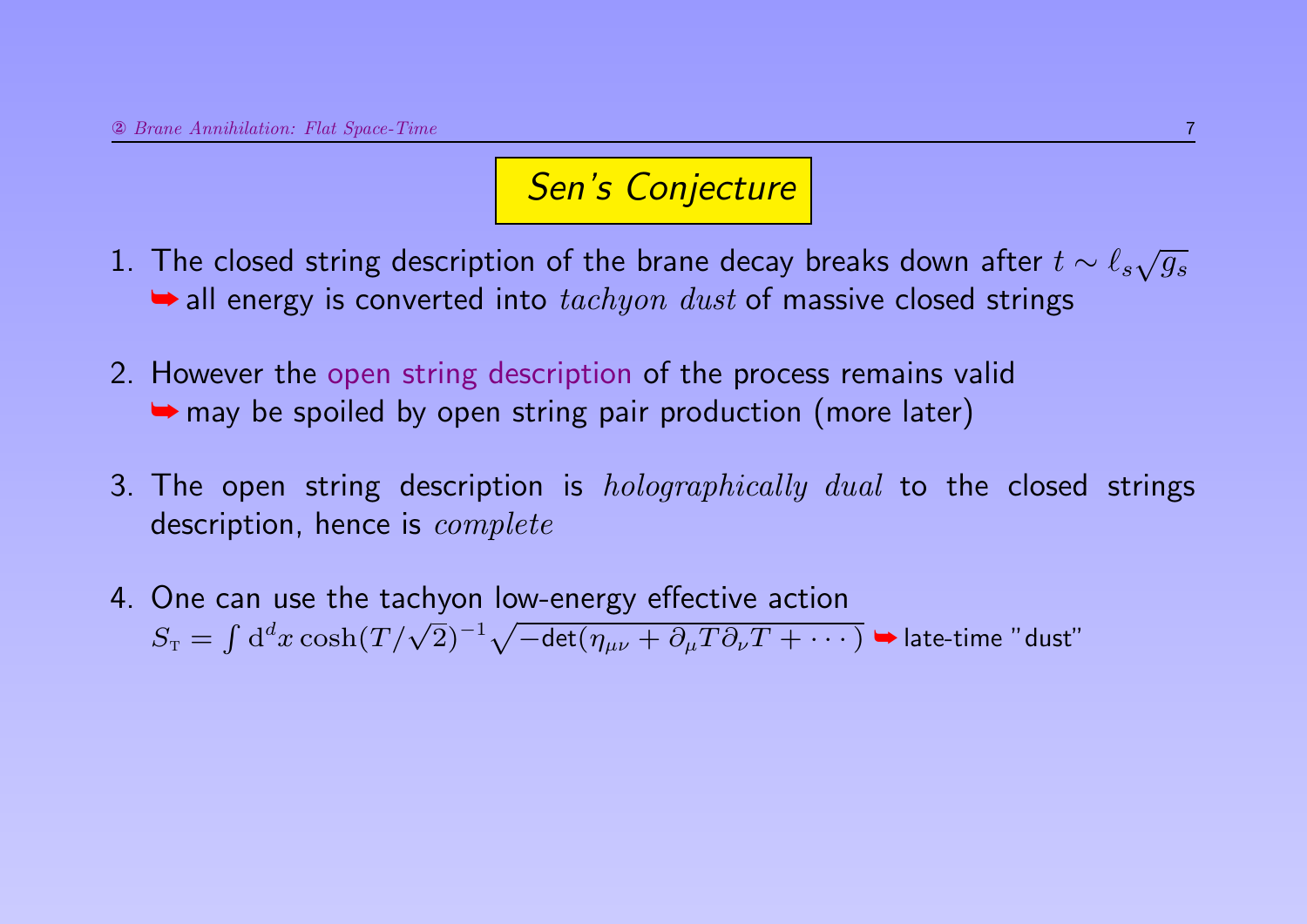- 1. The closed string description of the brane decay breaks down after  $t \sim \ell_s \sqrt{g_s}$  $\rightarrow$  all energy is converted into  $tachyon$  dust of massive closed strings
- 2. However the open string description of the process remains valid **►** may be spoiled by open string pair production (more later)
- 3. The open string description is *holographically dual* to the closed strings description, hence is *complete*
- 4. One can use the tachyon low-energy effective action Ste can use the tachyon fow energy encerve action<br>  $S_T = \int d^d x \cosh(T/\sqrt{2})^{-1} \sqrt{-\det(\eta_{\mu\nu} + \partial_\mu T \partial_\nu T + \cdots)}$   $\blacktriangleright$  late-time "dust"
- 5. Conjecture has been checked in 2D string theory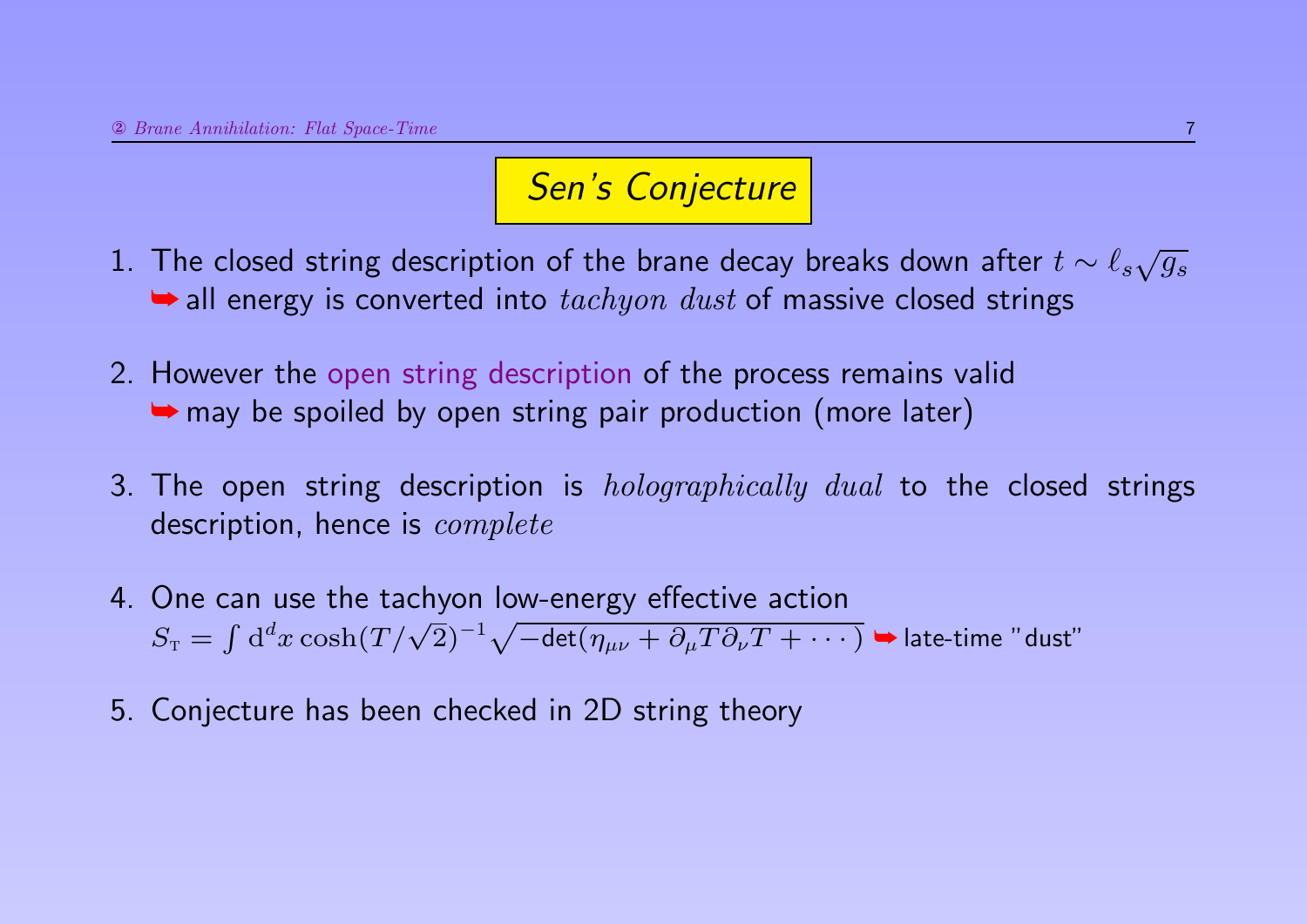$\checkmark$  Cosmological context:  $D/\bar{D}$  in a curved space-time (e.g. capped  $AdS_5$ )  $\rightarrow$  is the physics of the decay similar? (in string theory, UV-IR relation)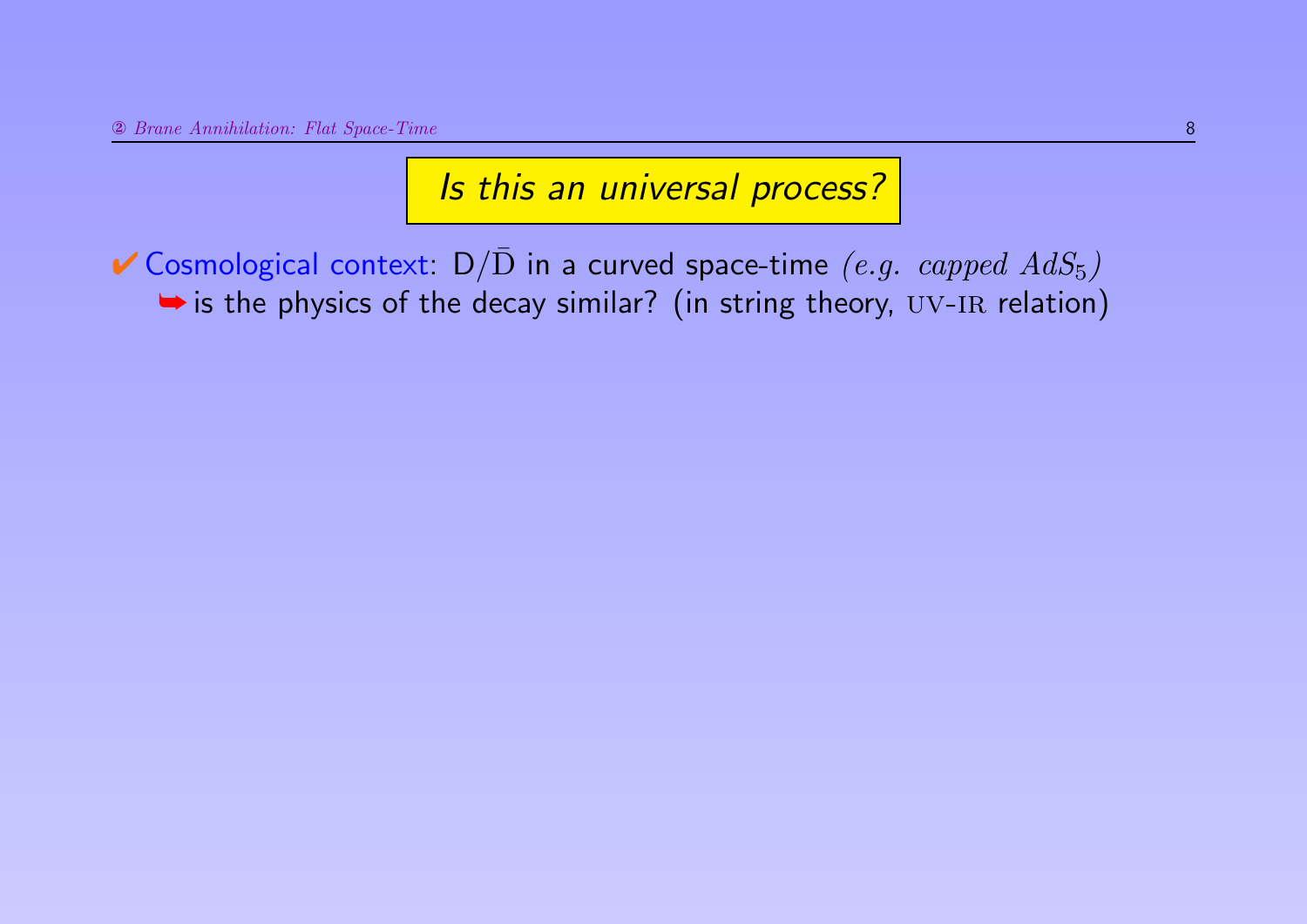✔ Cosmological context:  $D/\overline{D}$  in a curved space-time (e.g. capped  $AdS_5$ )  $\rightarrow$  is the physics of the decay similar? (in string theory, UV-IR relation)

**★ In particular cancellation between asymptotic density of closed string states &** closed string emission amplitude may not be true anymore  $\star$ In a CFT with minimal conformal dimension  $\Delta_m$ ,  $\rho(E) \sim \exp\{\sqrt{2\pi}$  $\overline{1-\Delta_m}2\pi E\big\}$  $\rightarrow$  UV finite?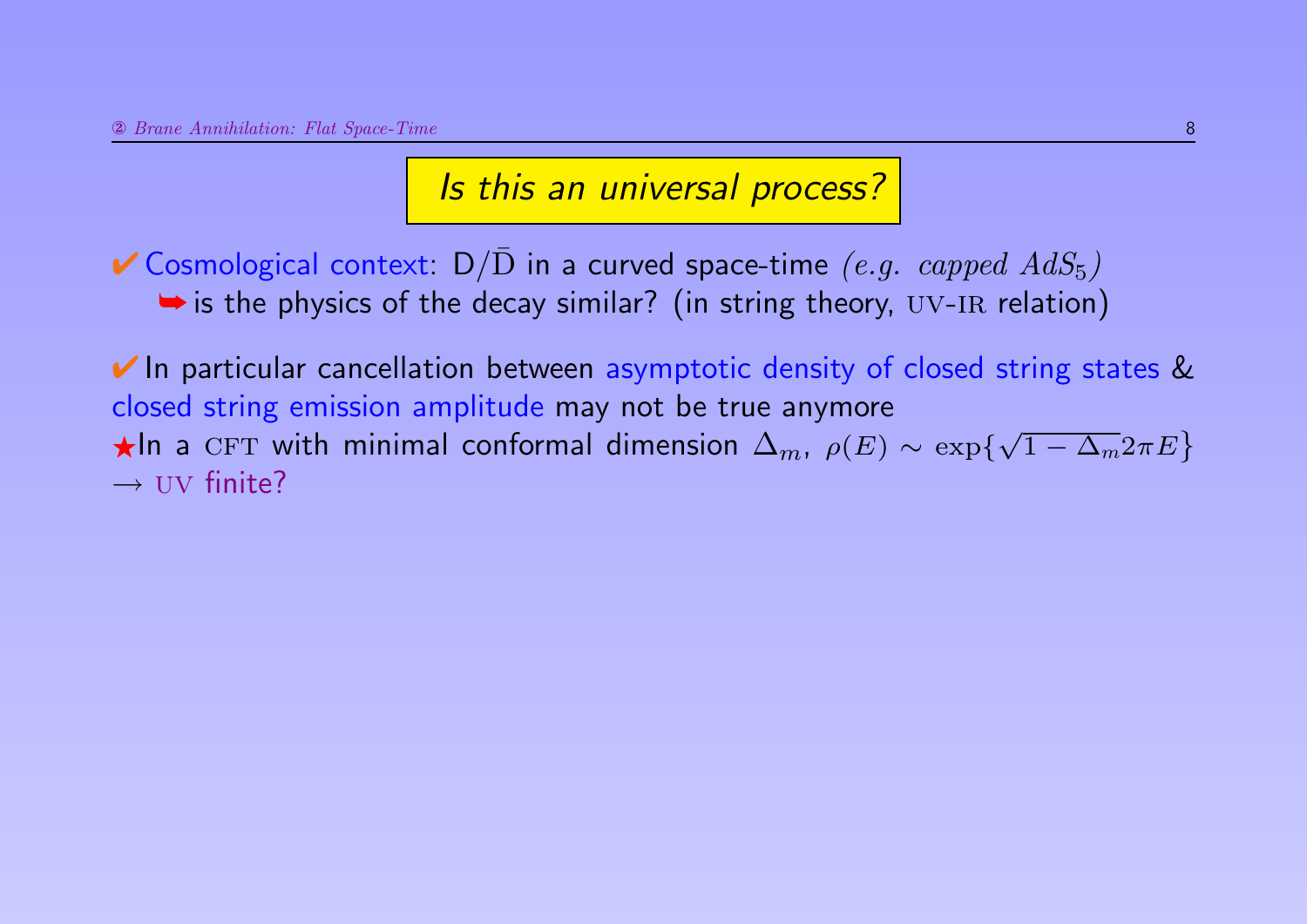✔ Cosmological context:  $D/\overline{D}$  in a curved space-time (e.g. capped  $AdS_5$ )  $\rightarrow$  is the physics of the decay similar? (in string theory, UV-IR relation)

■ In particular cancellation between asymptotic density of closed string states & closed string emission amplitude may not be true anymore  $\star$ In a CFT with minimal conformal dimension  $\Delta_m$ ,  $\rho(E) \sim \exp\{\sqrt{2\pi}$  $\overline{1-\Delta_m}2\pi E\big\}$  $\rightarrow$  UV finite?

■ Is the process still well-described by the curved background generalization of the open string tachyon effective action? √

 $S_{\text{\tiny T}} = \int \mathrm{d}^{p+1}x$  $\overline{-g}\cosh(\frac{T}{\sqrt{2}})$  $\frac{1}{2}$ ) $^{-1} \sqrt{-\mathrm{det}\{(g+B+2\pi \ell_s^2F)_{\mu\nu}+\partial_{\mu}T\partial_{\nu}T\}}+\int W(T)\mathrm{d}T\wedge C_{[p]}$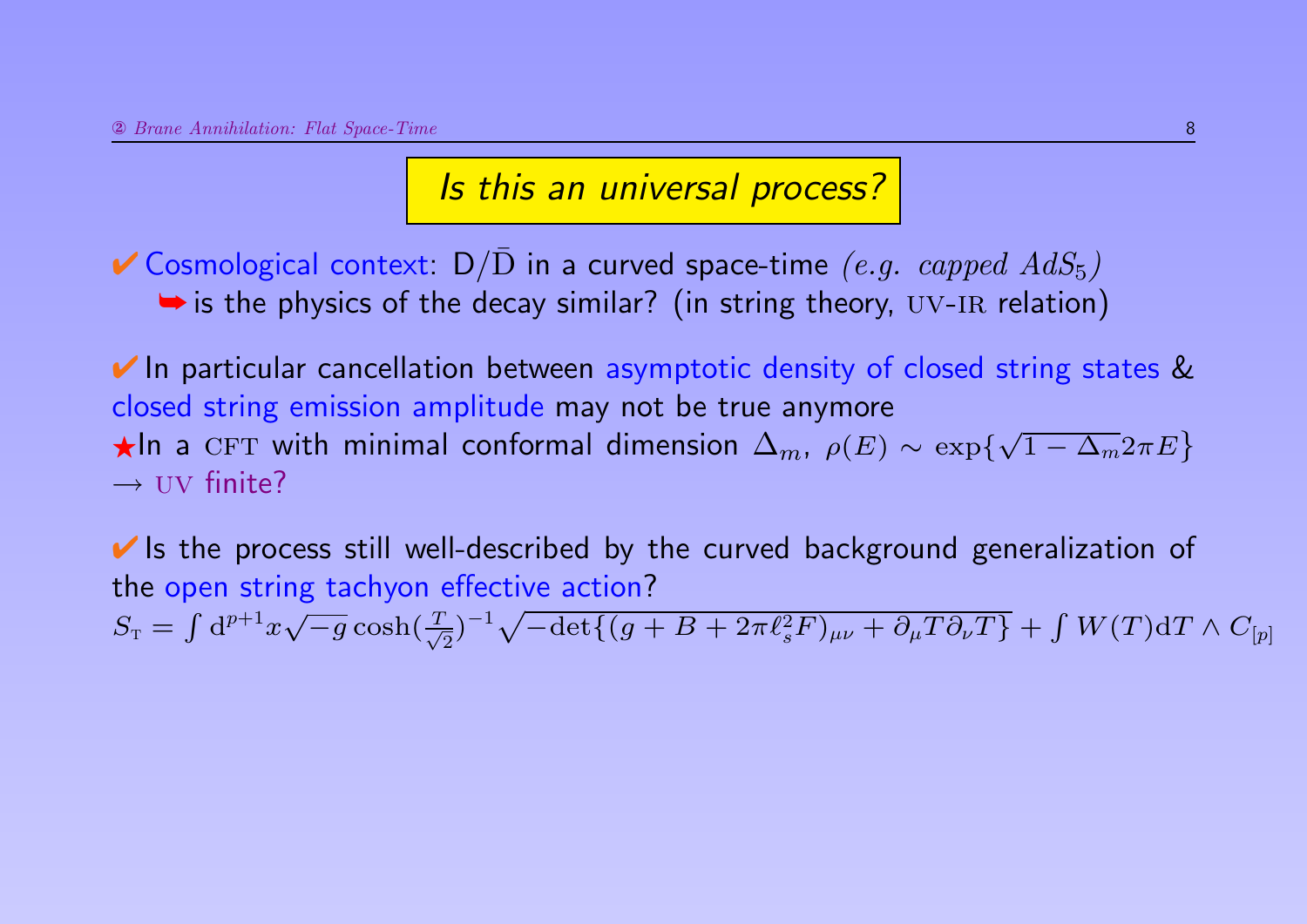✔ Cosmological context:  $D/\overline{D}$  in a curved space-time (e.g. capped  $AdS_5$ )  $\rightarrow$  is the physics of the decay similar? (in string theory, UV-IR relation)

■ In particular cancellation between asymptotic density of closed string states & closed string emission amplitude may not be true anymore  $\star$ In a CFT with minimal conformal dimension  $\Delta_m$ ,  $\rho(E) \sim \exp\{\sqrt{2\pi}$  $\overline{1-\Delta_m}2\pi E\big\}$  $\rightarrow$  UV finite?

■ Is the process still well-described by the curved background generalization of the open string tachyon effective action?  $S_{\text{\tiny T}} = \int \mathrm{d}^{p+1}x$ √  $\overline{-g}\cosh(\frac{T}{\sqrt{2}})$  $\frac{1}{2}$ ) $^{-1} \sqrt{-\mathrm{det}\{(g+B+2\pi \ell_s^2F)_{\mu\nu}+\partial_{\mu}T\partial_{\nu}T\}}+\int W(T)\mathrm{d}T\wedge C_{[p]}$ 

 $\star$ In particular, if all the brane energy is not radiated into massive closed strings, the whole picture may be challenged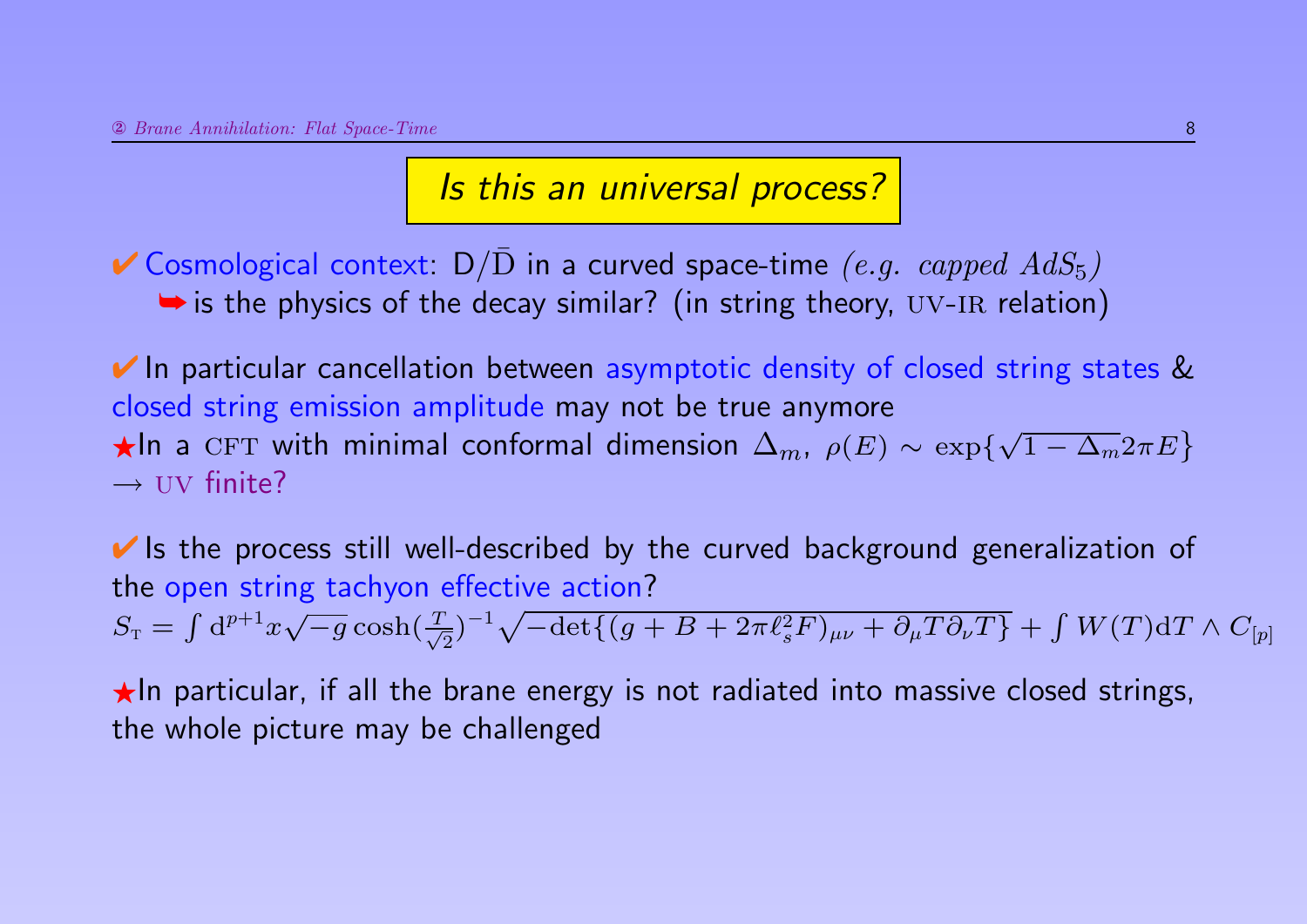$\vee$  Despite recent progress AdS<sub>5</sub> string theory not solvable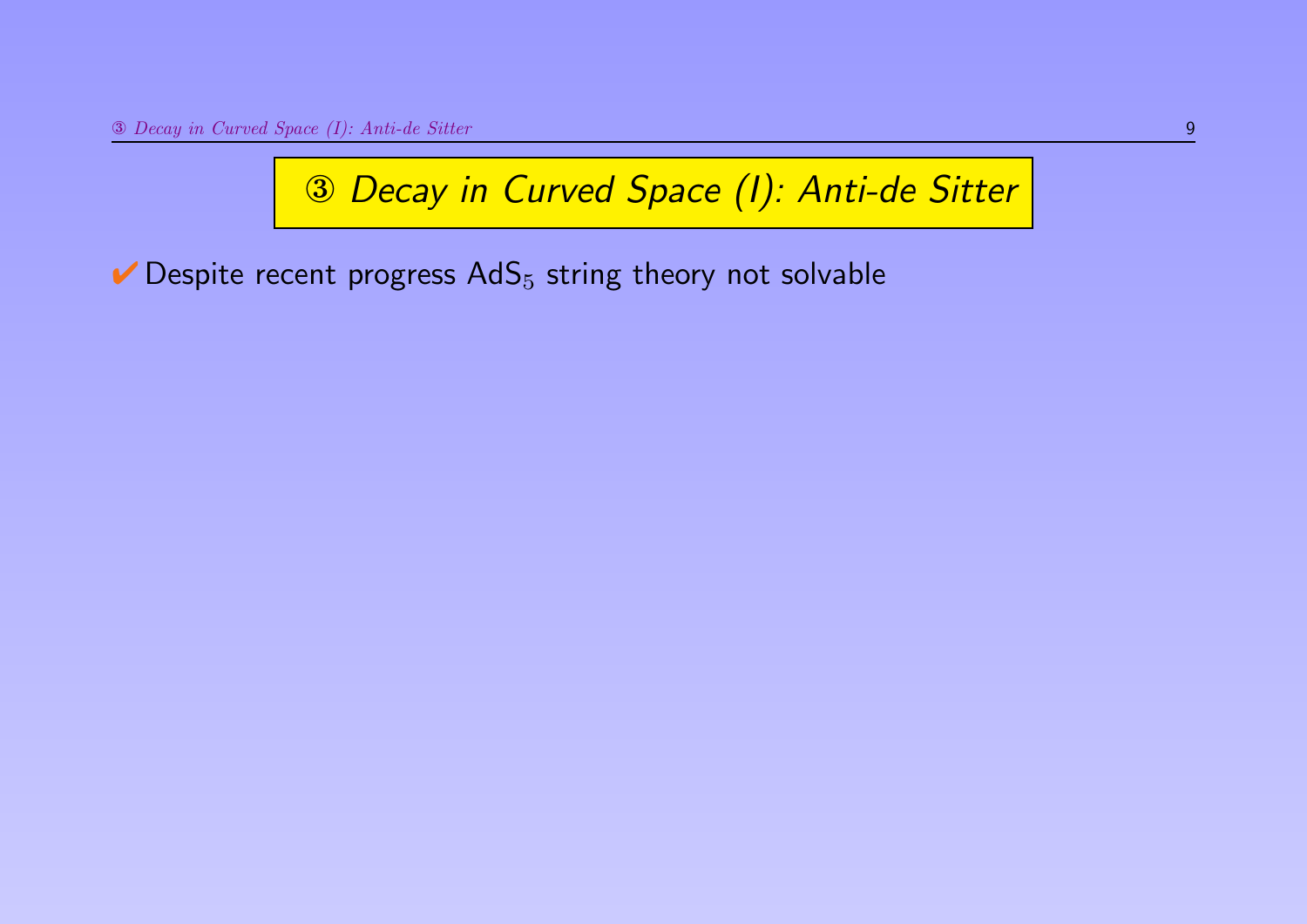$\vee$  Despite recent progress AdS<sub>5</sub> string theory not solvable

✔ Solvable "toy model": three-dimensional AdS ➥ conformal field theory on the string worldsheet: Wess-Zumino Witten model for the group manifold SL(2,R)  $\mathrm{d} s^2 = \ell_s^2 k \left[ \mathrm{d} \rho^2 + \sinh^2{\rho} \mathrm{d} \phi^2 - \cosh^2{\rho} \ \mathrm{d} \tau^2 \right]$ , with a B-field  $B = \ell_s^2 k \cosh 2\rho \ \mathrm{d} \tau \wedge \mathrm{d} \phi$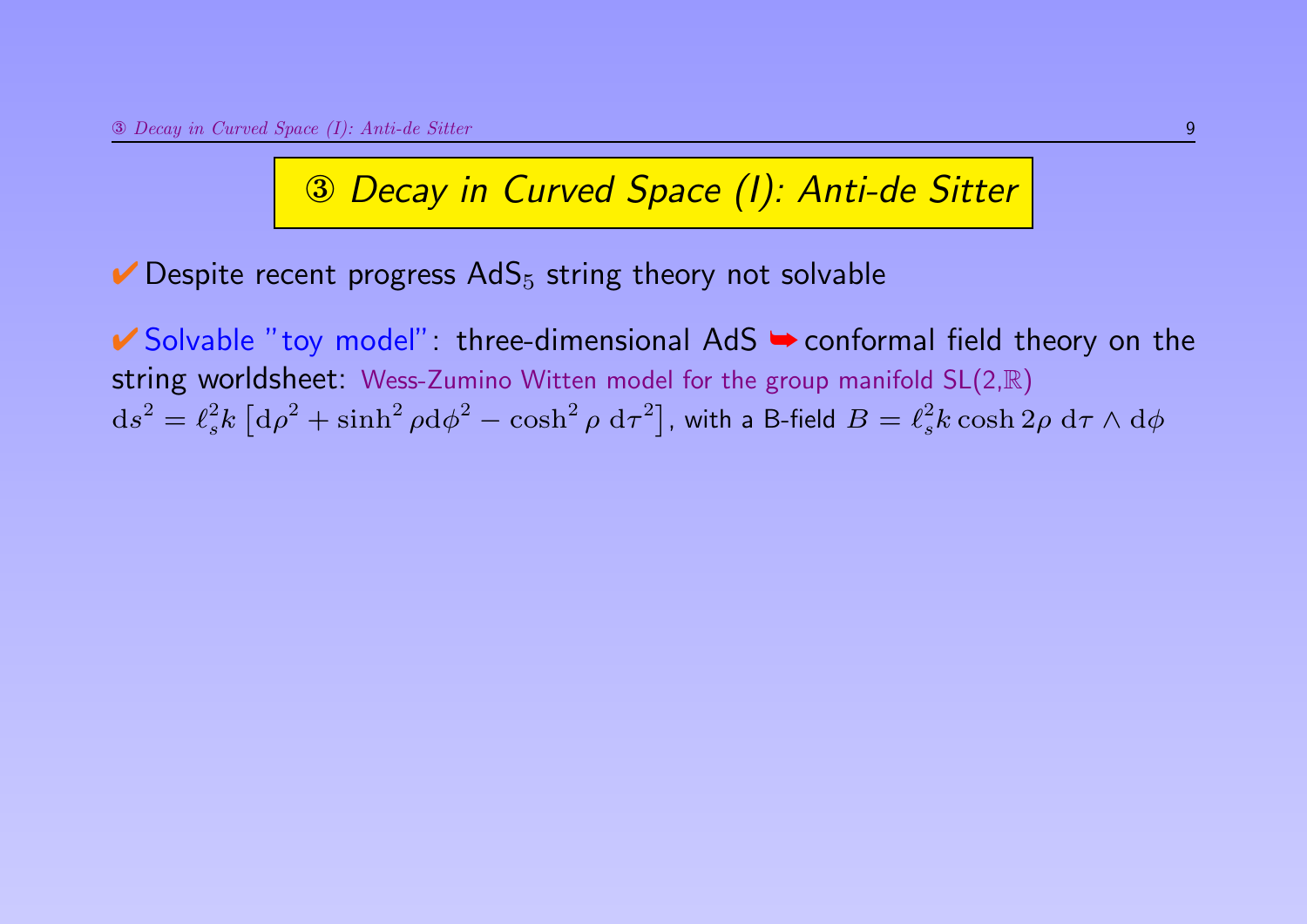$\vee$  Despite recent progress AdS<sub>5</sub> string theory not solvable

✔ Solvable "toy model": three-dimensional AdS ➥ conformal field theory on the string worldsheet: Wess-Zumino Witten model for the group manifold SL(2,R)  $\mathrm{d} s^2 = \ell_s^2 k \left[ \mathrm{d} \rho^2 + \sinh^2{\rho} \mathrm{d} \phi^2 - \cosh^2{\rho} \ \mathrm{d} \tau^2 \right]$ , with a B-field  $B = \ell_s^2 k \cosh 2\rho \ \mathrm{d} \tau \wedge \mathrm{d} \phi$ 



#### Two types of string modes:

short strings trapped in AdS (exponentially decreasing wave-functions) *long strings*, macroscopic solutions winding w-times around  $\phi$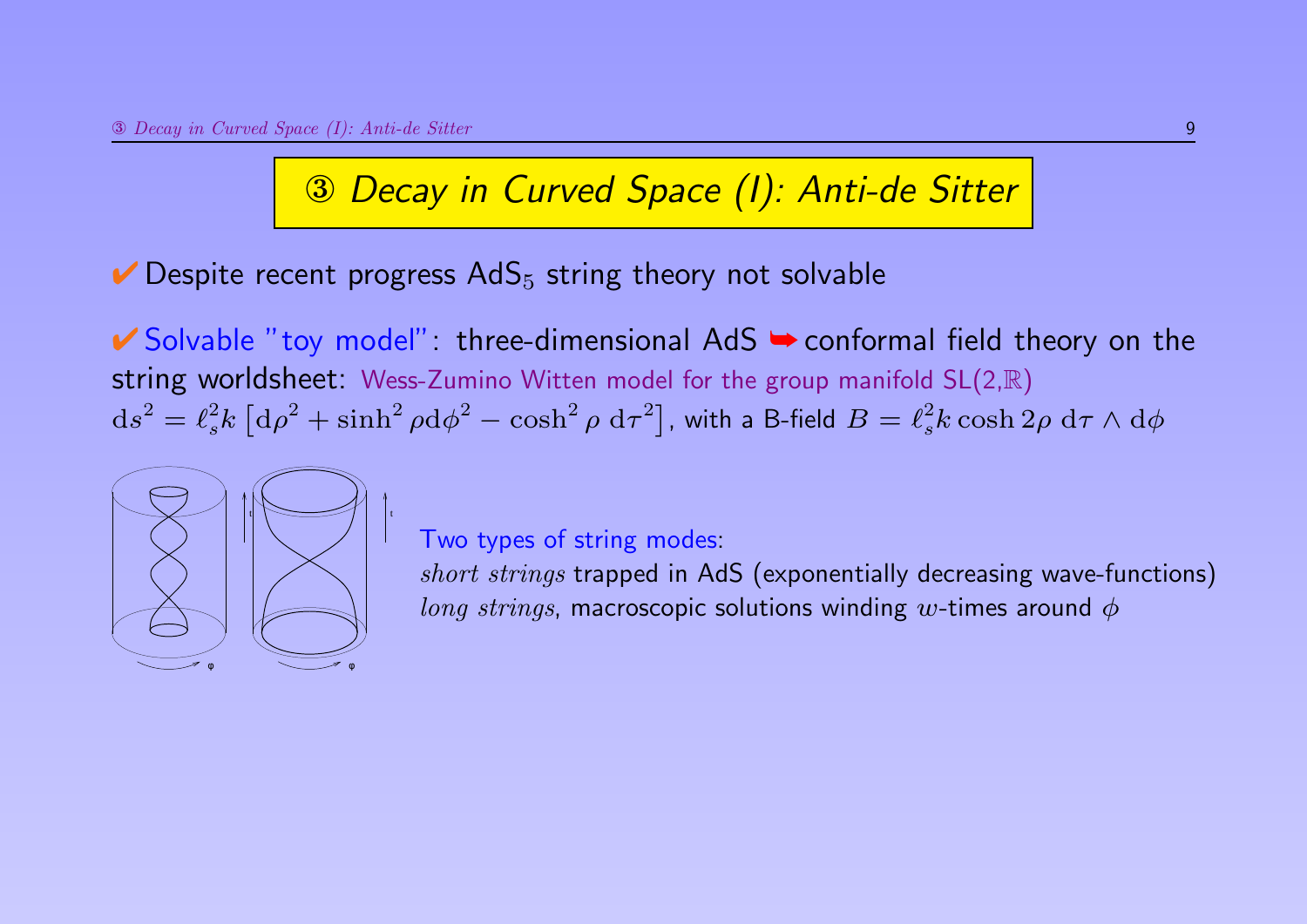$\vee$  Despite recent progress AdS<sub>5</sub> string theory not solvable

t

✔ Solvable "toy model": three-dimensional AdS ➥ conformal field theory on the string worldsheet: Wess-Zumino Witten model for the group manifold SL(2,R)  $\mathrm{d} s^2 = \ell_s^2 k \left[ \mathrm{d} \rho^2 + \sinh^2{\rho} \mathrm{d} \phi^2 - \cosh^2{\rho} \ \mathrm{d} \tau^2 \right]$ , with a B-field  $B = \ell_s^2 k \cosh 2\rho \ \mathrm{d} \tau \wedge \mathrm{d} \phi$ 



#### Two types of string modes:

short strings trapped in AdS (exponentially decreasing wave-functions) *long strings*, macroscopic solutions winding w-times around  $\phi$ 

 $\blacktriangleright$  Unstable D0-brane of type IIB superstrings in AdS $_3\times\mathcal{M}_7$ : localized at the origin  $\rho = 0$  (infrared)  $\rightarrow$  decay of the brane solvable *(equivalent to D-D* annihilation)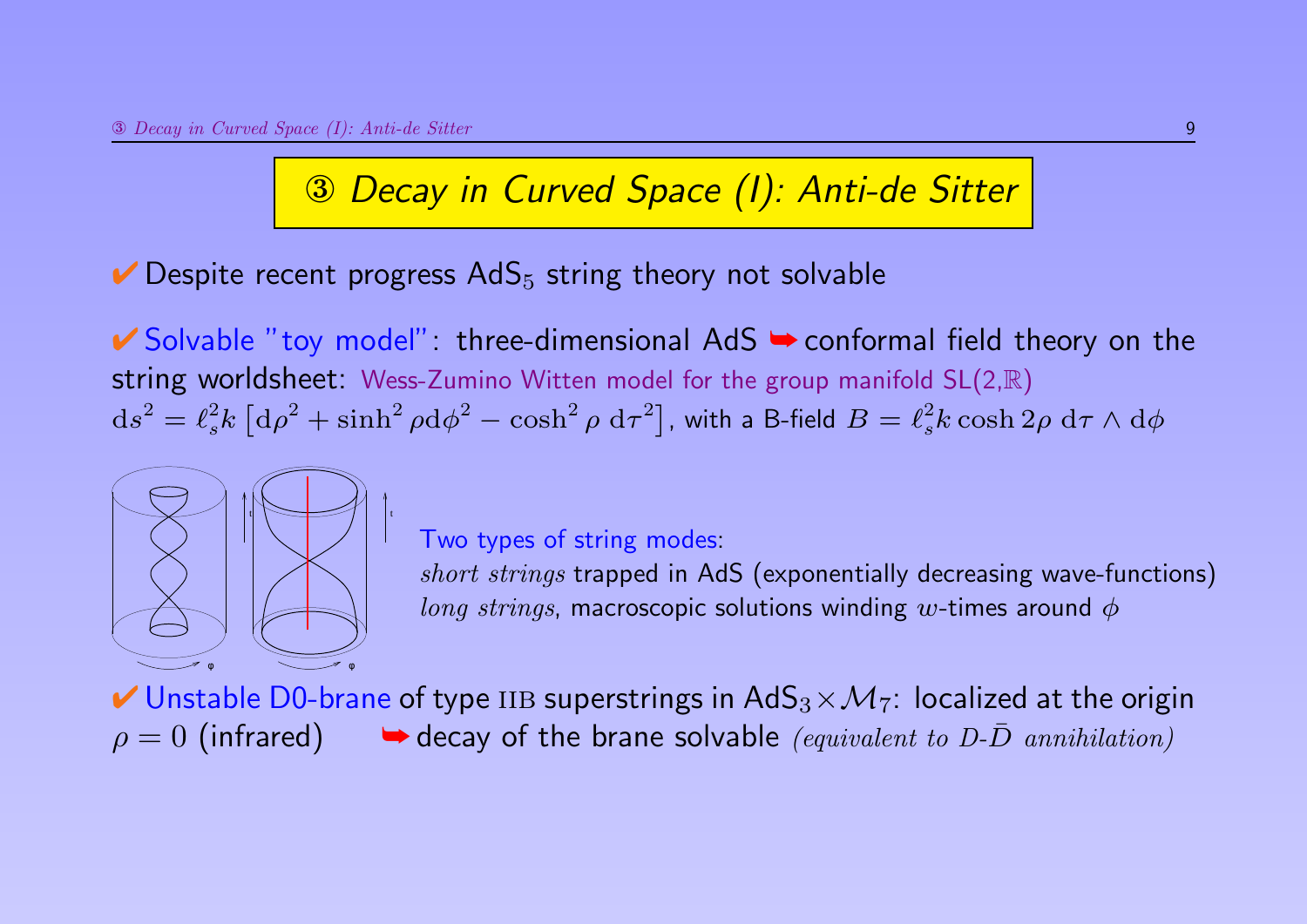# Closed Strings Emission by the brane decay

 $\vee$  Open string sector on the D0-brane: tachyon  $+$  tower of string modes built on the *identity representation* of  $SL(2,\mathbb{R})$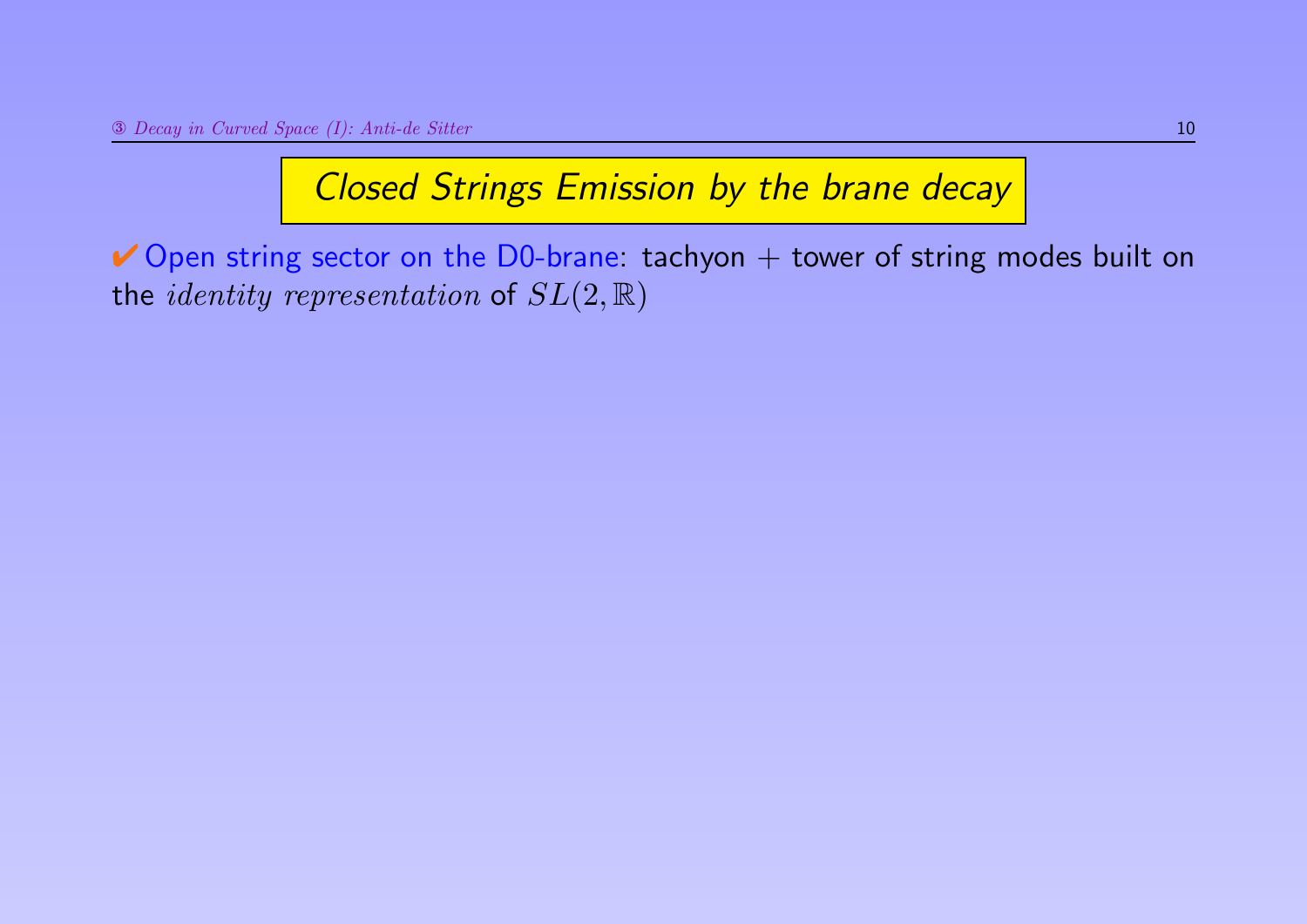### Closed Strings Emission by the brane decay

 $\vee$  Open string sector on the D0-brane: tachyon  $+$  tower of string modes built on the *identity representation* of  $SL(2,\mathbb{R})$ → writing  $SL(2,\mathbb{R})\sim SL(2,\mathbb{R})/U(1)\times \mathbb{R}^{0,1}$  the dynamics involves only the time direction (up to an orbifold)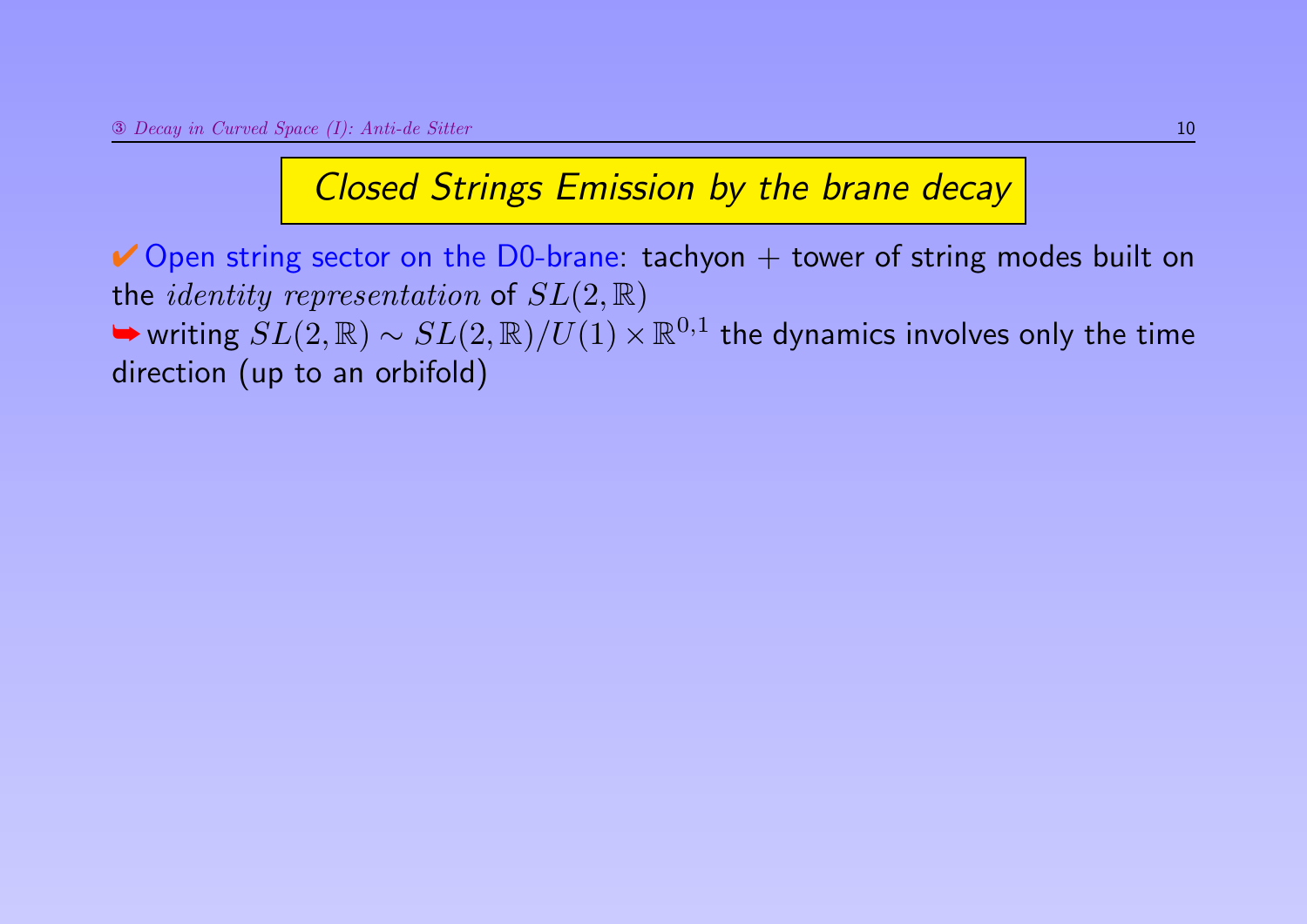### Closed Strings Emission by the brane decay

 $\vee$  Open string sector on the D0-brane: tachyon  $+$  tower of string modes built on the *identity representation* of  $SL(2,\mathbb{R})$ 

→ writing  $SL(2,\mathbb{R})\sim SL(2,\mathbb{R})/U(1)\times \mathbb{R}^{0,1}$  the dynamics involves only the time direction (up to an orbifold)

 $\blacktriangleright$  decay given by same deformation as in flat space  $\lambda \int_{\partial \Sigma} \mathrm{d} t \; \mathbb{I} \times \exp \{ \sqrt{k/2} \, \tau(t) \}$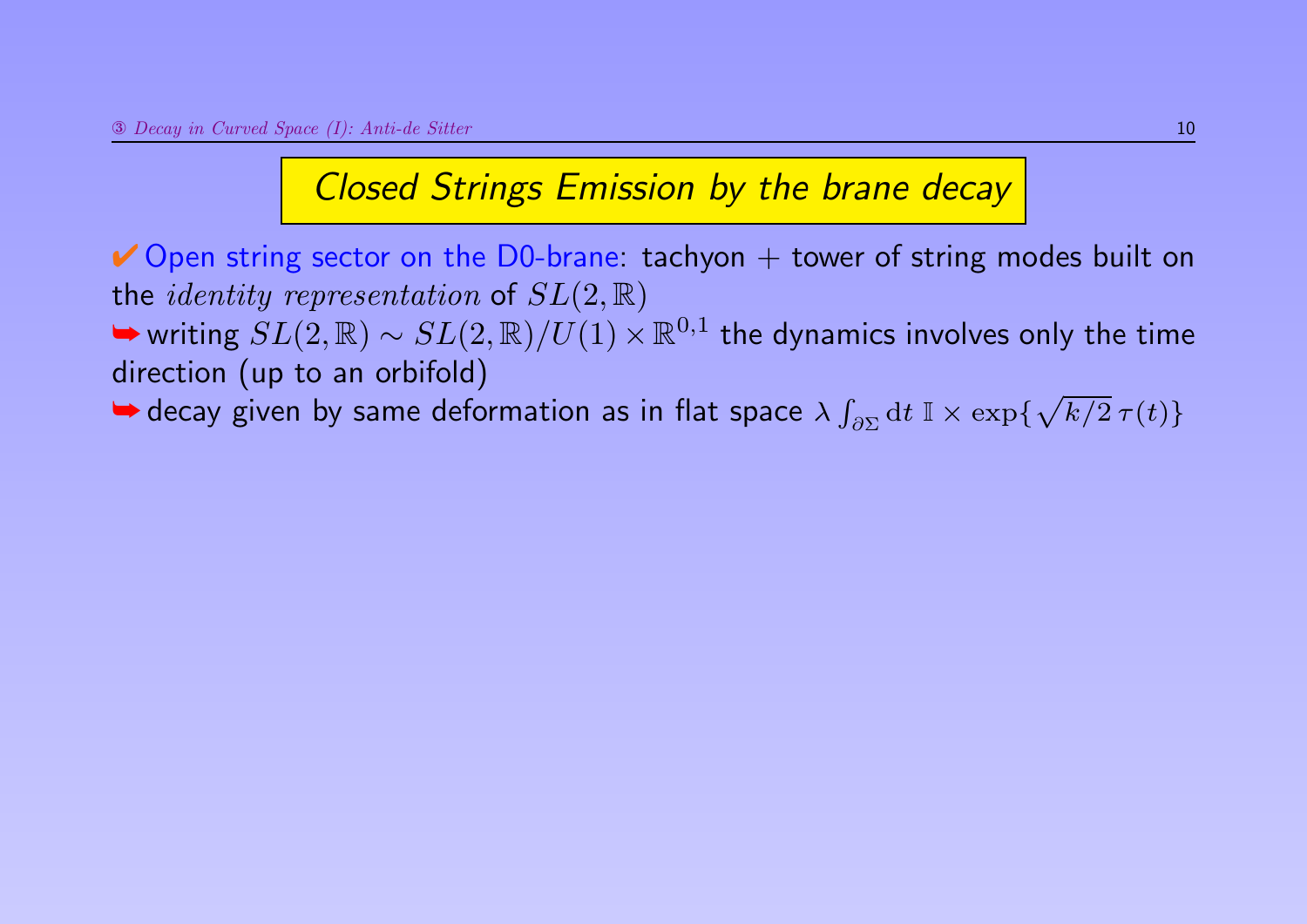## Closed Strings Emission by the brane decay

 $\vee$  Open string sector on the D0-brane: tachyon  $+$  tower of string modes built on the *identity representation* of  $SL(2,\mathbb{R})$ 

→ writing  $SL(2,\mathbb{R})\sim SL(2,\mathbb{R})/U(1)\times \mathbb{R}^{0,1}$  the dynamics involves only the time direction (up to an orbifold)

 $\blacktriangleright$  decay given by same deformation as in flat space  $\lambda \int_{\partial \Sigma} \mathrm{d} t \; \mathbb{I} \times \exp \{ \sqrt{k/2} \, \tau(t) \}$ ★One gets the D-brane couplings to closed string modes, e.g. for long strings with radial momentum  $p<sub>o</sub>$  and winding w:

$$
\left| \langle V_{p_{\rho},w,E} \rangle_{\lambda} \right| \propto \sqrt{\frac{\sinh 2\pi p_{\rho} \sinh \frac{2\pi p_{\rho}}{k}}{\cosh 2\pi \rho + \cos \pi (E - kw)}} \frac{1}{|\sinh \frac{\pi E}{\sqrt{2k}}|} \text{ with } E = \frac{kw}{2} + \frac{2}{w} \left[ \frac{p_{\rho}^2 + \frac{1}{4}}{k} + N + \cdots \right]
$$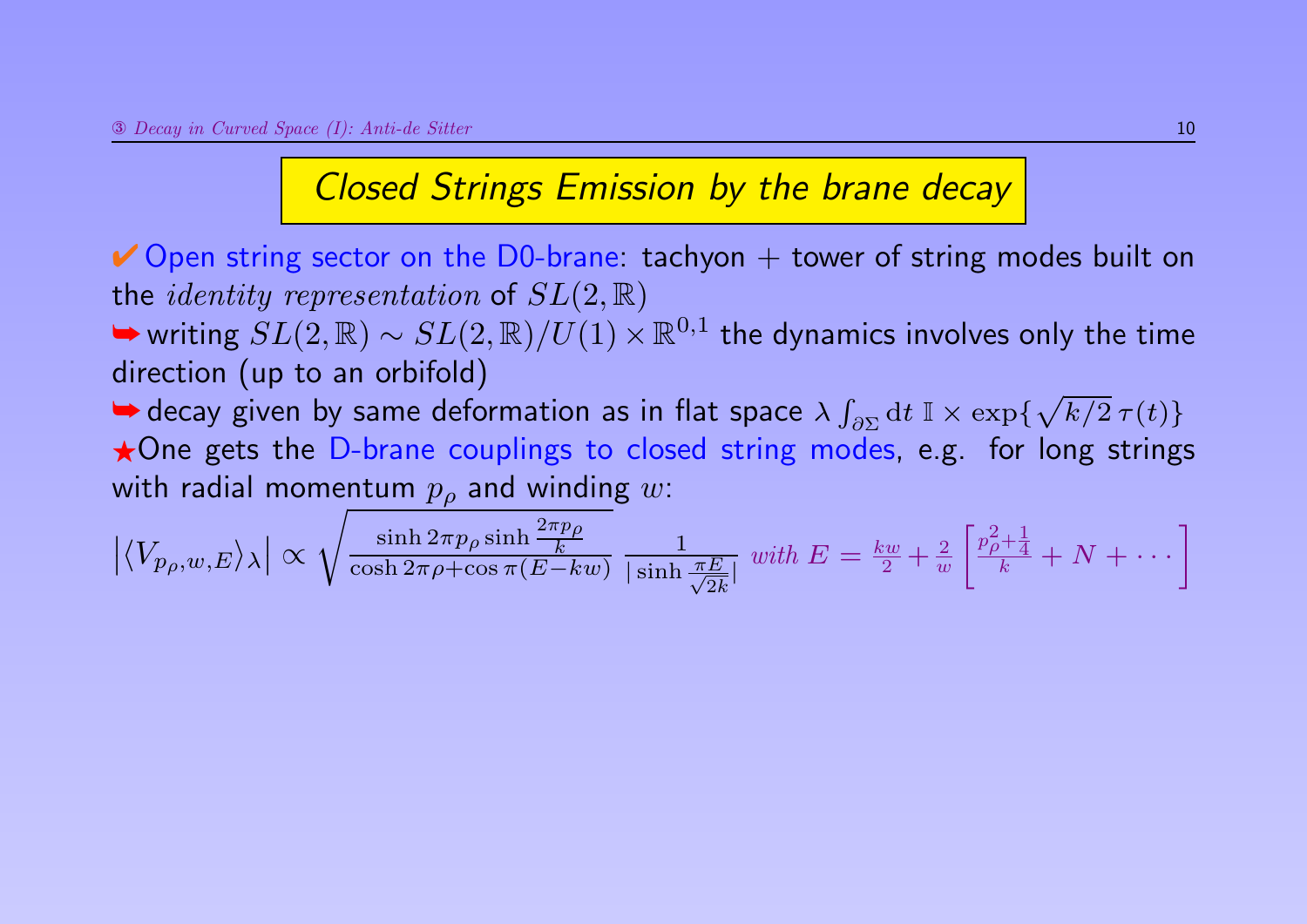# Closed Strings Emission by the brane decay

 $\vee$  Open string sector on the D0-brane: tachyon  $+$  tower of string modes built on the *identity representation* of  $SL(2,\mathbb{R})$ 

→ writing  $SL(2,\mathbb{R})\sim SL(2,\mathbb{R})/U(1)\times \mathbb{R}^{0,1}$  the dynamics involves only the time direction (up to an orbifold)

 $\blacktriangleright$  decay given by same deformation as in flat space  $\lambda \int_{\partial \Sigma} \mathrm{d} t \; \mathbb{I} \times \exp \{ \sqrt{k/2} \, \tau(t) \}$  $\star$  One gets the D-brane couplings to closed string modes, e.g. for long strings with radial momentum  $p<sub>o</sub>$  and winding w:

$$
\left| \langle V_{p_{\rho},w,E} \rangle_{\lambda} \right| \propto \sqrt{\frac{\sinh 2\pi p_{\rho} \sinh \frac{2\pi p_{\rho}}{k}}{\cosh 2\pi \rho + \cos \pi (E - kw)}} \frac{1}{|\sinh \frac{\pi E}{\sqrt{2k}}|} \text{ with } E = \frac{kw}{2} + \frac{2}{w} \left[ \frac{p_{\rho}^2 + \frac{1}{4}}{k} + N + \cdots \right]
$$
  
\n**also coupling to discrete states (i.e. localized strings)**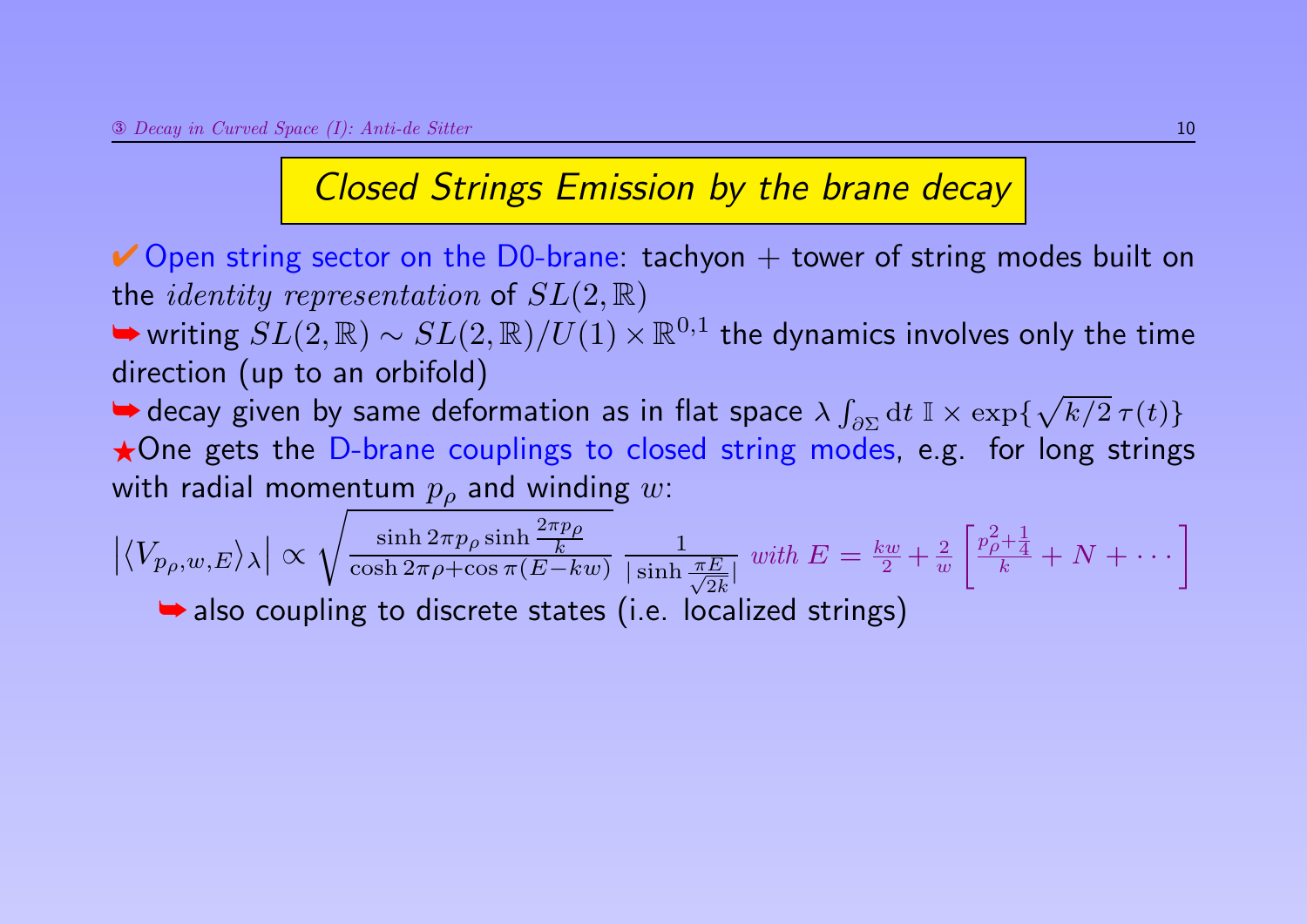### Closed Strings Emission by the brane decay

 $\vee$  Open string sector on the D0-brane: tachyon  $+$  tower of string modes built on the *identity representation* of  $SL(2,\mathbb{R})$ 

→ writing  $SL(2,\mathbb{R})\sim SL(2,\mathbb{R})/U(1)\times \mathbb{R}^{0,1}$  the dynamics involves only the time direction (up to an orbifold)

 $\blacktriangleright$  decay given by same deformation as in flat space  $\lambda \int_{\partial \Sigma} \mathrm{d} t \; \mathbb{I} \times \exp \{ \sqrt{k/2} \, \tau(t) \}$ \*One gets the D-brane couplings to closed string modes, e.g. for long strings with radial momentum  $p<sub>o</sub>$  and winding w:

$$
\left| \langle V_{p_{\rho},w,E} \rangle_{\lambda} \right| \propto \sqrt{\frac{\sinh 2\pi p_{\rho} \sinh \frac{2\pi p_{\rho}}{k}}{\cosh 2\pi \rho + \cos \pi (E - kw)}} \frac{1}{|\sinh \frac{\pi E}{\sqrt{2k}}|} \text{ with } E = \frac{kw}{2} + \frac{2}{w} \left[ \frac{p_{\rho}^2 + \frac{1}{4}}{k} + N + \cdots \right]
$$

**►** also coupling to discrete states (i.e. localized strings)

 $\star$  Total number of emitted closed strings given by the imaginary part of the annulus one-loop amplitude, using *optical theorem*  $+$  *open/closed channel duality* 

$$
\mathcal{N} = \mathrm{Im} \left[ \int \frac{\mathrm{d}s}{2s} \mathrm{Tr}_{\text{open}} e^{-\pi s \mathcal{H}} \right]
$$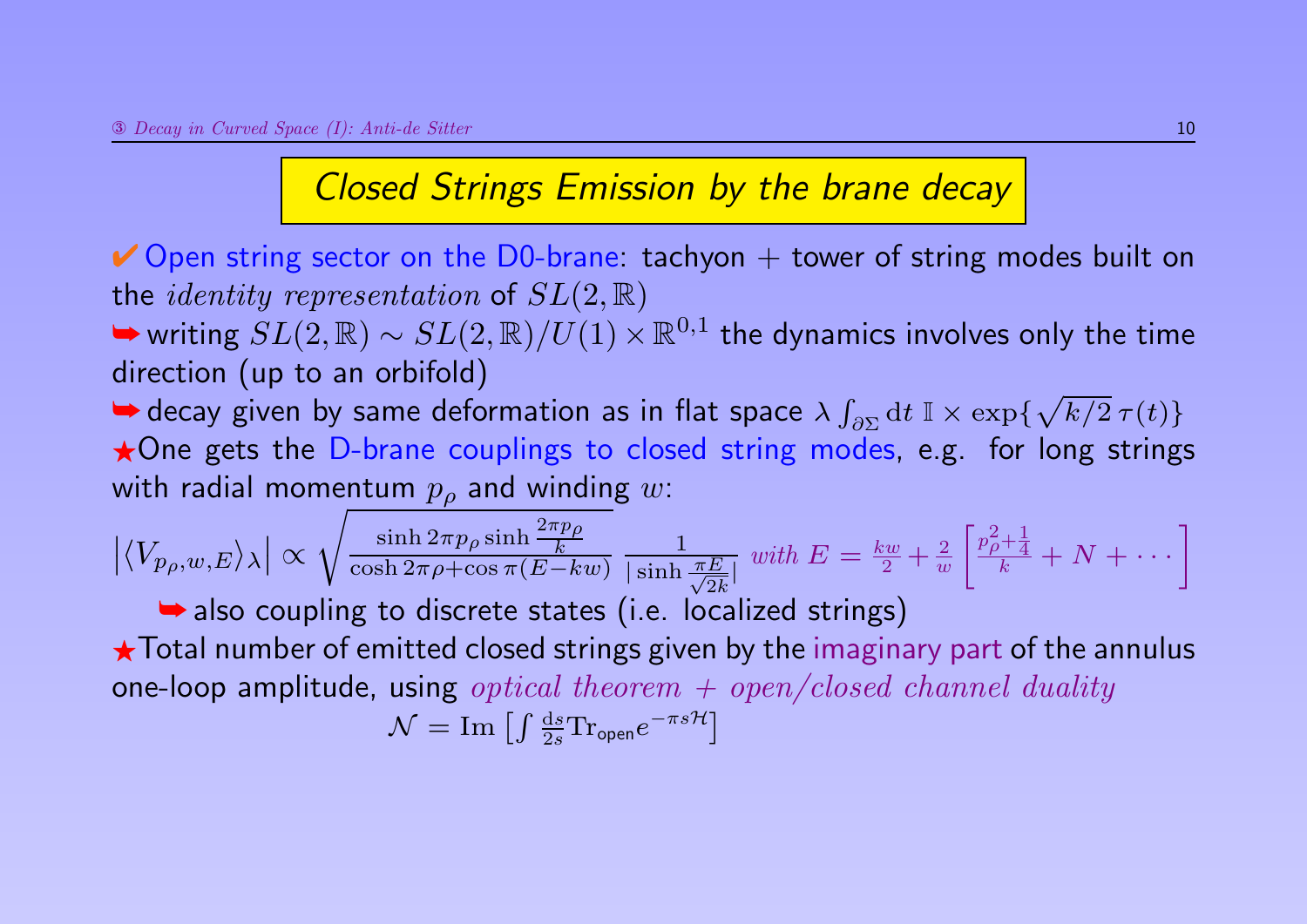↓ As in flat space, an important input is the asymptotic density of string states

$$
\star E \sim \frac{2N}{w} \Rightarrow \rho(E) \sim E^{\alpha} \exp\{2\pi \sqrt{(1 - \frac{1}{2k})wE}\} \text{ (while } |\langle V_E \rangle|^2 \sim \exp\{-\sqrt{\frac{2}{k}\pi E}\}\)
$$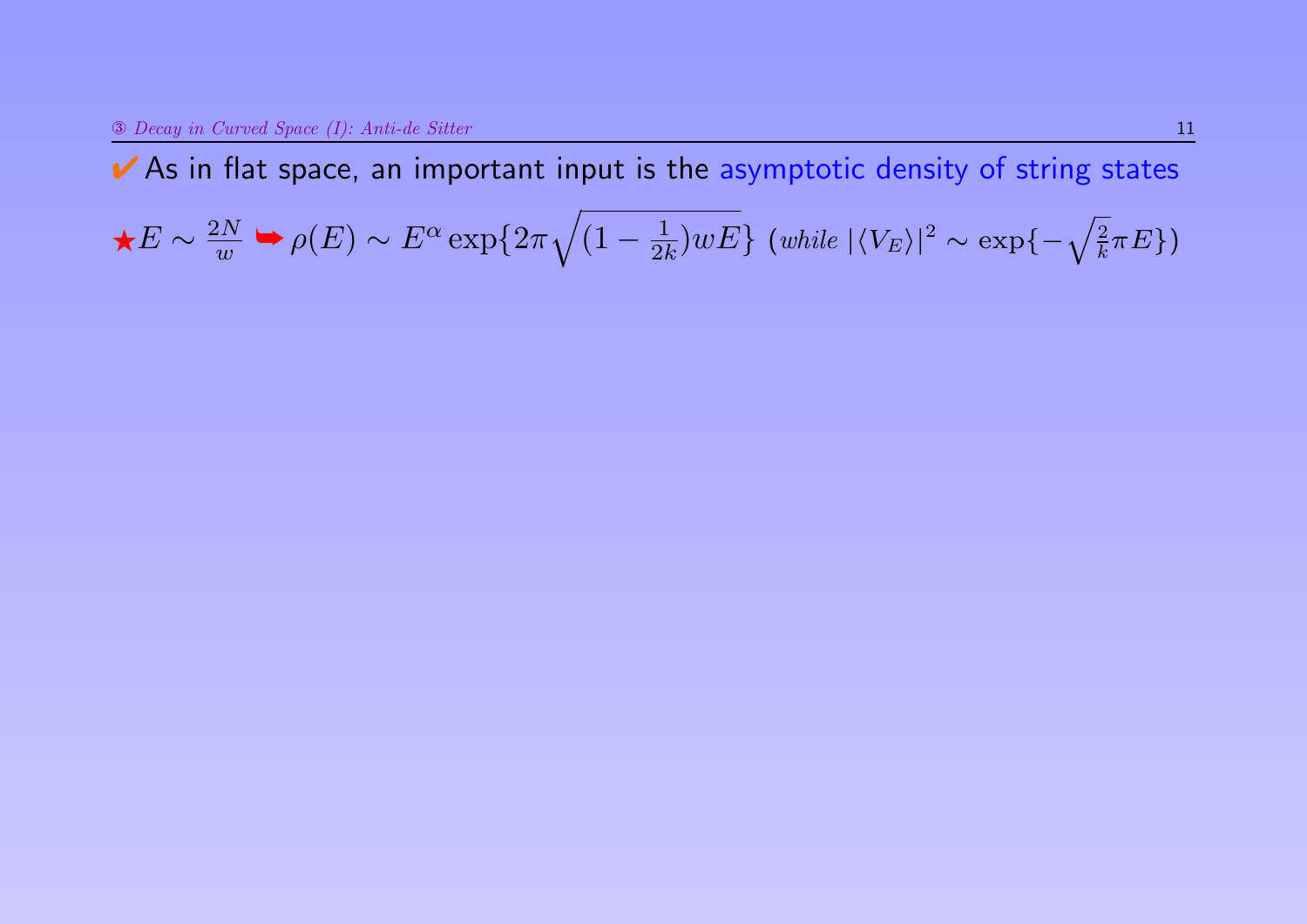$\star E \sim \frac{2N}{w}$  $\frac{2N}{w} \blacktriangleright \rho(E) \sim E^\alpha \exp\{2\pi \sqrt{2\pi}$  $(1 - \frac{1}{2l})$  $\frac{1}{2k})wE\}$  (while  $|\langle V_E\rangle|^2 \sim \exp\{-\sqrt{\frac{2}{k}}\pi E\})$  $\star$ Like a 2D field theory (cf. AdS<sub>3</sub>/CFT<sub>2</sub>)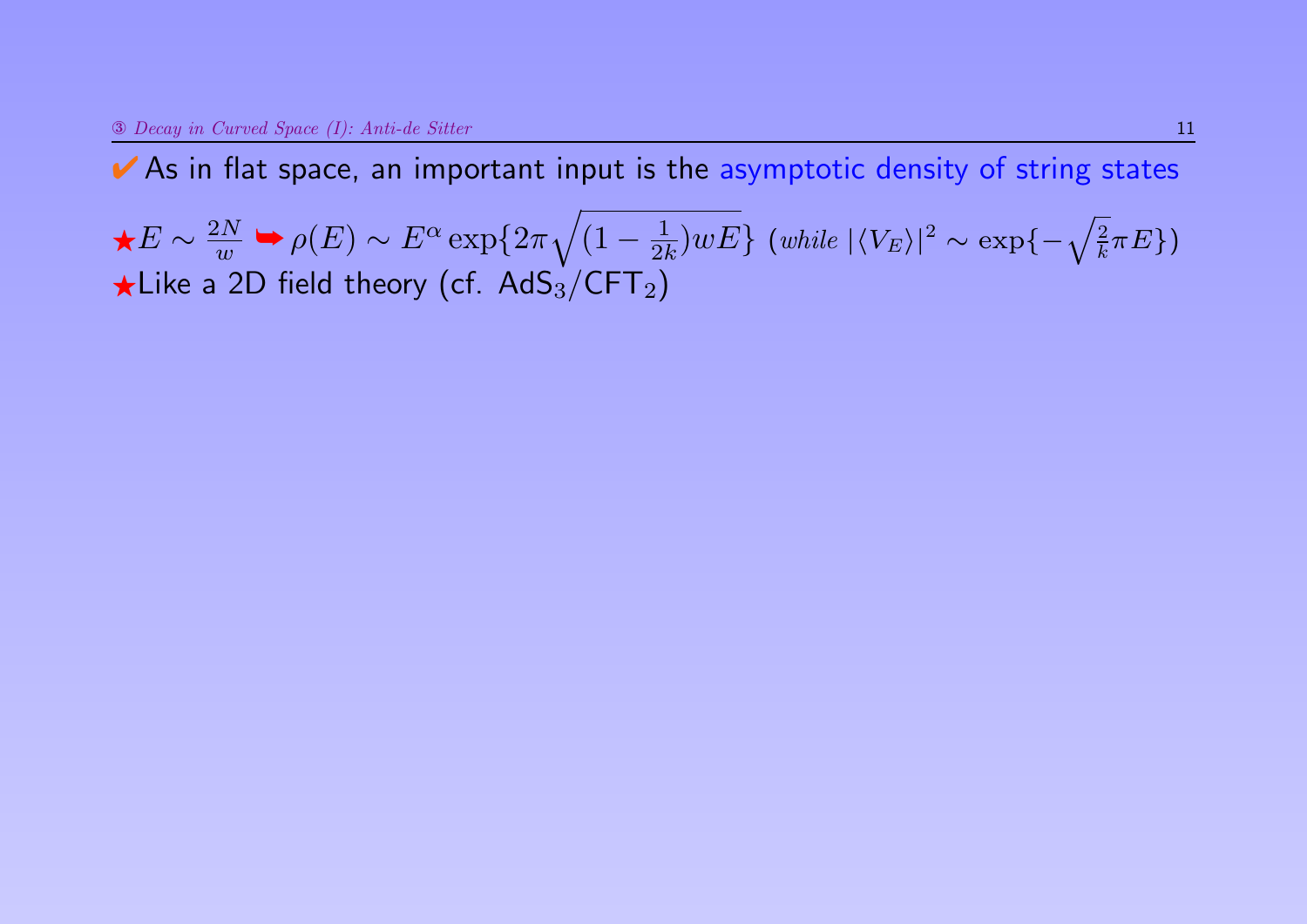↓ As in flat space, an important input is the asymptotic density of string states

 $\star E \sim \frac{2N}{w}$  $\frac{2N}{w} \blacktriangleright \rho(E) \sim E^\alpha \exp\{2\pi \sqrt{2\pi}$  $(1 - \frac{1}{2l})$  $\frac{1}{2k})wE\}$  (while  $|\langle V_E\rangle|^2 \sim \exp\{-\sqrt{\frac{2}{k}}\pi E\})$  $\star$ Like a 2D field theory (cf. AdS<sub>3</sub>/CFT<sub>2</sub>)

 $\star$  for given winding w, long strings emission is (exponentially) UV-finite!

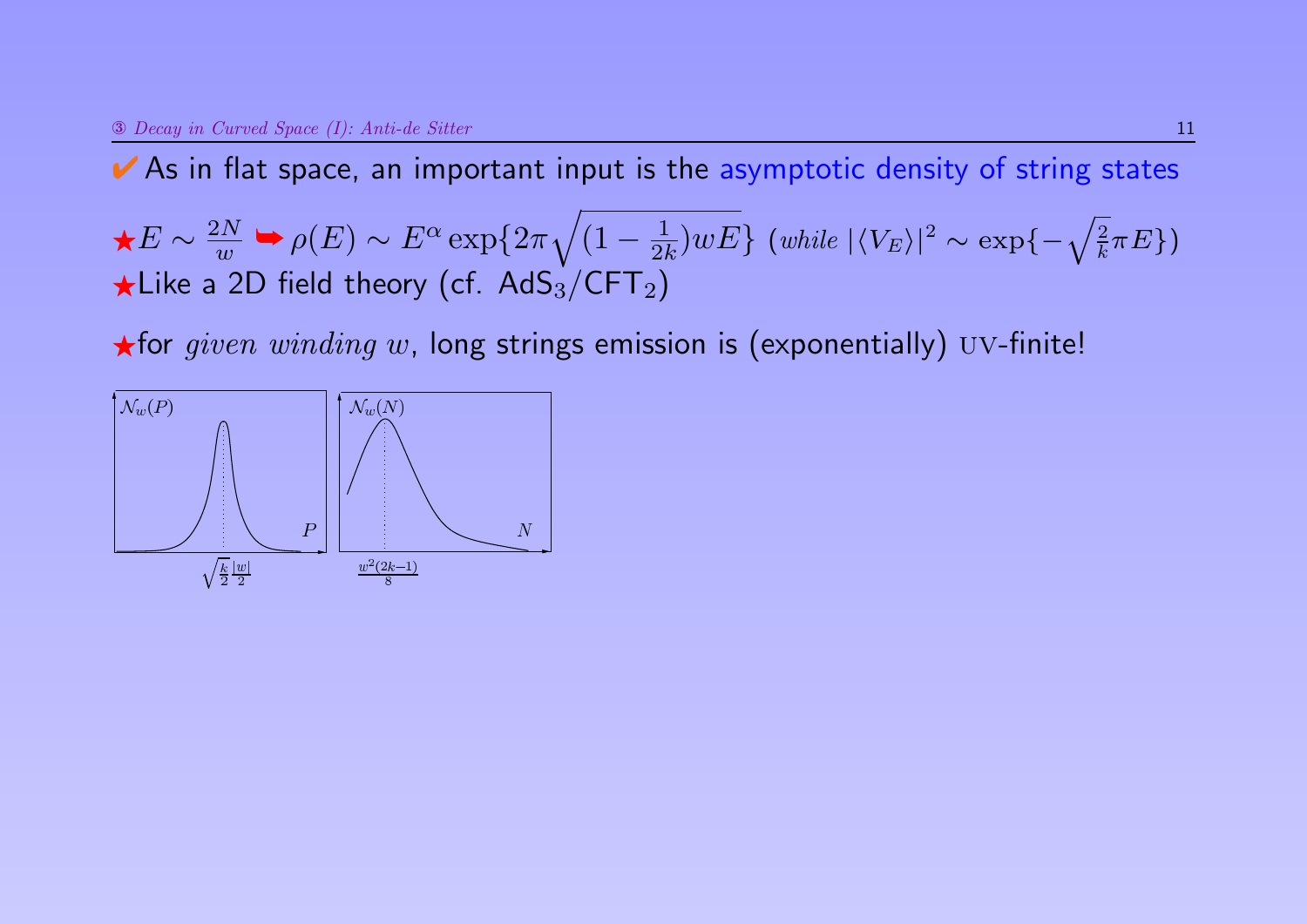$\star E \sim \frac{2N}{w}$  $\frac{2N}{w} \blacktriangleright \rho(E) \sim E^\alpha \exp\{2\pi \sqrt{2\pi}$  $(1 - \frac{1}{2l})$  $\frac{1}{2k})wE\}$  (while  $|\langle V_E\rangle|^2 \sim \exp\{-\sqrt{\frac{2}{k}}\pi E\})$  $\star$ Like a 2D field theory (cf. AdS<sub>3</sub>/CFT<sub>2</sub>)

 $\star$  for given winding w, long strings emission is (exponentially) UV-finite!



• Displacement of  $\langle p_{\rho} \rangle$  due to non-perturbative corrections in  $\ell_s^2$  $\begin{array}{l} {l} 2 \ \, \textit{(worldsheet\ instantons)} \end{array}$ **►** not seen in semi-classical limit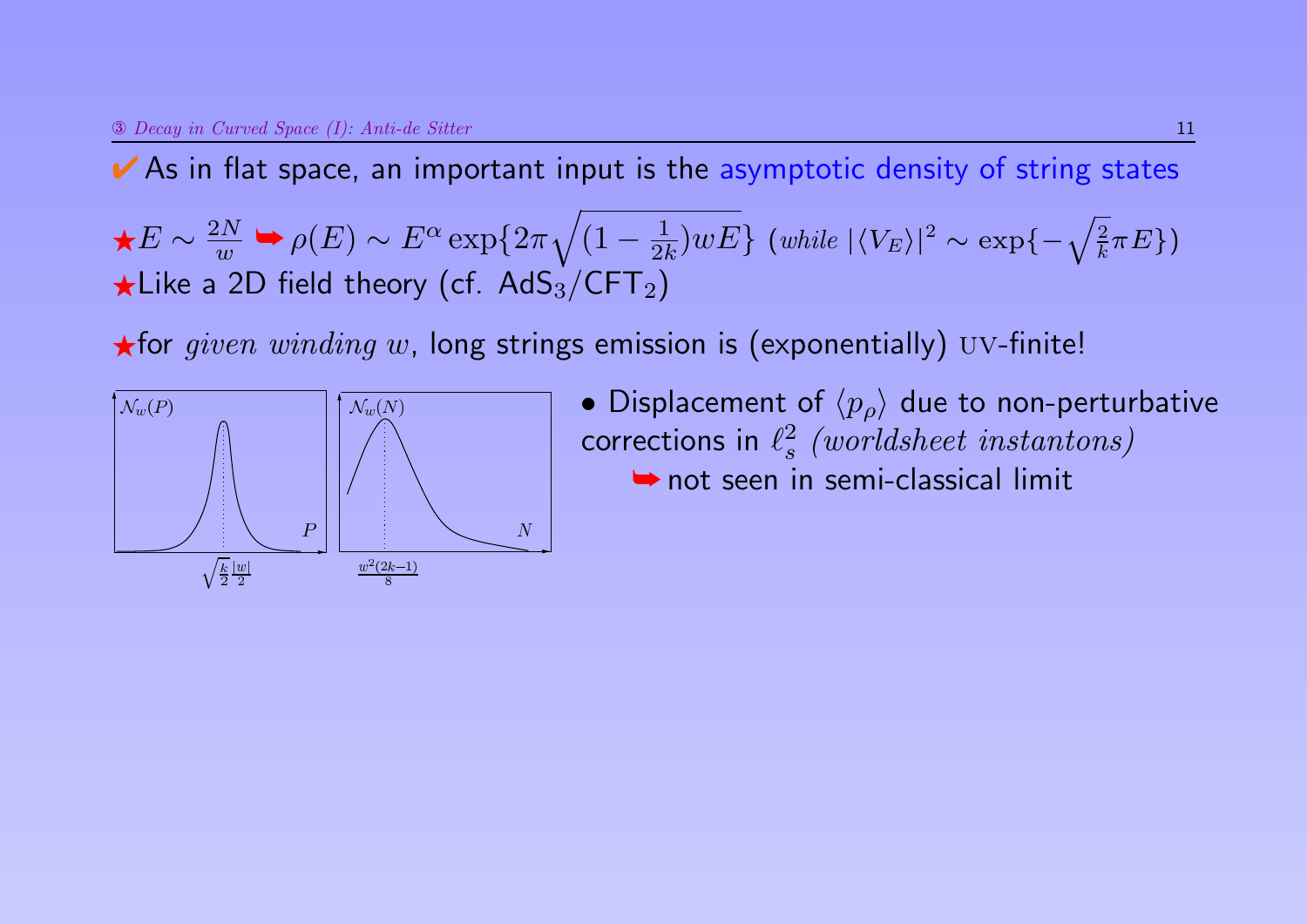$\star E \sim \frac{2N}{w}$  $\frac{2N}{w} \blacktriangleright \rho(E) \sim E^\alpha \exp\{2\pi \sqrt{2\pi}$  $(1 - \frac{1}{2l})$  $\frac{1}{2k})wE\}$  (while  $|\langle V_E\rangle|^2 \sim \exp\{-\sqrt{\frac{2}{k}}\pi E\})$  $\star$ Like a 2D field theory (cf. AdS<sub>3</sub>/CFT<sub>2</sub>)

 $\star$  for given winding w, long strings emission is (exponentially) UV-finite!



- Displacement of  $\langle p_{\rho} \rangle$  due to non-perturbative corrections in  $\ell_s^2$  $\begin{array}{l} {l} 2 \ \, \textit{(worldsheet\ instantons)} \end{array}$ **►** not seen in semi-classical limit
- For large  $w$ ,  $\langle E \rangle \sim kw$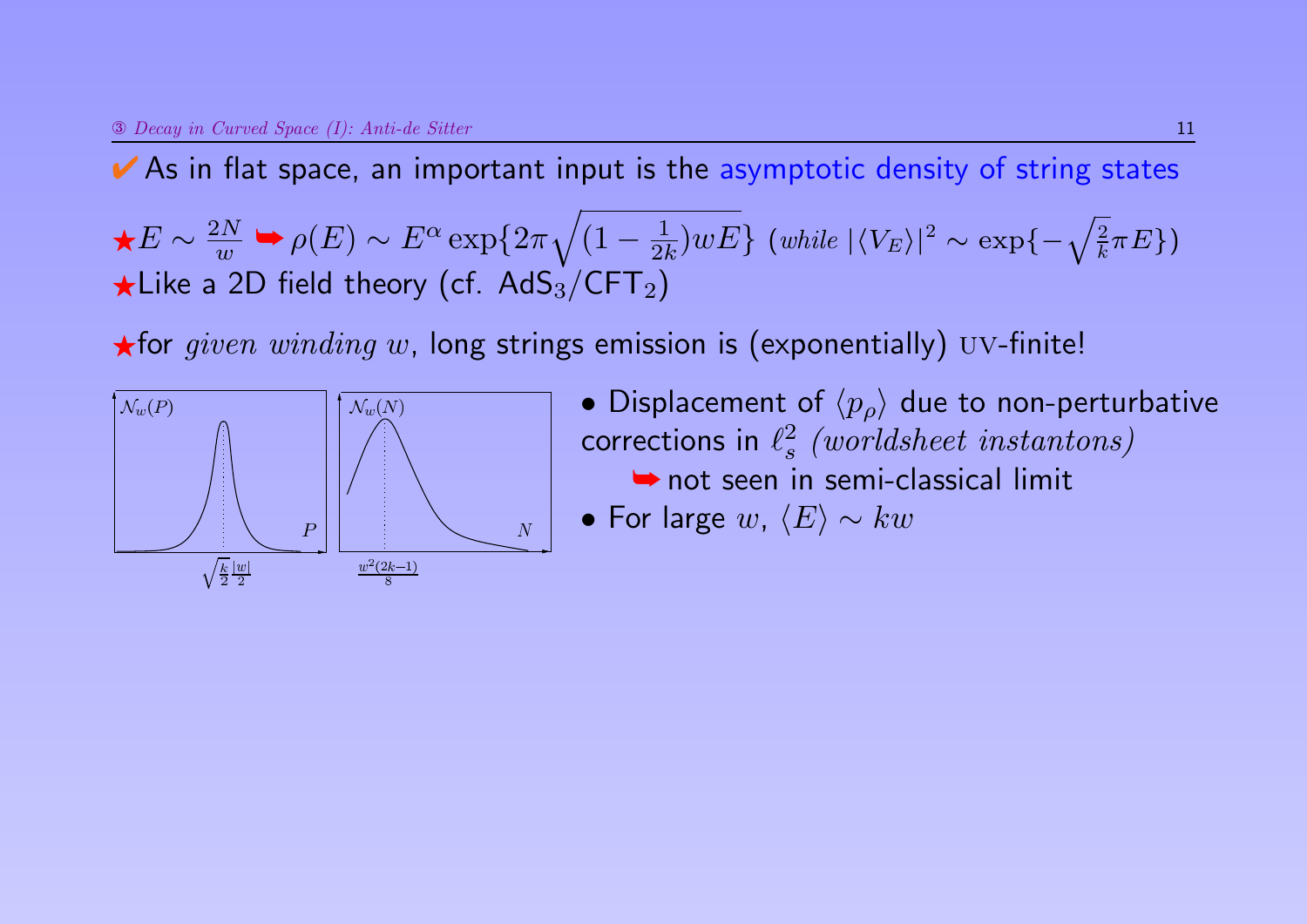$\star E \sim \frac{2N}{w}$  $\frac{2N}{w} \blacktriangleright \rho(E) \sim E^\alpha \exp\{2\pi \sqrt{2\pi}$  $(1 - \frac{1}{2l})$  $\frac{1}{2k})wE\}$  (while  $|\langle V_E\rangle|^2 \sim \exp\{-\sqrt{\frac{2}{k}}\pi E\})$  $\star$ Like a 2D field theory (cf. AdS<sub>3</sub>/CFT<sub>2</sub>)

 $\star$  for given winding w, long strings emission is (exponentially) UV-finite!



• Displacement of  $\langle p_{\rho} \rangle$  due to non-perturbative corrections in  $\ell_s^2$  $\begin{array}{l} {l} 2 \ \, \textit{(worldsheet\ instantons)} \end{array}$ **►** not seen in semi-classical limit • For large  $w$ ,  $\langle E \rangle \sim kw$ 

✔ Summation over spectral flow:  $\mathcal{N}_{\mathsf{long}} \sim \sum_{w=1}^\infty \frac{1}{w}$   $\blacktriangleright$  divergence at high energies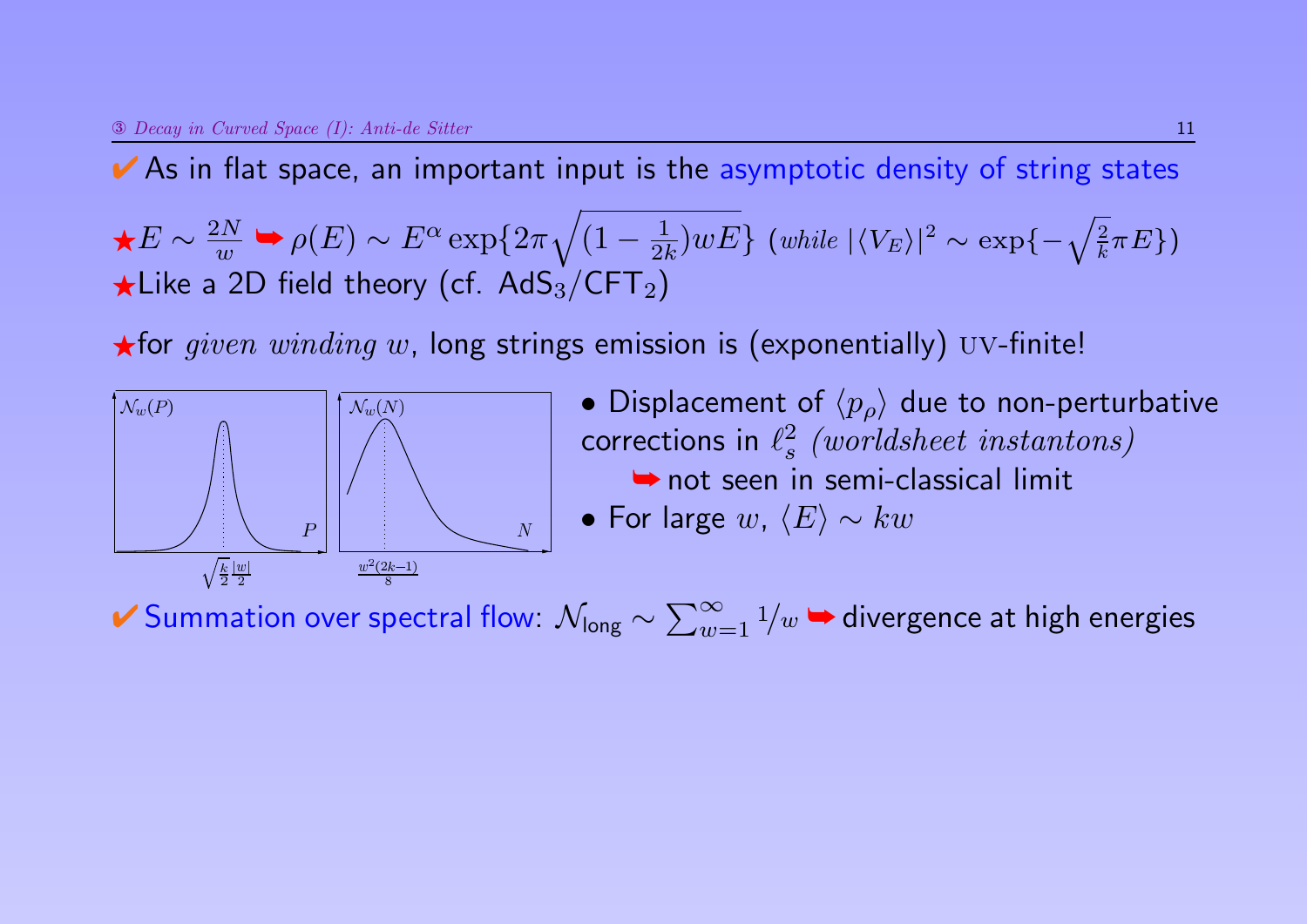$\star E \sim \frac{2N}{w}$  $\frac{2N}{w} \blacktriangleright \rho(E) \sim E^\alpha \exp\{2\pi \sqrt{2\pi}$  $(1 - \frac{1}{2l})$  $\frac{1}{2k})wE\}$  (while  $|\langle V_E\rangle|^2 \sim \exp\{-\sqrt{\frac{2}{k}}\pi E\})$  $\star$ Like a 2D field theory (cf. AdS<sub>3</sub>/CFT<sub>2</sub>)

 $\star$  for given winding w, long strings emission is (exponentially) UV-finite!



• Displacement of  $\langle p_{\rho} \rangle$  due to non-perturbative corrections in  $\ell_s^2$  $\begin{array}{l} {l} 2 \ \, \textit{(worldsheet\ instantons)} \end{array}$ **►** not seen in semi-classical limit • For large  $w, \langle E \rangle \sim kw$ 

✔ Summation over spectral flow:  $\mathcal{N}_{\mathsf{long}} \sim \sum_{w=1}^\infty \frac{1}{w}$   $\blacktriangleright$  divergence at high energies Reeds non-perturbative UV cutoff:  $\bullet w \leq 1/g_s^2$  $\frac{2}{s}$  (NS-NS charge conservation) •  $w \lesssim 1/g_s$  (energy conservation)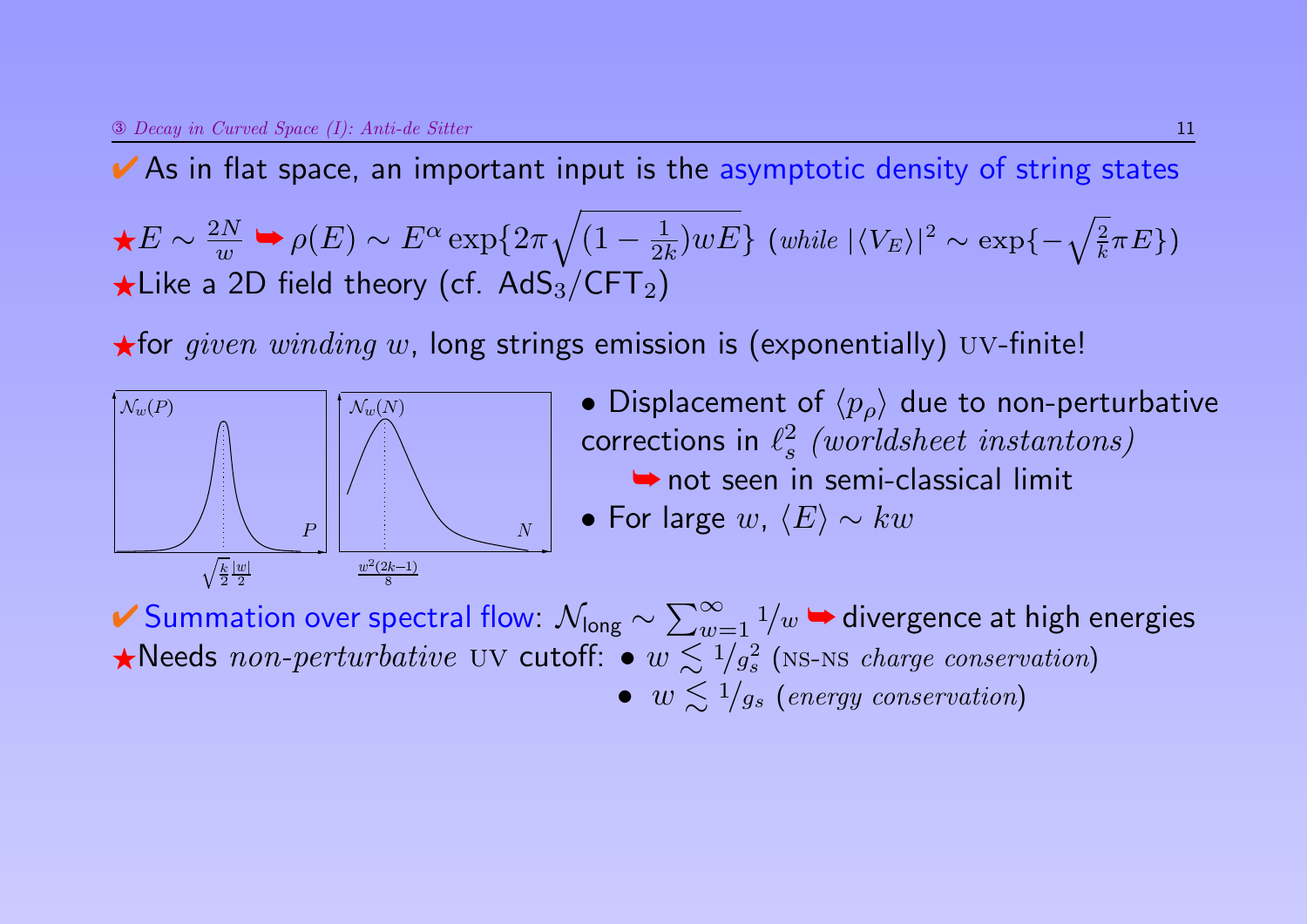$\star E \sim \frac{2N}{w}$  $\frac{2N}{w} \blacktriangleright \rho(E) \sim E^\alpha \exp\{2\pi \sqrt{2\pi}$  $(1 - \frac{1}{2l})$  $\frac{1}{2k})wE\}$  (while  $|\langle V_E\rangle|^2 \sim \exp\{-\sqrt{\frac{2}{k}}\pi E\})$  $\star$ Like a 2D field theory (cf. AdS<sub>3</sub>/CFT<sub>2</sub>)

 $\star$  for given winding w, long strings emission is (exponentially) UV-finite!



• Displacement of  $\langle p_{\rho} \rangle$  due to non-perturbative corrections in  $\ell_s^2$  $\begin{array}{l} {l} 2 \ \, \textit{(worldsheet\ instantons)} \end{array}$ **►** not seen in semi-classical limit • For large  $w, \langle E \rangle \sim kw$ 

✔ Summation over spectral flow:  $\mathcal{N}_{\mathsf{long}} \sim \sum_{w=1}^\infty \frac{1}{w}$   $\blacktriangleright$  divergence at high energies Reeds non-perturbative UV cutoff:  $\bullet w \leq 1/g_s^2$  $\frac{2}{s}$  (NS-NS charge conservation) •  $w \lesssim 1/g_s$  (energy conservation)  $\star$ On the contrary, emission of *short strings* (localized strings) stays *finite*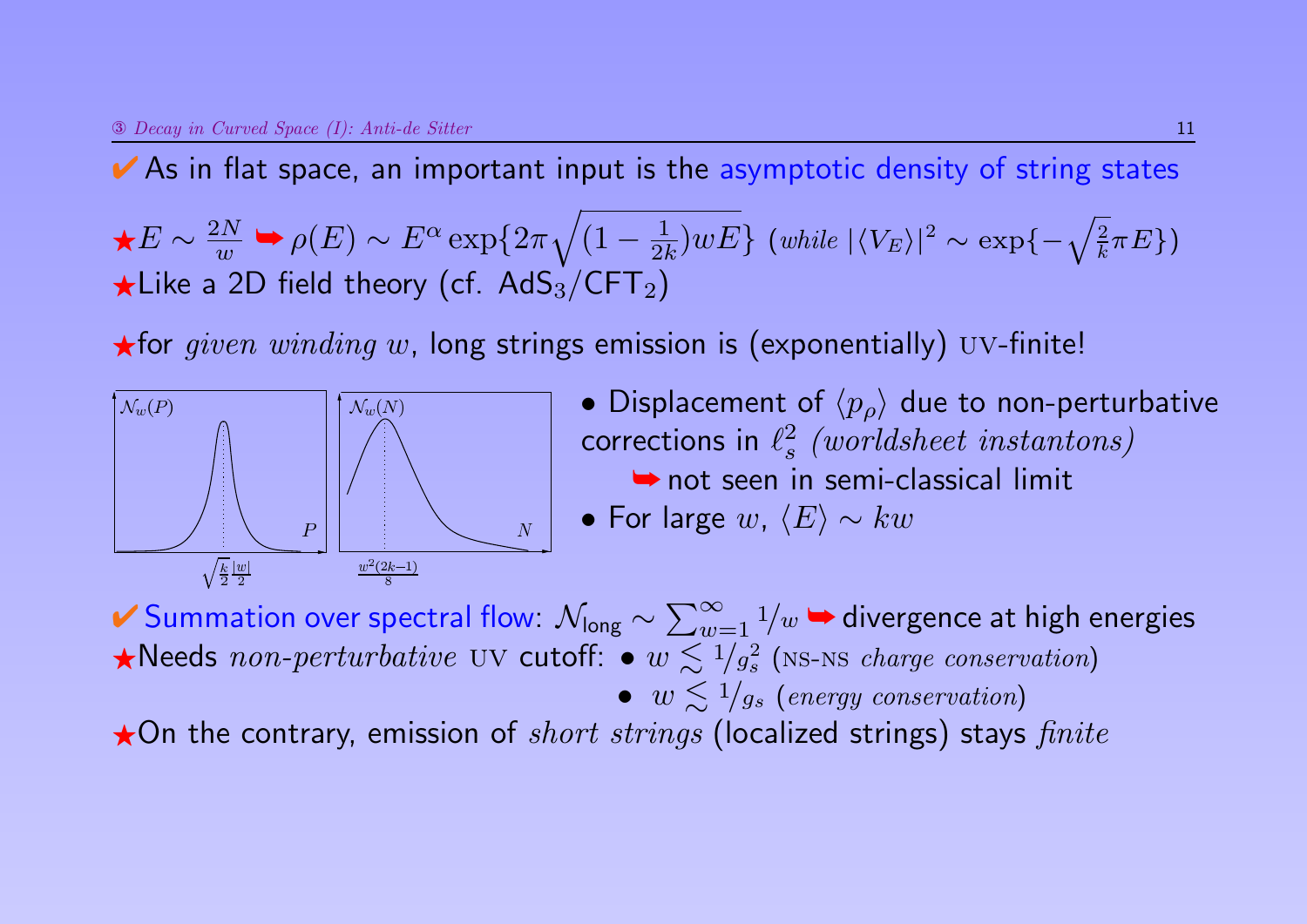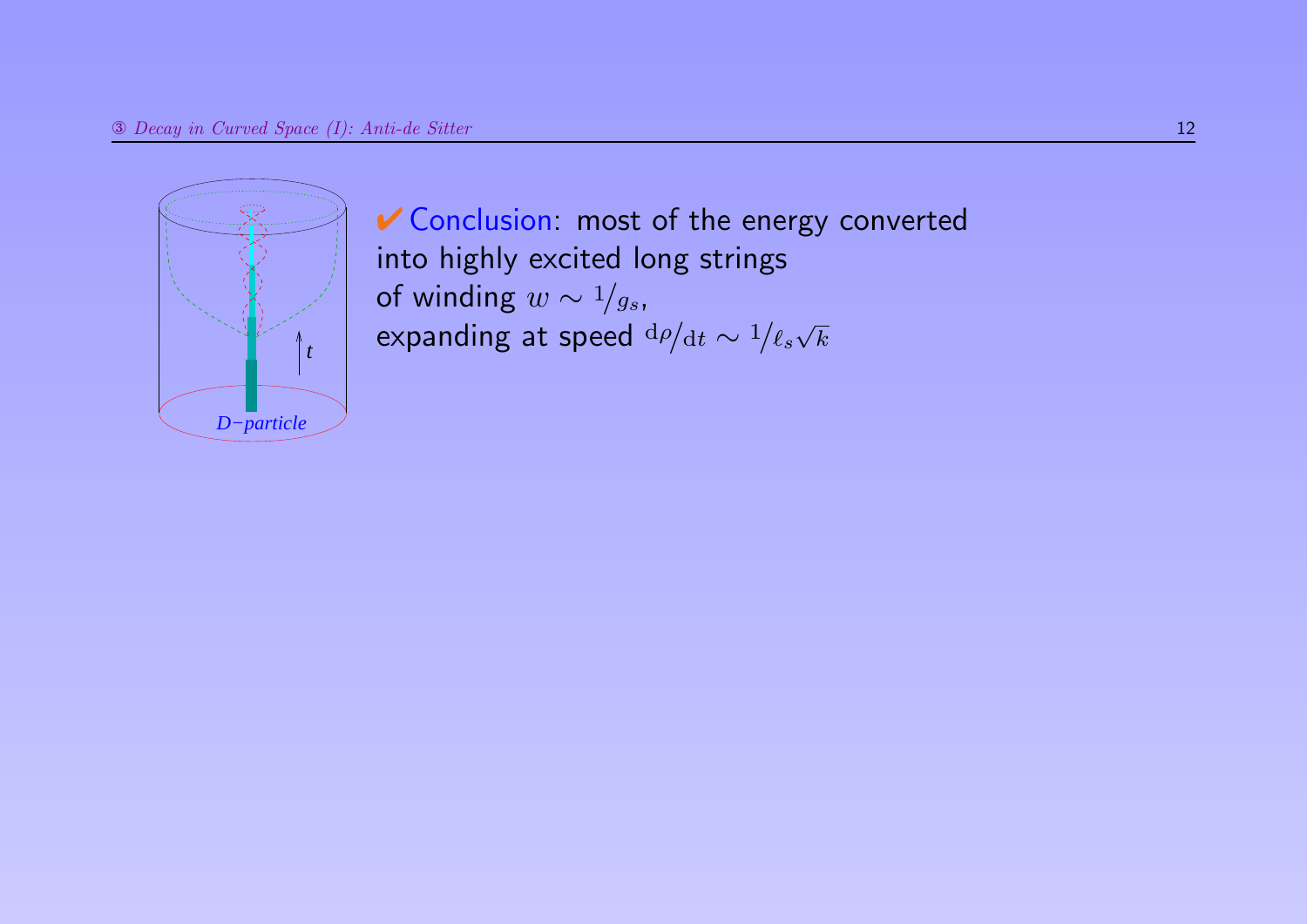

 $\bigstar$ Closed string emission fails to converge because of non-pert. effects in  $\alpha' = \ell_s^2$ s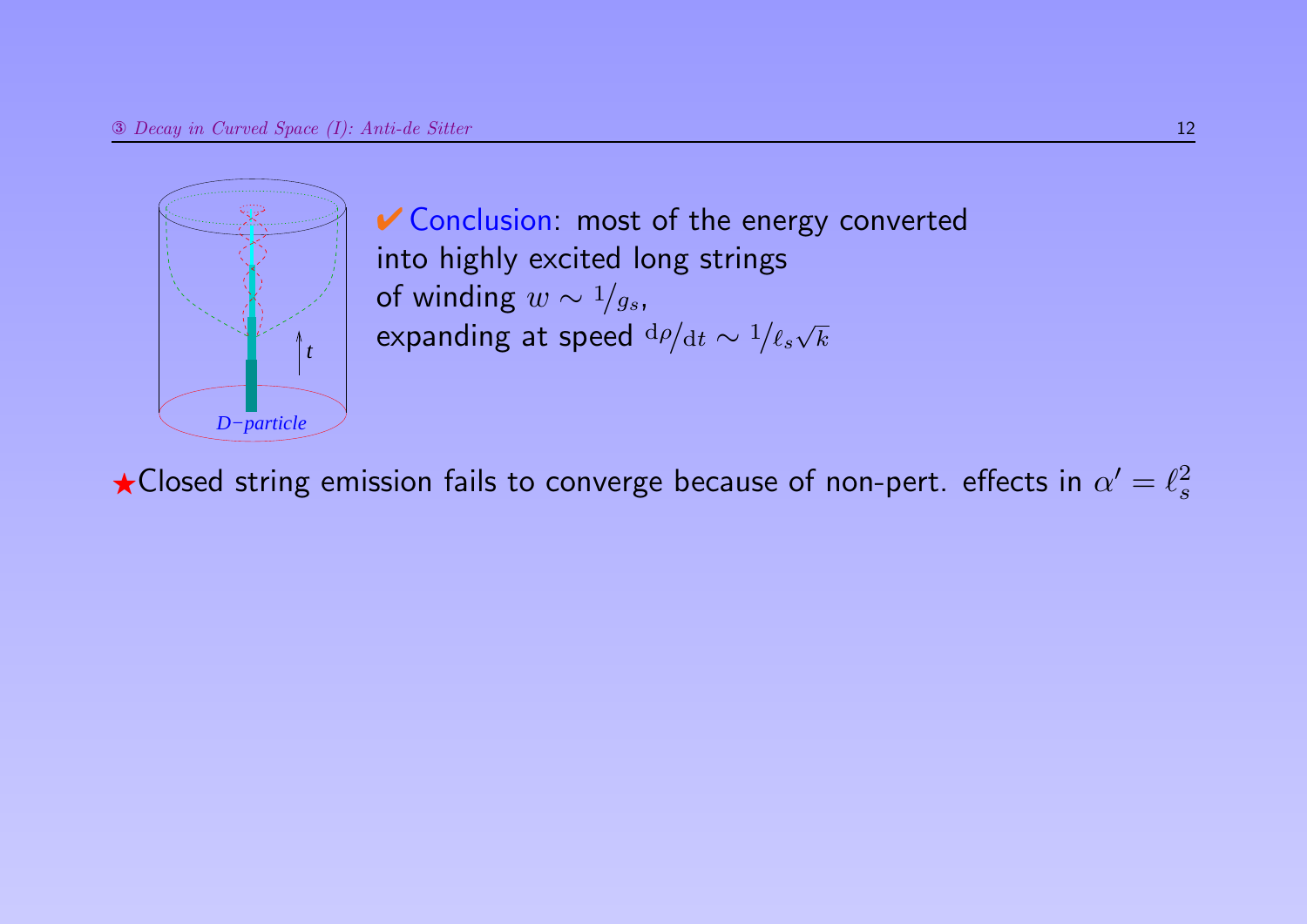

 $\bigstar$ Closed string emission fails to converge because of non-pert. effects in  $\alpha' = \ell_s^2$ s  $\star$ Production of short strings negligible in the perturbative regime  $g_s \ll 1$  (since it does not depend on the coupling constant)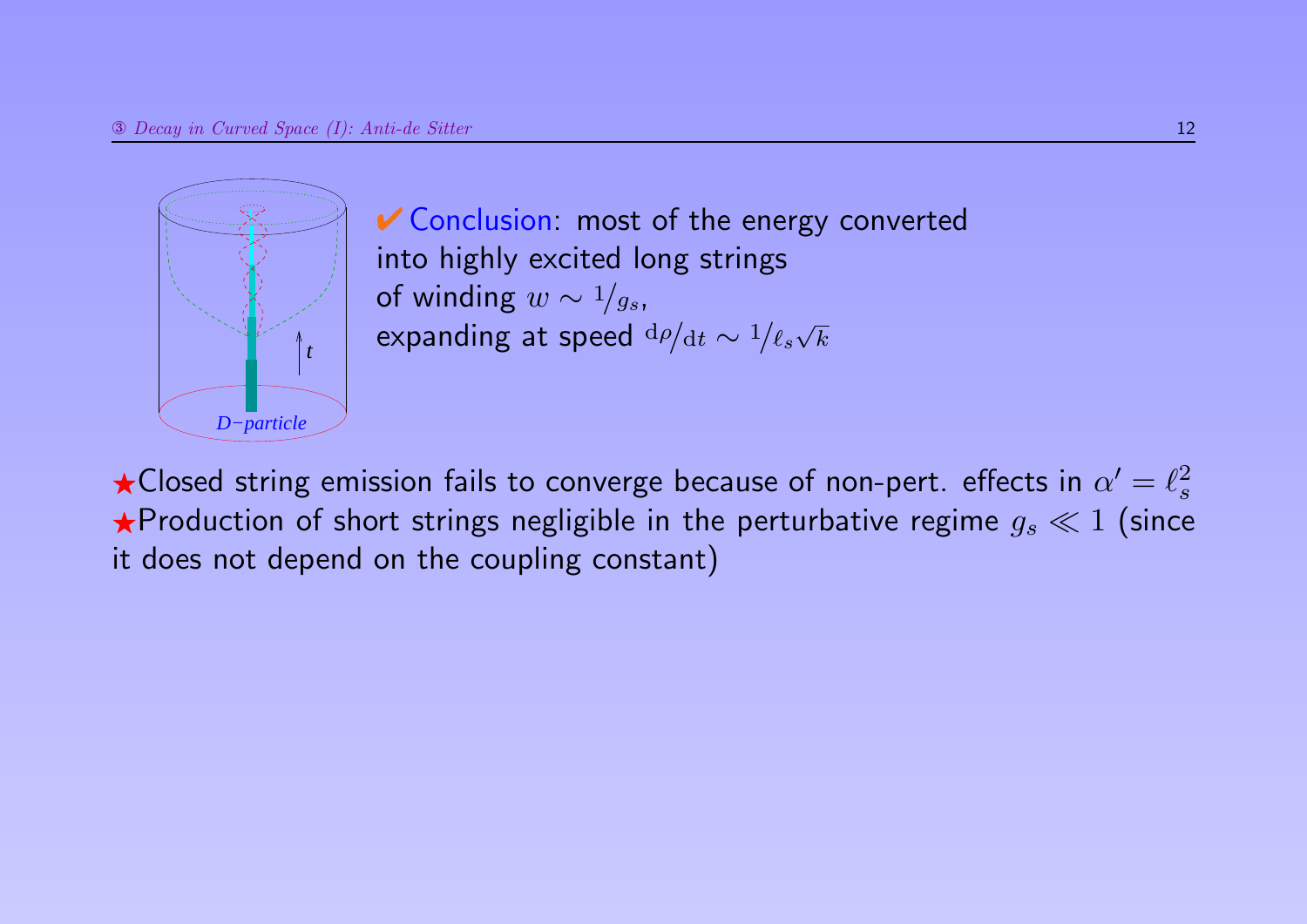

 $\bigstar$ Closed string emission fails to converge because of non-pert. effects in  $\alpha' = \ell_s^2$ s  $\star$ Production of short strings negligible in the perturbative regime  $g_s \ll 1$  (since it does not depend on the coupling constant)

 $\blacktriangleright$  AdS<sub>3</sub>/CFT<sub>2</sub> correspondence string theory on AdS<sub>3</sub> dual to a symmetric product  $2D$  CFT  $\rightarrow$  dual description of tachyon decay?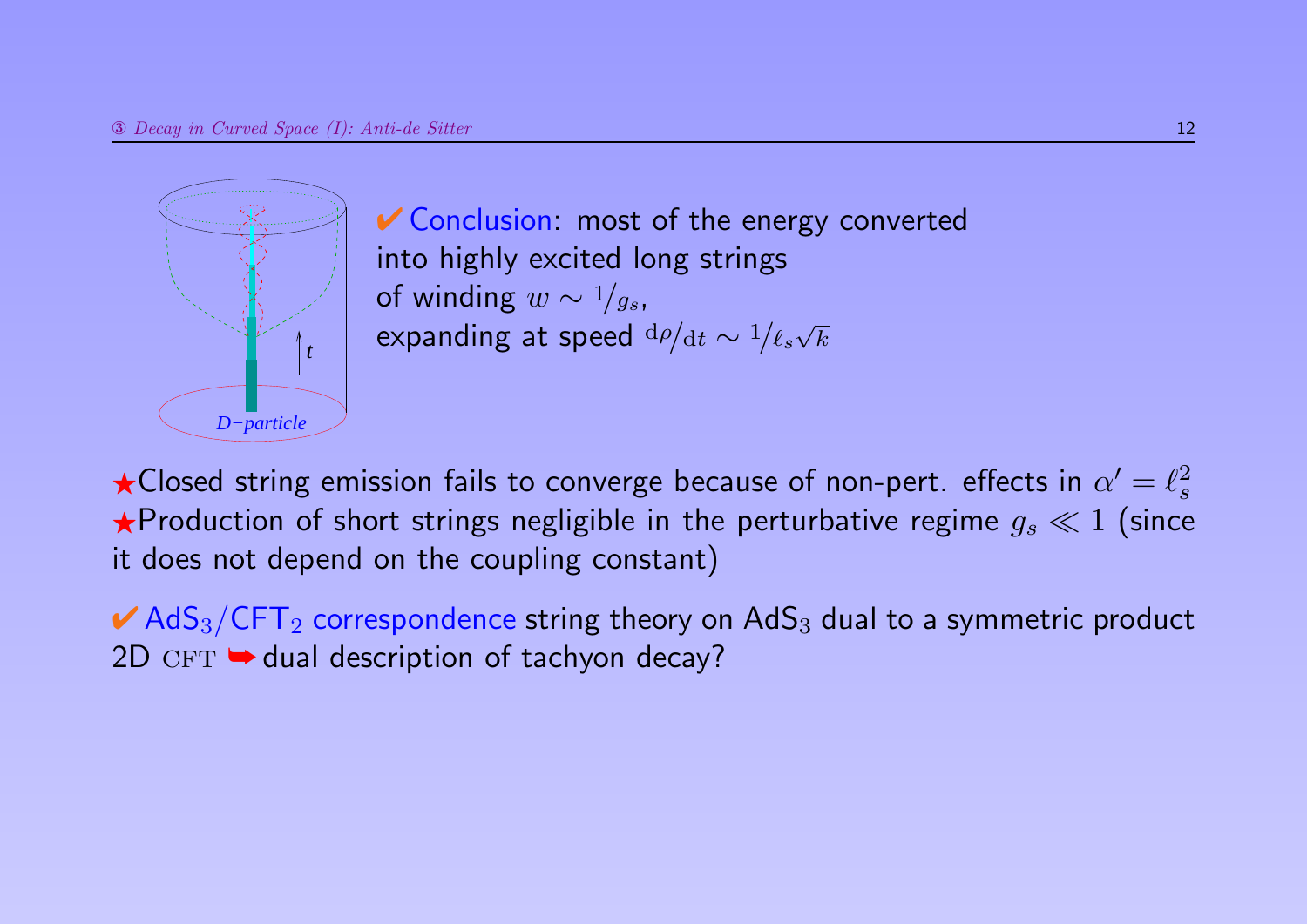

 $\bigstar$ Closed string emission fails to converge because of non-pert. effects in  $\alpha' = \ell_s^2$ s  $\star$ Production of short strings negligible in the perturbative regime  $g_s \ll 1$  (since it does not depend on the coupling constant)

 $\blacktriangleright$  AdS<sub>3</sub>/CFT<sub>2</sub> correspondence string theory on AdS<sub>3</sub> dual to a symmetric product  $2D$  CFT  $\rightarrow$  dual description of tachyon decay?  $\bigstar$  For AdS<sub>5</sub>/CFT<sub>4</sub>, corresponds to sphaleron decay *[Drukker, Gross,Itzhaki]*  $\bigstar$ Difficult here since CFT is singular (unstable to fragmentation  $\leftrightarrow$  long strings emission)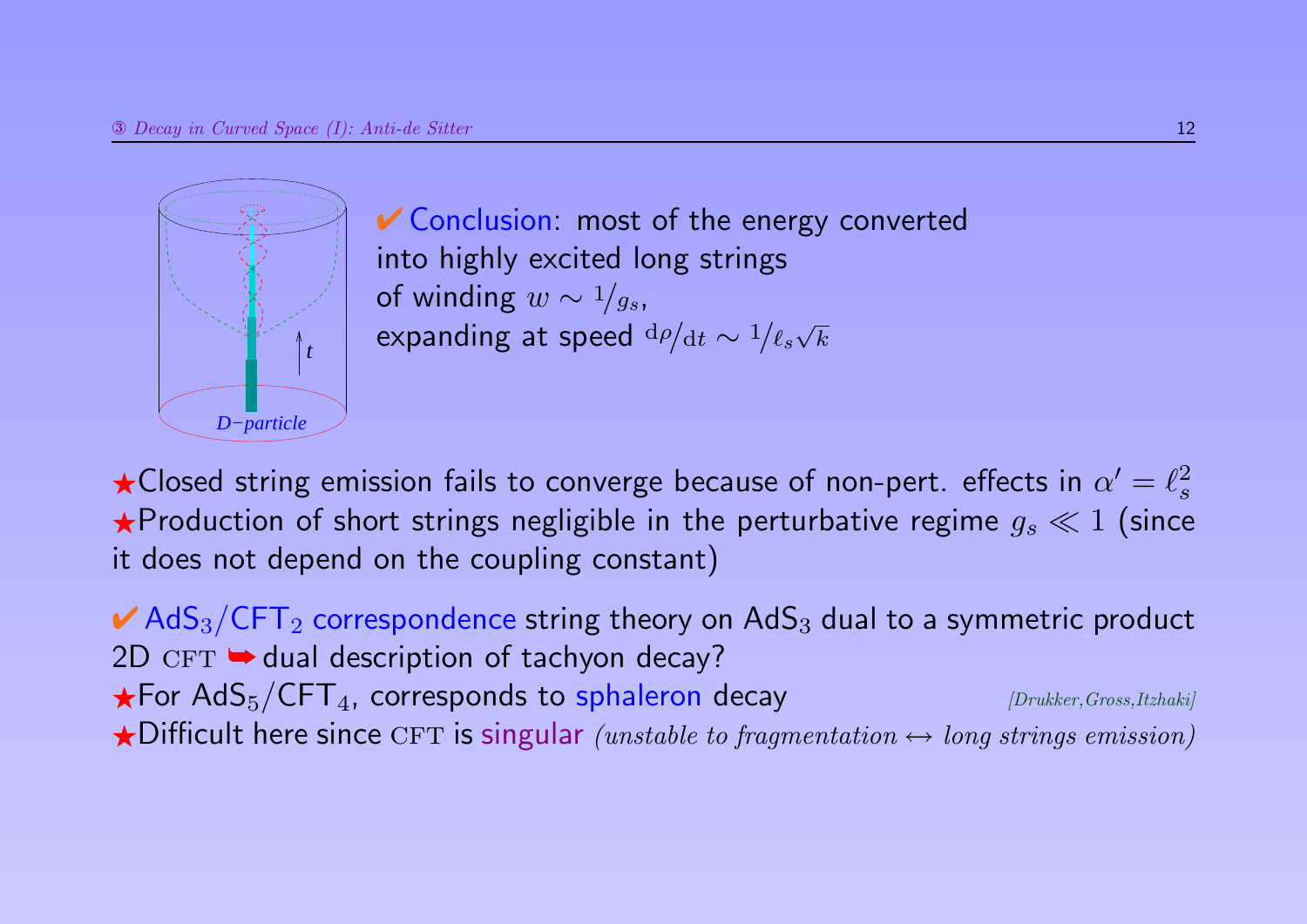◆ Open string point of view: time-dependent Hamiltonian → pair production Mini-superspace limit  $\colon \left[\partial_t^2 + \lambda e^t + \mathbf{p}^2 + N - 1\right]$  $[Gutperle, Strominger'03]$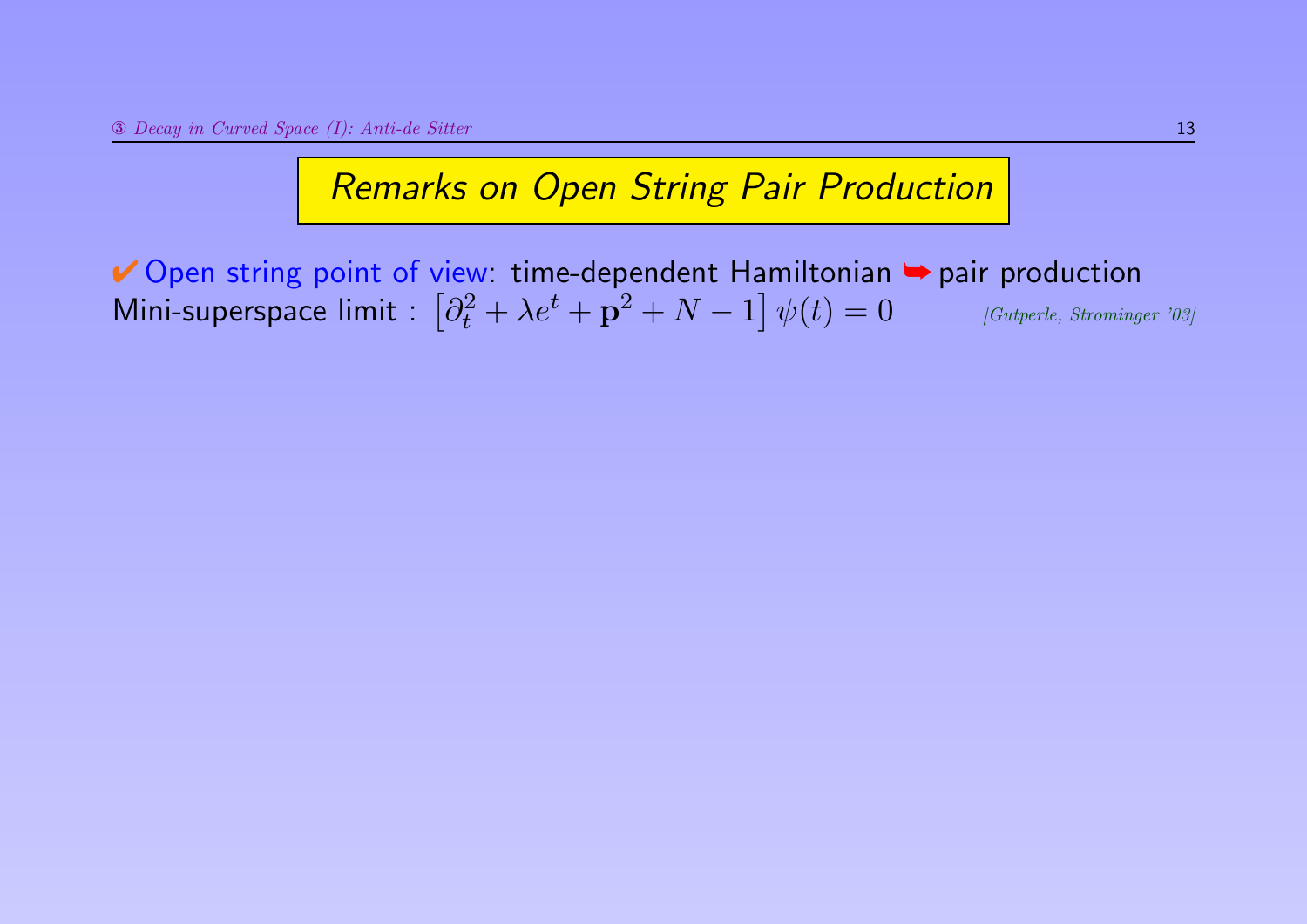◆ Open string point of view: time-dependent Hamiltonian → pair production Mini-superspace limit  $\colon \left[\partial_t^2 + \lambda e^t + \mathbf{p}^2 + N - 1\right]$  $[Gutperle, Strominger' 03]$ 

 $\bigstar$ String theory naturally "chooses" (from Liouville theory) the  $|out\rangle$  vacuum:  $\psi \propto H_{-2e}^{(2)}$  $\frac{1}{2}$  (2)  $\sqrt{\lambda}e^{t/2}$   $\int_{-\frac{2iE}{\lambda}}^{\frac{1}{2}}$   $\frac{1}{2}$   $\sim$   $\infty$   $e^{-iEt}$  +  $R(E)e^{iEt}$  (R(E): reflection coefficient)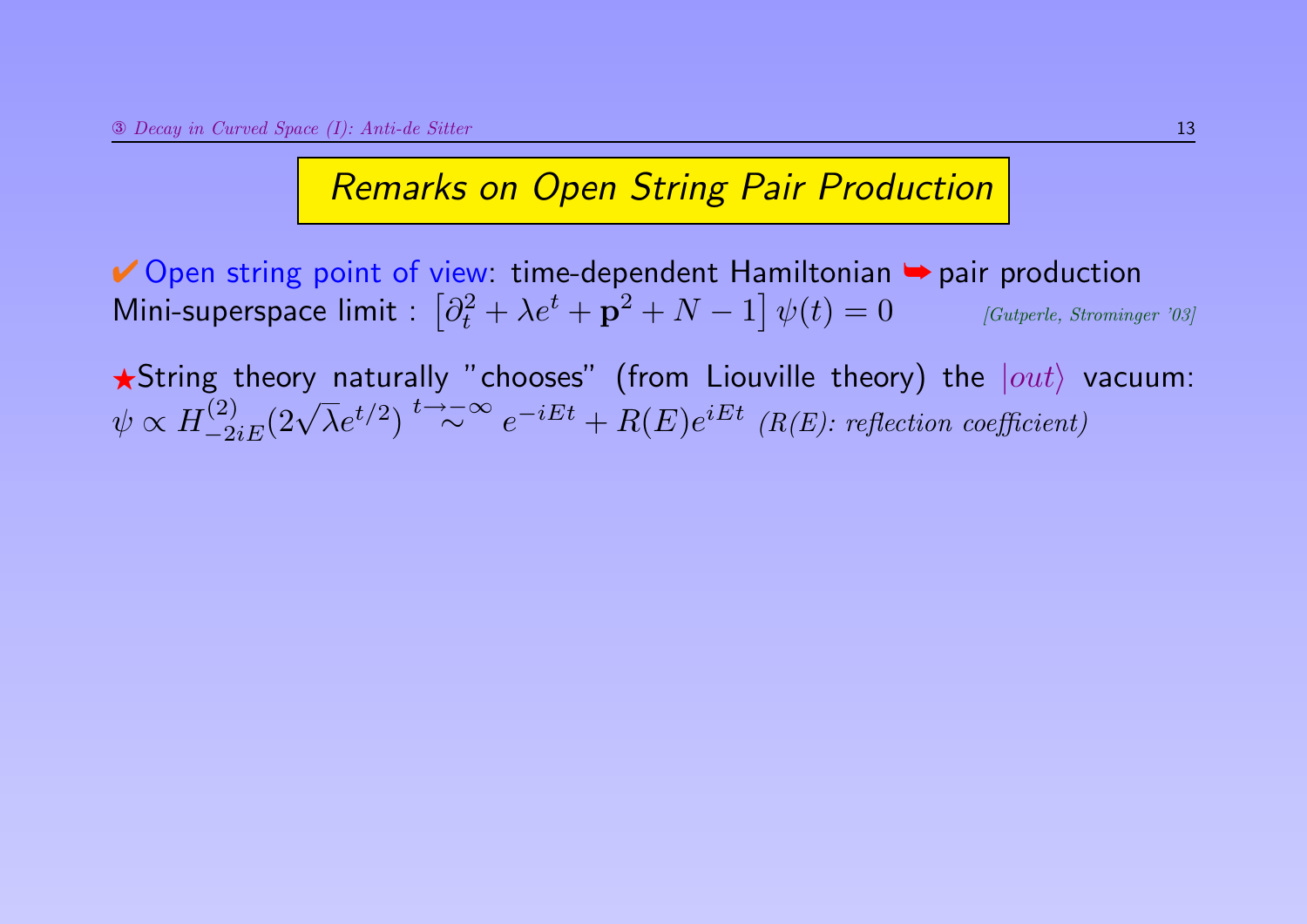◆ Open string point of view: time-dependent Hamiltonian → pair production Mini-superspace limit  $\colon \left[\partial_t^2 + \lambda e^t + \mathbf{p}^2 + N - 1\right]$  $[Gutperle, Strominger'03]$ 

 $\bigstar$ String theory naturally "chooses" (from Liouville theory) the  $|out\rangle$  vacuum:  $\psi \propto H_{-2e}^{(2)}$  $\frac{1}{2}$  (2)  $\sqrt{\lambda}e^{t/2}$   $\int_{-\frac{2iE}{\lambda}}^{\frac{1}{2}}$   $\frac{1}{2}$   $\sim$   $\infty$   $e^{-iEt}$  +  $R(E)e^{iEt}$  (R(E): reflection coefficient)

 $\blacktriangleright$  Bogolioubov coefficient  $\gamma = \frac{\beta_E}{\alpha_E}$  $\alpha_E$  $\leftrightarrow$  open string two-point function  $\langle e^{iEt(\tau)}e^{-iEt(\tau')} \rangle$ 

 $\star$  Tension with Sen's conjecture in flat space?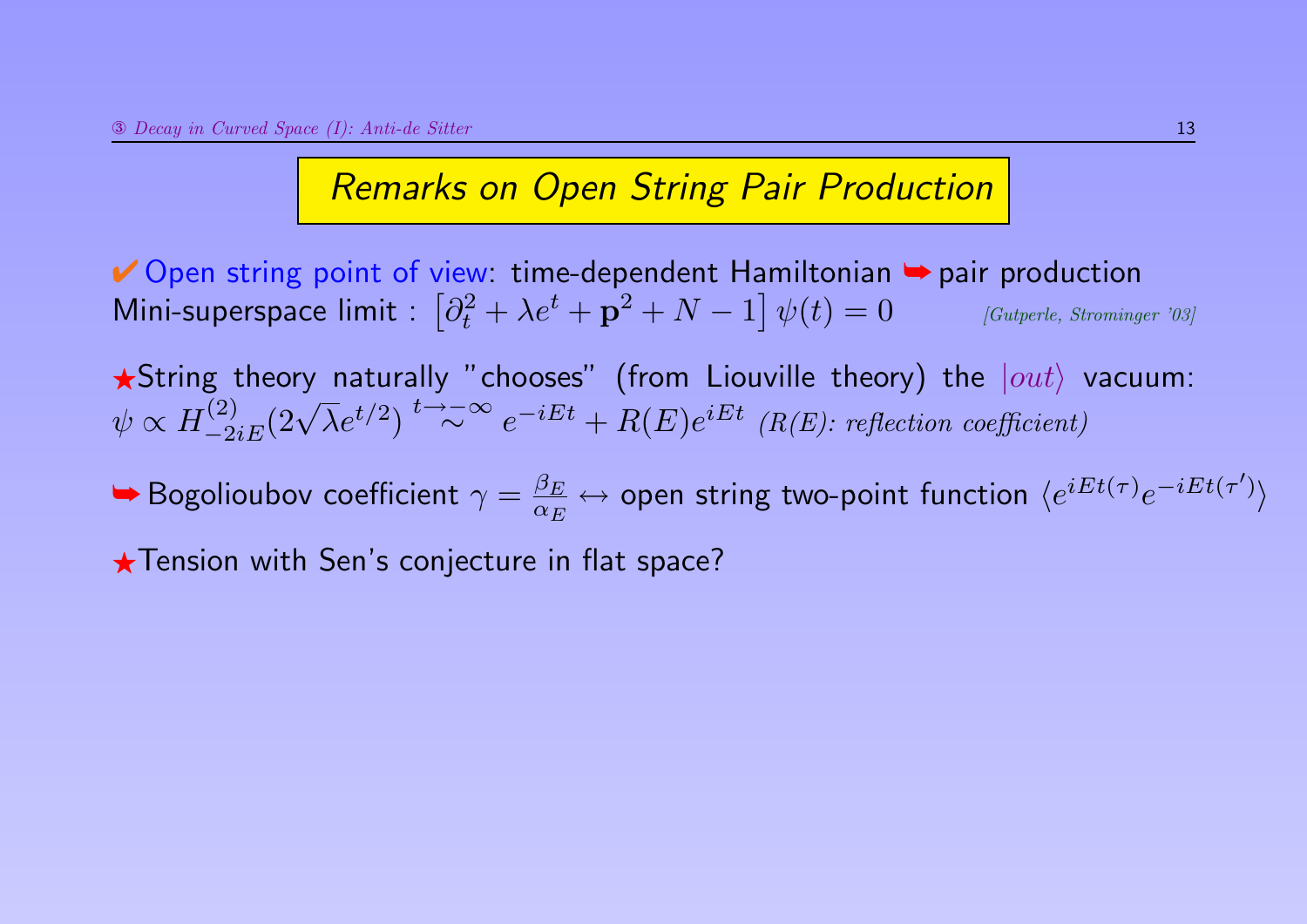◆ Open string point of view: time-dependent Hamiltonian → pair production Mini-superspace limit  $\colon \left[\partial_t^2 + \lambda e^t + \mathbf{p}^2 + N - 1\right]$  $[Gutperle, Strominear'03]$ 

 $\bigstar$ String theory naturally "chooses" (from Liouville theory) the  $|out\rangle$  vacuum:  $\psi \propto H_{-2e}^{(2)}$  $\frac{1}{2}$  (2)  $\sqrt{\lambda}e^{t/2}$   $\int_{-\frac{2iE}{\lambda}}^{\frac{1}{2}}$   $\frac{1}{2}$   $\sim$   $\infty$   $e^{-iEt}$  +  $R(E)e^{iEt}$  (R(E): reflection coefficient)

 $\blacktriangleright$  Bogolioubov coefficient  $\gamma = \frac{\beta_E}{\alpha_E}$  $\alpha_E$  $\leftrightarrow$  open string two-point function  $\langle e^{iEt(\tau)}e^{-iEt(\tau')} \rangle$ 

 $\star$  Tension with Sen's conjecture in flat space? Rate of pair production  $W = -\mathrm{Re} \ln \langle out|in \rangle \sim \int \mathrm{d}E \rho(E) e^{-2\pi E}$  $\rightarrow power-law$  convergent only (divergent for  $D_{p>22}$  in bosonic strings)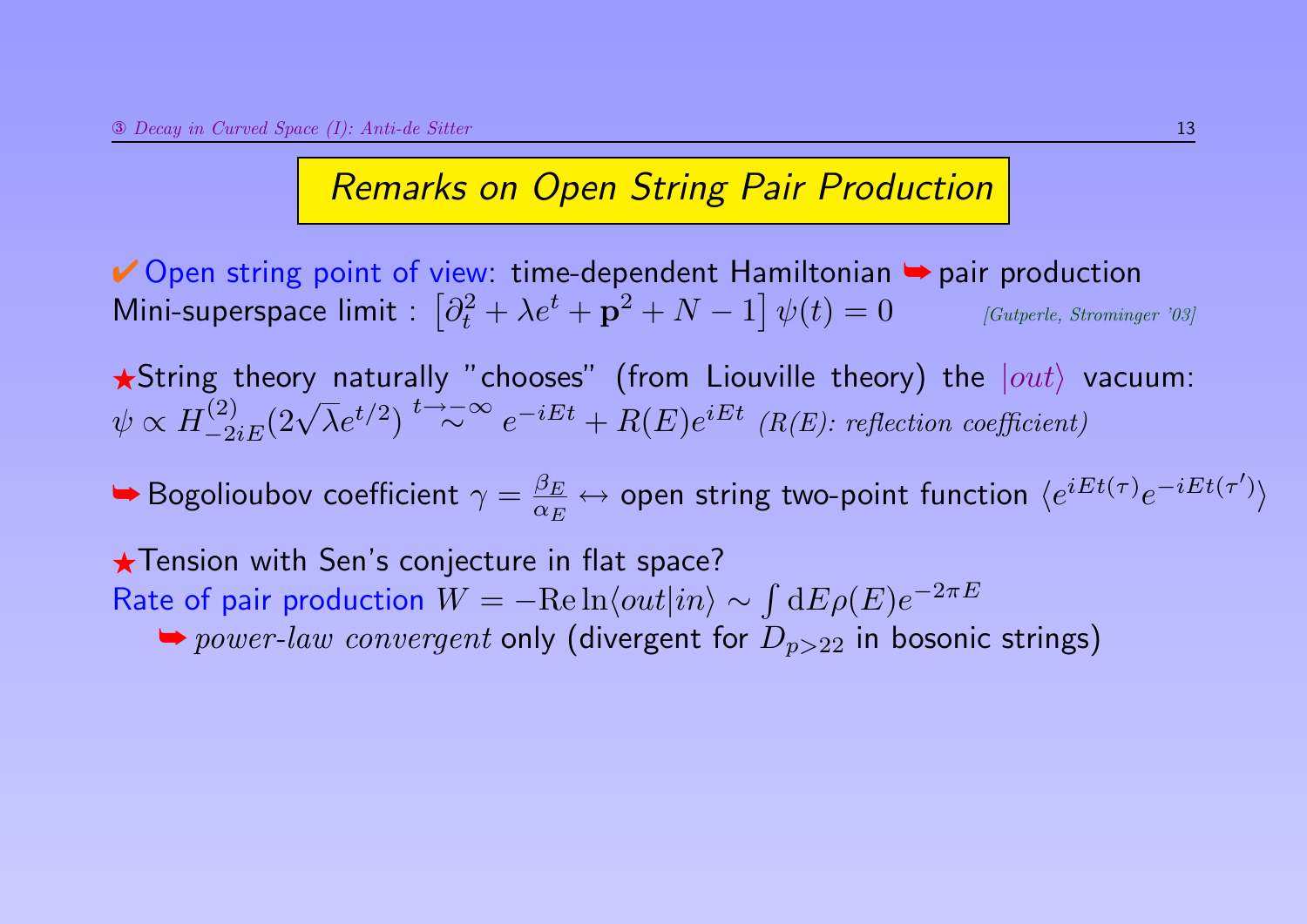$\blacktriangleright$  High energy behavior of open string pair production in AdS<sub>3</sub>

 $\star$  For open strings with angular momentum r, one gets (orbifold construction)

 $|R(E)| =$  $\overline{\phantom{a}}$  $\overline{\phantom{a}}$  $\vert$  $\sinh\pi(E\!+\!r/\sqrt{k})\sinh\pi(E\!-\!r/\sqrt{k})$  $\sinh^2 2\pi E$  $\overline{\phantom{a}}$  $\overline{\phantom{a}}$  $\vert$ 

 $\blacktriangleright$  same large  $E$  asymptotics as in flat space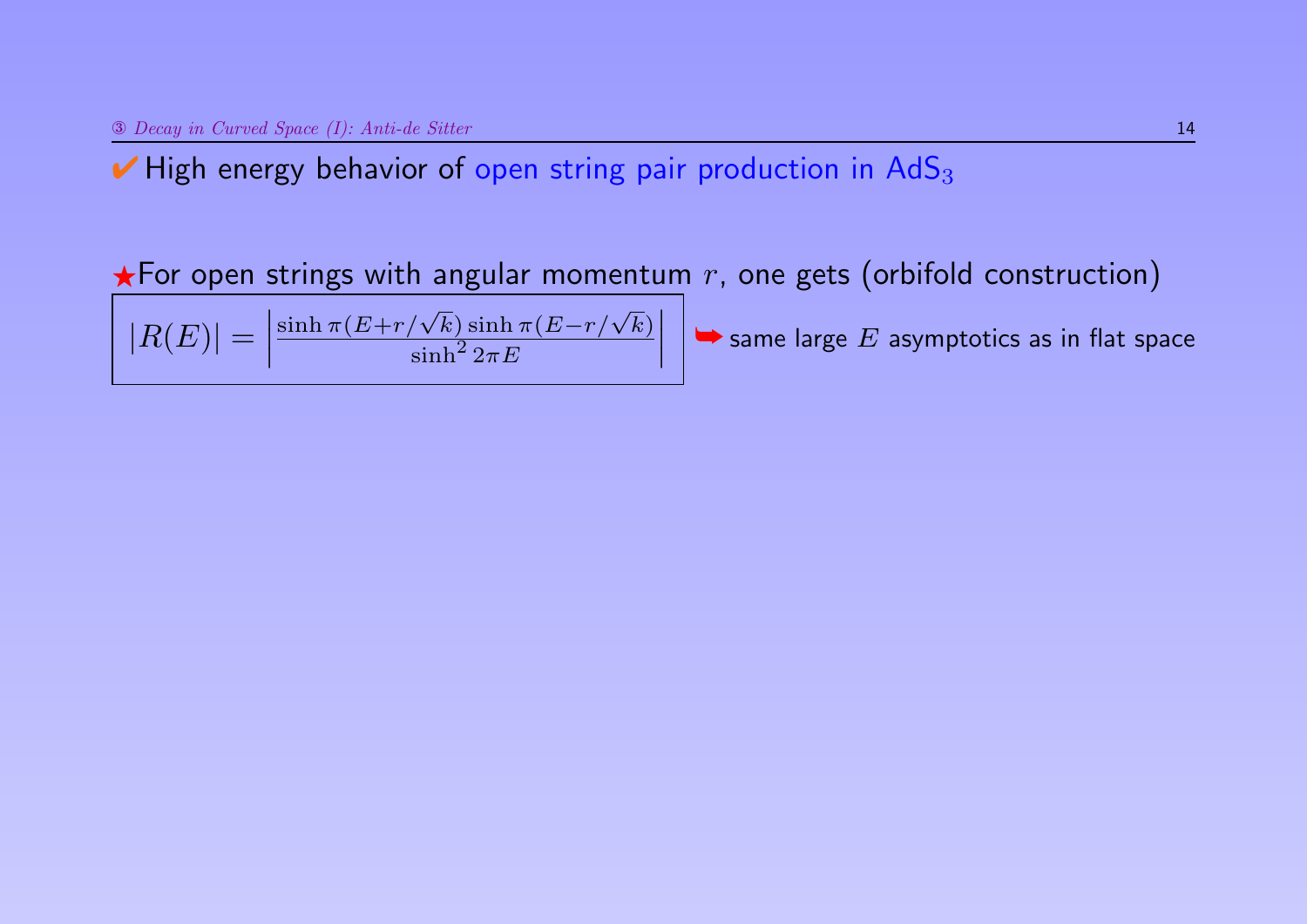$\overline{\phantom{a}}$  $\overline{\phantom{a}}$  $\vert$ 

 $|R(E)| =$ 

 $\blacktriangleright$  High energy behavior of open string pair production in AdS<sub>3</sub>

 $\sinh\pi(E\!+\!r/\sqrt{k})\sinh\pi(E\!-\!r/\sqrt{k})$ 

 $\sinh^2 2\pi E$ 

 $\star$  For open strings with angular momentum r, one gets (orbifold construction)

 $\overline{\phantom{a}}$  $\overline{\phantom{a}}$  $\vert$ 

 $\blacktriangleright$  same large  $E$  asymptotics as in flat space

★Density of states smaller 
$$
(\Delta_{\min} > 0)
$$
:  $\rho(E) \sim \exp\{2\pi\sqrt{1 - \frac{1}{2k}} \ell_s E\}$ 

➥ open string production rate exponentially convergent for very massive open strings on the D0-brane in  $AdS_3$ 

 $\star$  One gets that open string perturbative string (field) theory remains a valid description *(despite the disappearance of the brane!)*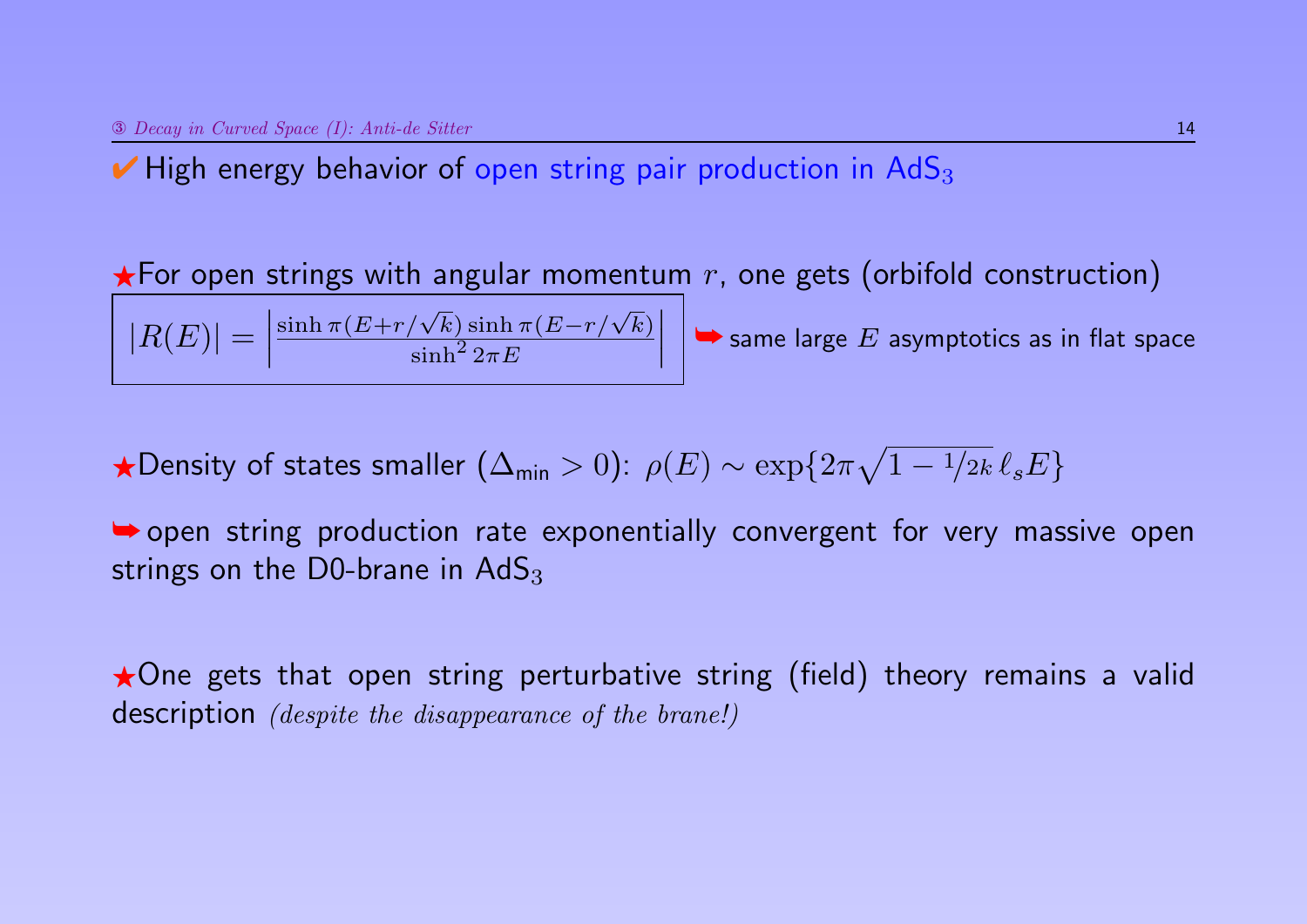$\blacktriangleright$  Non-critical superstrings: superstrings in spacetime dimension  $d < 10$  $\blacktriangleright$  extra  $(\mathcal{N} = 2)$  Liouville (super-)field  $\phi$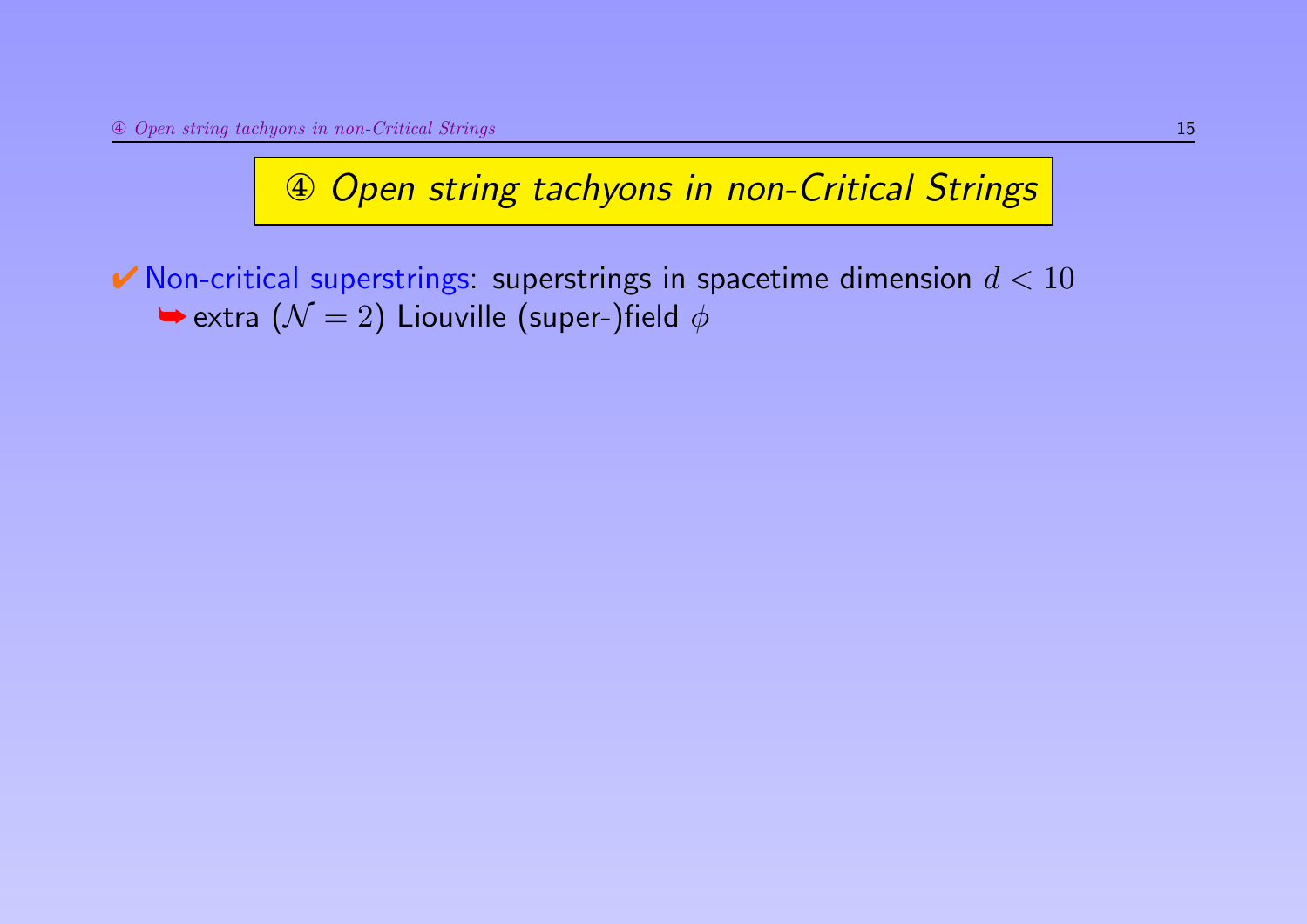$\blacktriangleright$  Non-critical superstrings: superstrings in spacetime dimension  $d < 10$  $\blacktriangleright$  extra  $(\mathcal{N}=2)$  Liouville (super-)field  $\phi$  $\star$  Corresponds to string theory near genuine  $CY$  singularities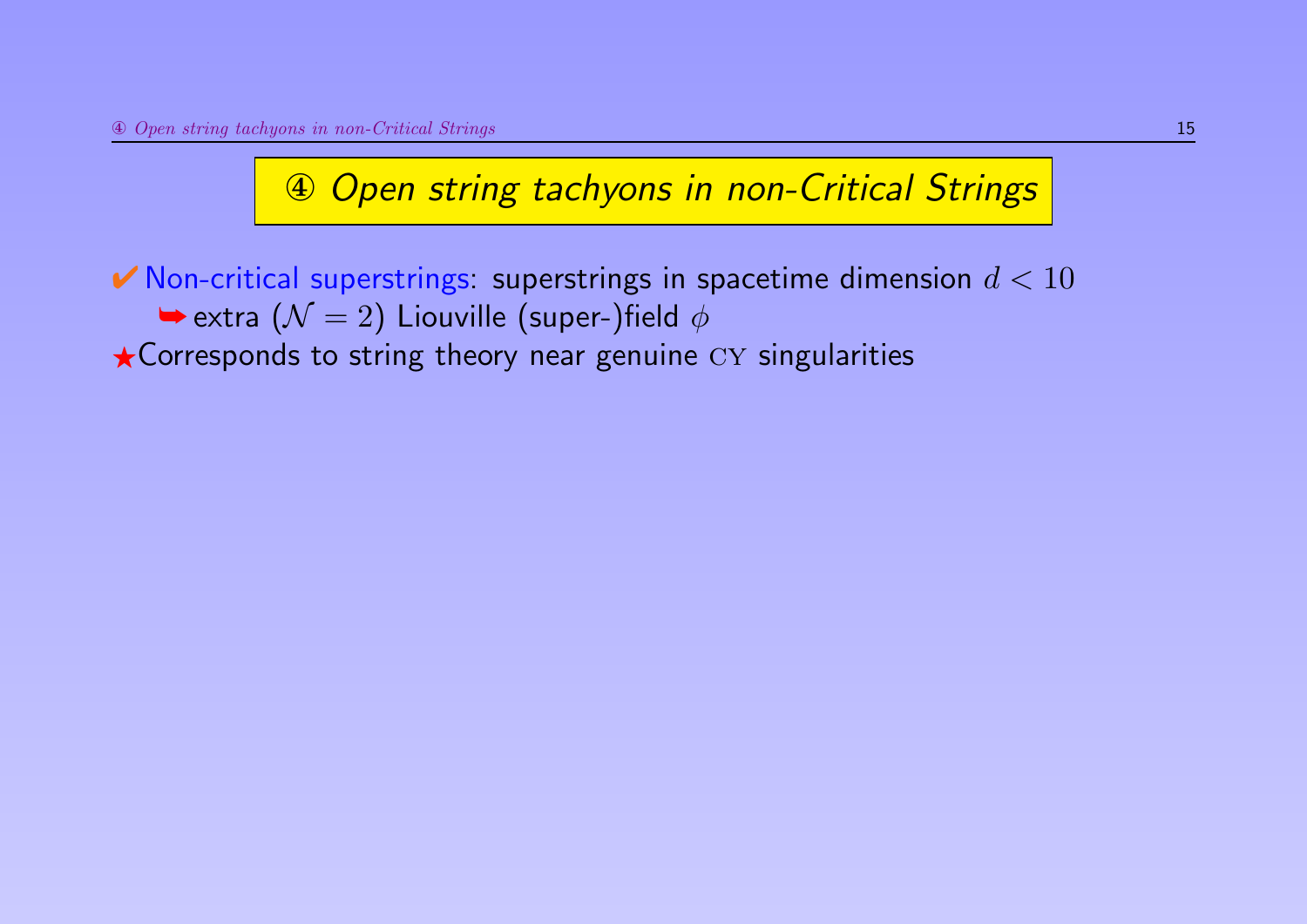$\blacktriangleright$  Non-critical superstrings: superstrings in spacetime dimension  $d < 10$  $\blacktriangleright$  extra  $(\mathcal{N}=2)$  Liouville (super-)field  $\phi$  $\star$  Corresponds to string theory near genuine  $CY$  singularities  $\bigstar$ Example:  $\mathbb{C}^2/\mathbb{Z}_k$  orbifold singularity  $\blacktriangleright$  by T-duality, equivalent to  $k$  NS5-branes distributed on a transverse circle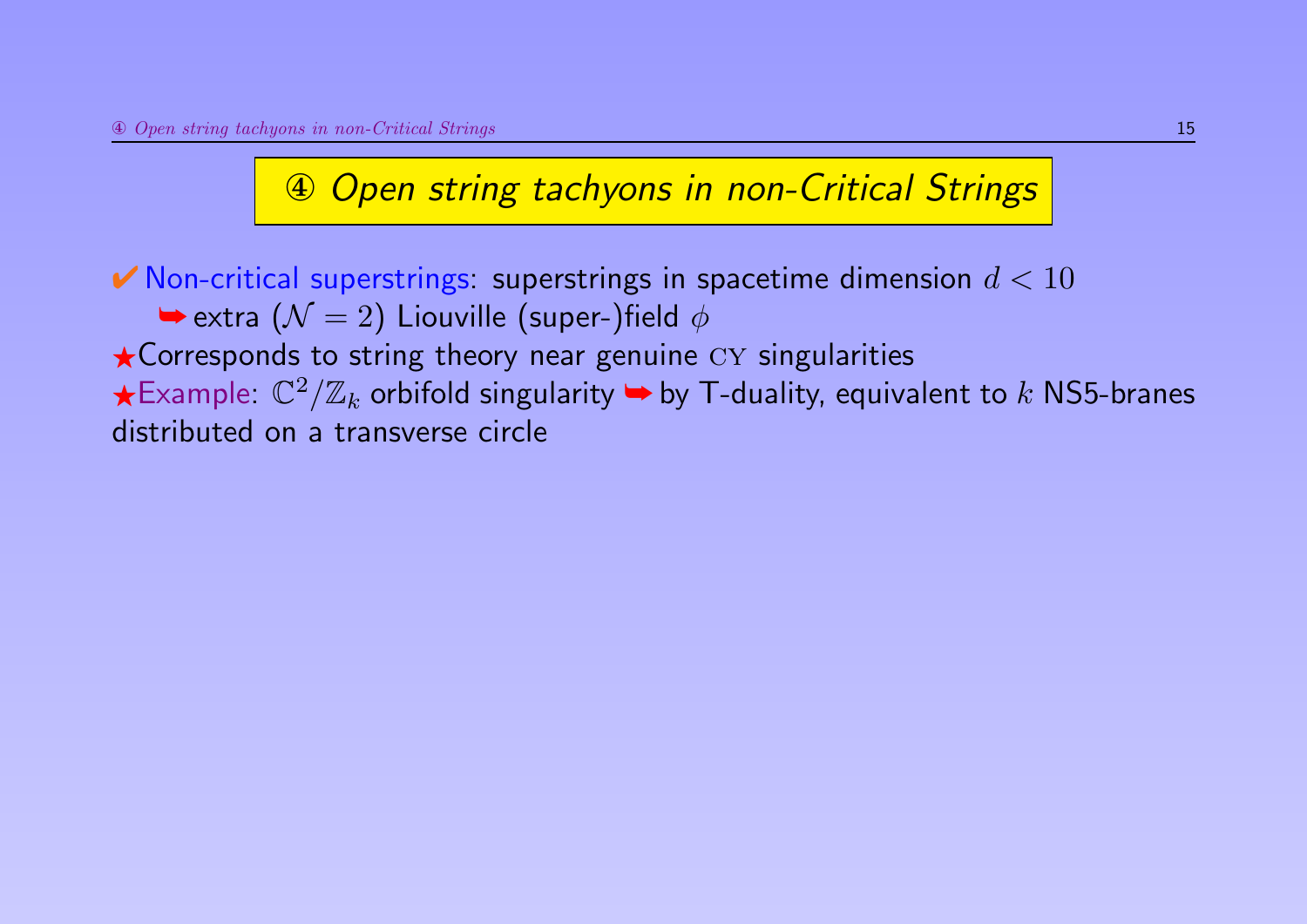$\blacktriangleright$  Non-critical superstrings: superstrings in spacetime dimension  $d < 10$  $\blacktriangleright$  extra  $(\mathcal{N} = 2)$  Liouville (super-)field  $\phi$  $\star$  Corresponds to string theory near genuine  $CY$  singularities  $\bigstar$ Example:  $\mathbb{C}^2/\mathbb{Z}_k$  orbifold singularity  $\blacktriangleright$  by T-duality, equivalent to  $k$  NS5-branes distributed on a transverse circle

#### **► Universal and geometric tachyons**

 $\star$ BPS Dp-brane halfway between two NS5-branes at a maximum of its potential (attracted by both fivebranes)  $\rightarrow$  geometric open string tachyon on its worldvolume whose dynamics is very similar to the usual "universal" open string tachyon  $Kutasov$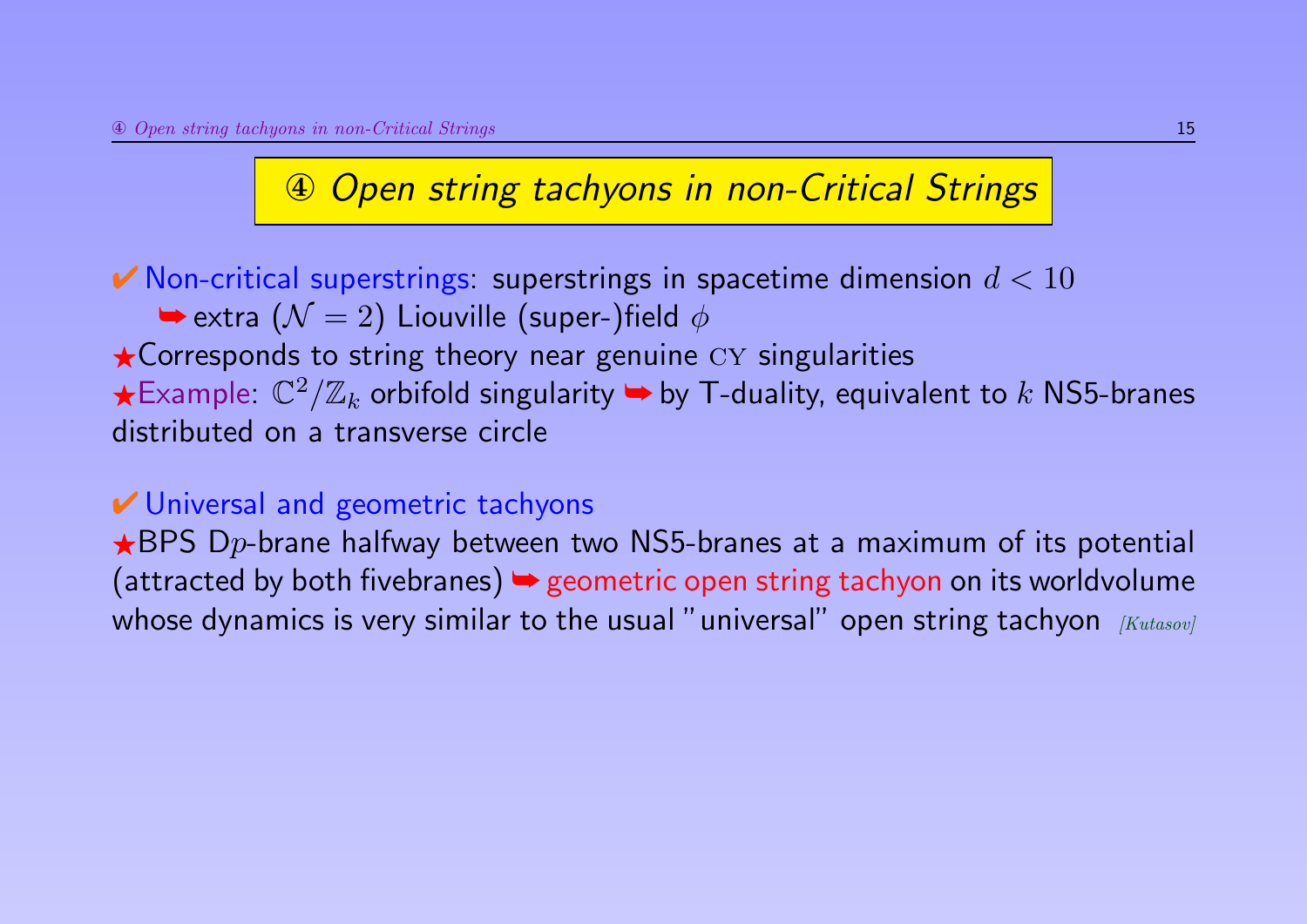$\blacktriangleright$  Non-critical superstrings: superstrings in spacetime dimension  $d < 10$  $\blacktriangleright$  extra  $(\mathcal{N} = 2)$  Liouville (super-)field  $\phi$  $\star$  Corresponds to string theory near genuine  $CY$  singularities  $\bigstar$ Example:  $\mathbb{C}^2/\mathbb{Z}_k$  orbifold singularity  $\blacktriangleright$  by T-duality, equivalent to  $k$  NS5-branes distributed on a transverse circle

#### **► Universal and geometric tachyons**

 $\star$ BPS Dp-brane halfway between two NS5-branes at a maximum of its potential (attracted by both fivebranes)  $\rightarrow$  geometric open string tachyon on its worldvolume whose dynamics is very similar to the usual "universal" open string tachyon  $Kutasov$  $\star$ The universal tachyon appears on non-BPS D $(p+1)$ -branes stretched between the NS5-branes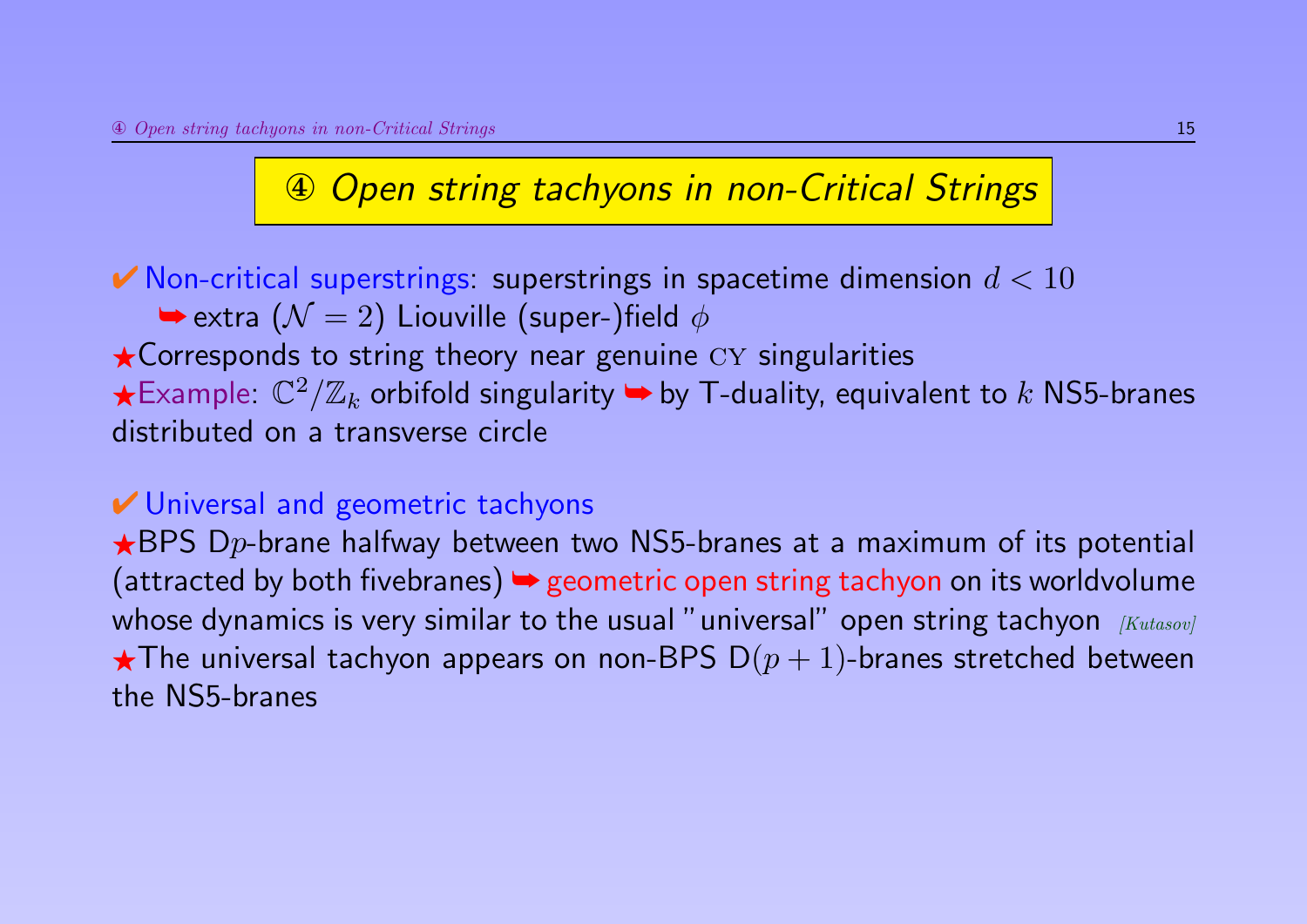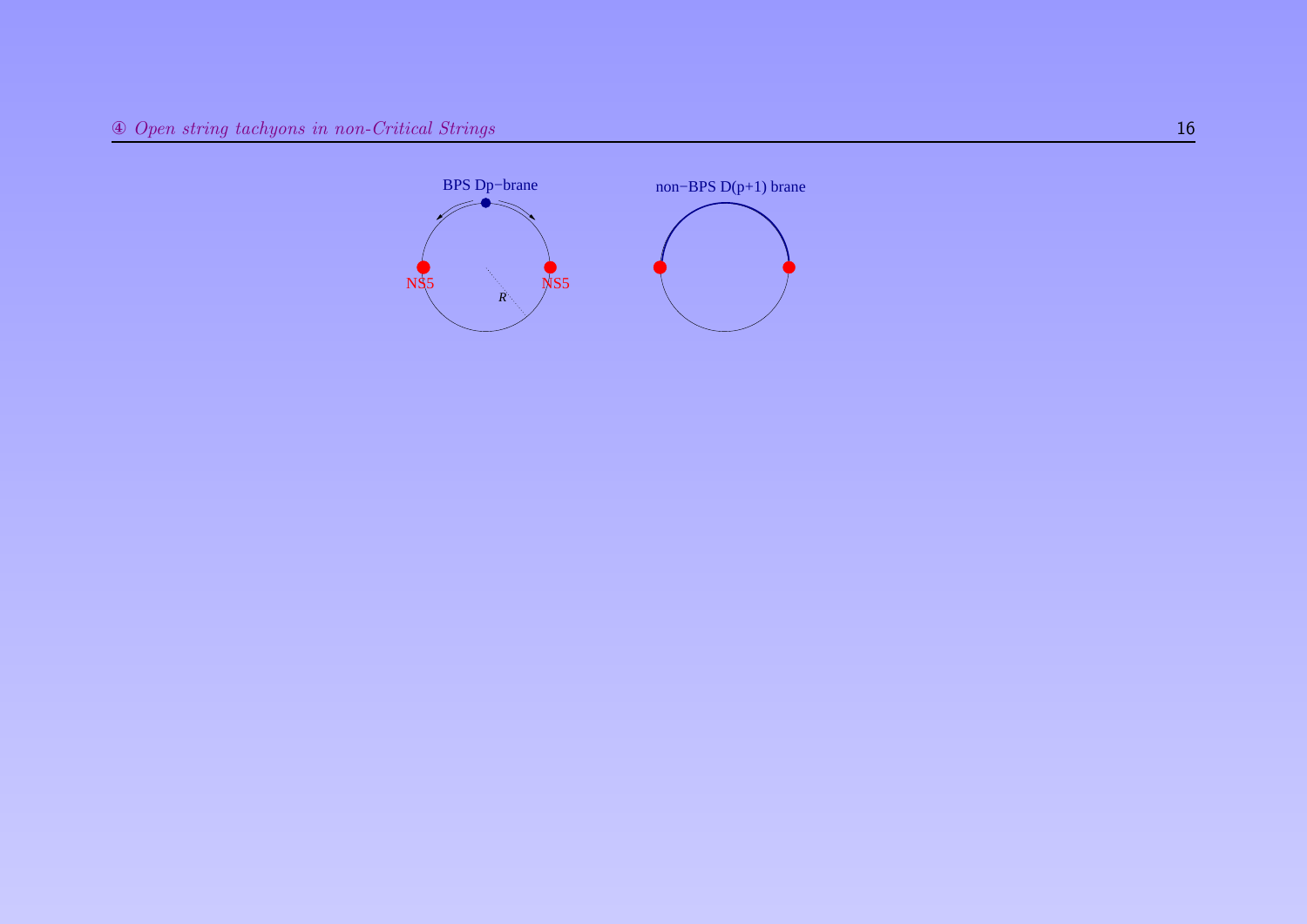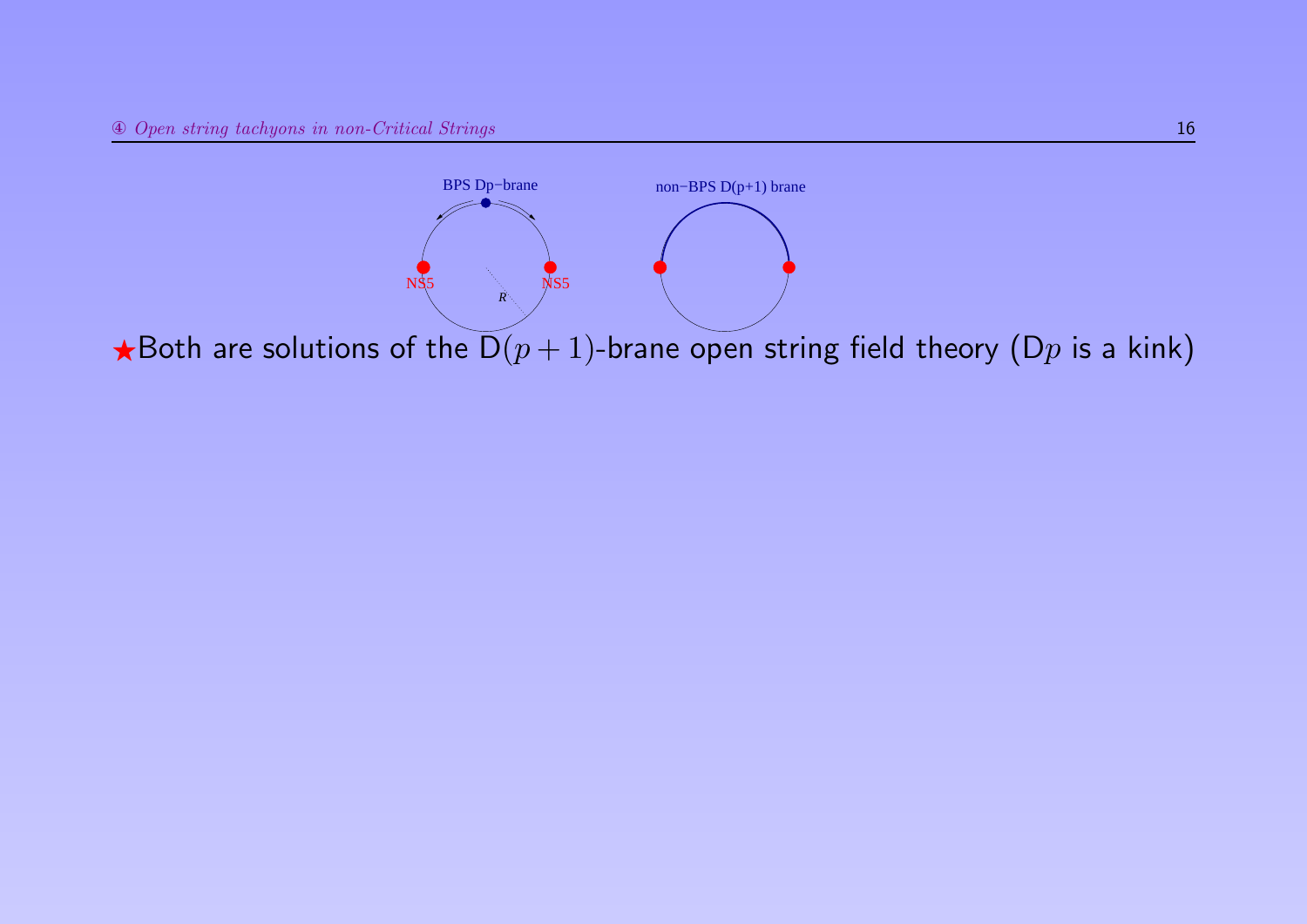$NS5$  NS5 BPS Dp−brane non−BPS D(p+1) brane  $R_{\odot}$ 

 $\bigstar$ Both are solutions of the  $D(p+1)$ -brane open string field theory (Dp is a kink)  $\bigstar$ Sen conjectured than these two solutions merge for  $R < R_c$  [Sen'07] **► only true for one or two fivebranes, which leads to strong curvatures and** require some non-renormalization of the tachyonic DBI effective action  $\rightarrow$  is there an exact string description?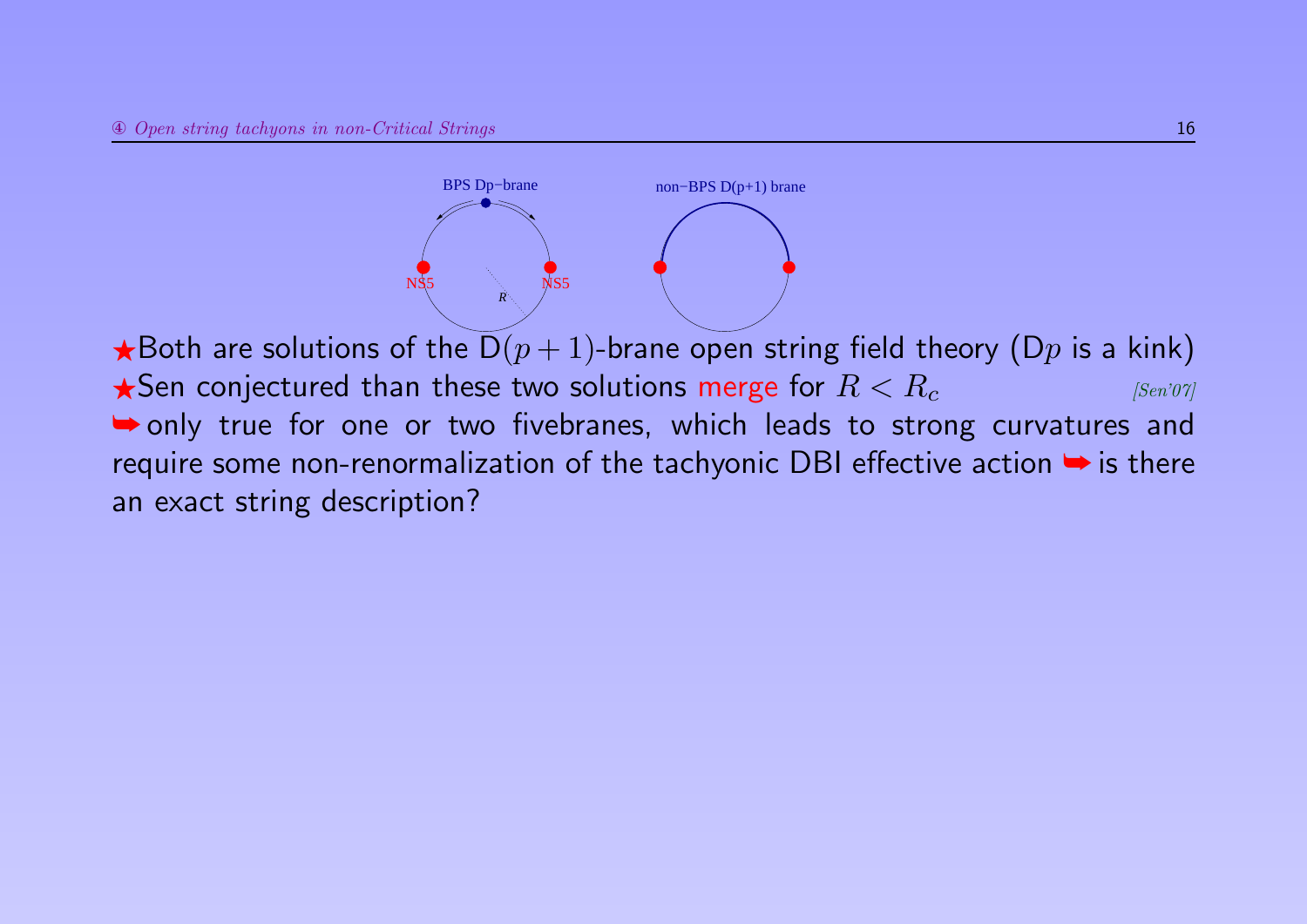$NS5$  NS5 BPS Dp−brane non−BPS D(p+1) brane  $R_{\odot}$ 

 $\bigstar$ Both are solutions of the  $D(p+1)$ -brane open string field theory (Dp is a kink)  $\bigstar$ Sen conjectured than these two solutions merge for  $R < R_c$  [Sen'07] ➥ only true for one or two fivebranes, which leads to strong curvatures and require some non-renormalization of the tachyonic DBI effective action → is there an exact string description?

✔ We prove the conjecture in the double scaling limit:  $g_s \to 0$ ,  $\frac{L}{g_s \ell}$  $\frac{L}{g_s \ell_s}$  fixed *L*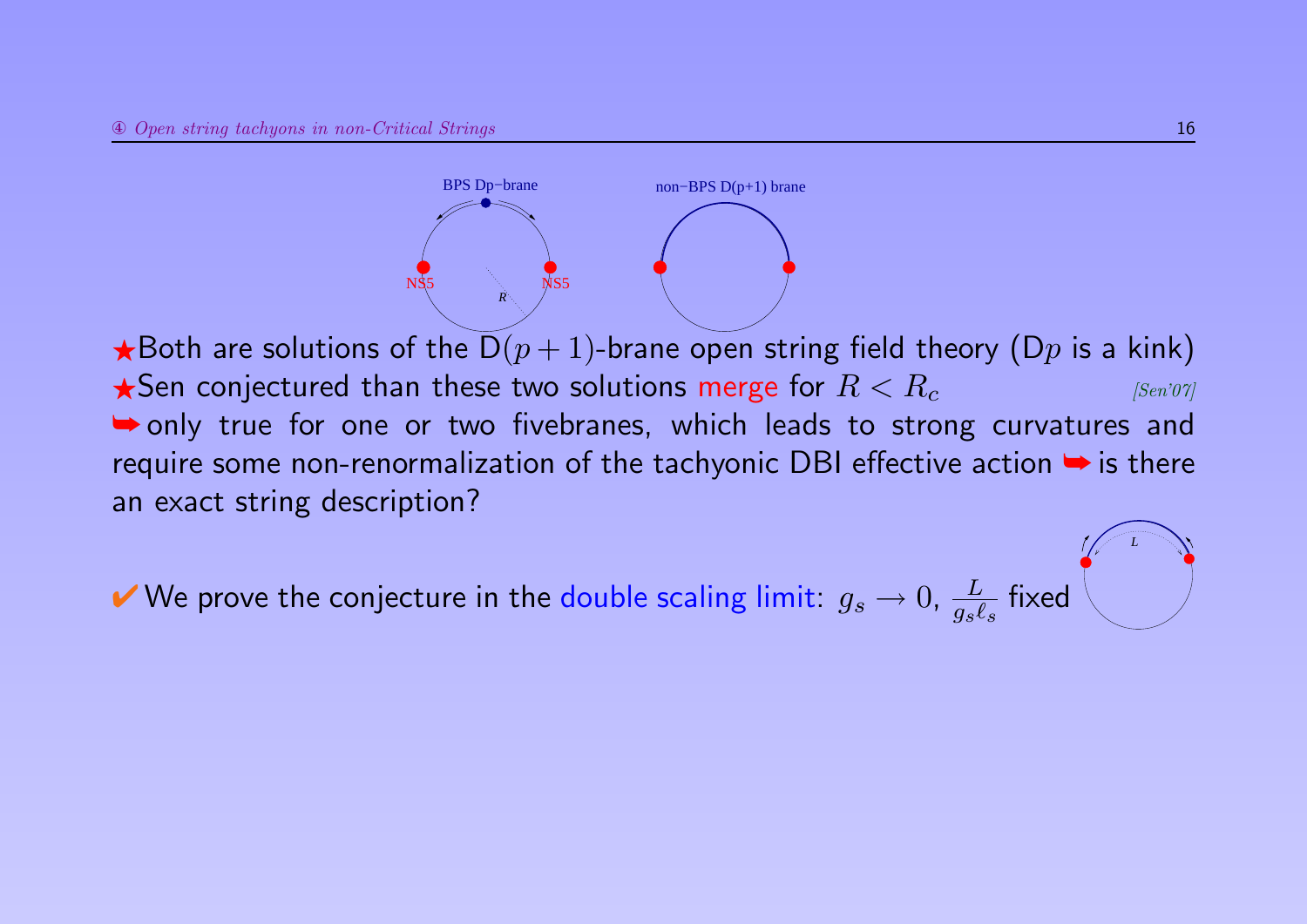$NS5$  NS5 BPS Dp–brane non−BPS D(p+1) brane  $R_{\odot}$ 

 $\bigstar$ Both are solutions of the  $D(p+1)$ -brane open string field theory (Dp is a kink)  $\bigstar$ Sen conjectured than these two solutions merge for  $R < R_c$  [Sen'07] **► only true for one or two fivebranes, which leads to strong curvatures and** require some non-renormalization of the tachyonic DBI effective action  $\rightarrow$  is there an exact string description?

✔ We prove the conjecture in the double scaling limit:  $g_s \to 0$ ,  $\frac{L}{g_s \ell}$  $\frac{L}{g_s \ell_s}$  fixed  $\bigstar$ Gives near-horizon geometry of  $k = 2$  close parallel fivebranes in non-compact transverse space ➥ six-dimensional non-critical string

*L*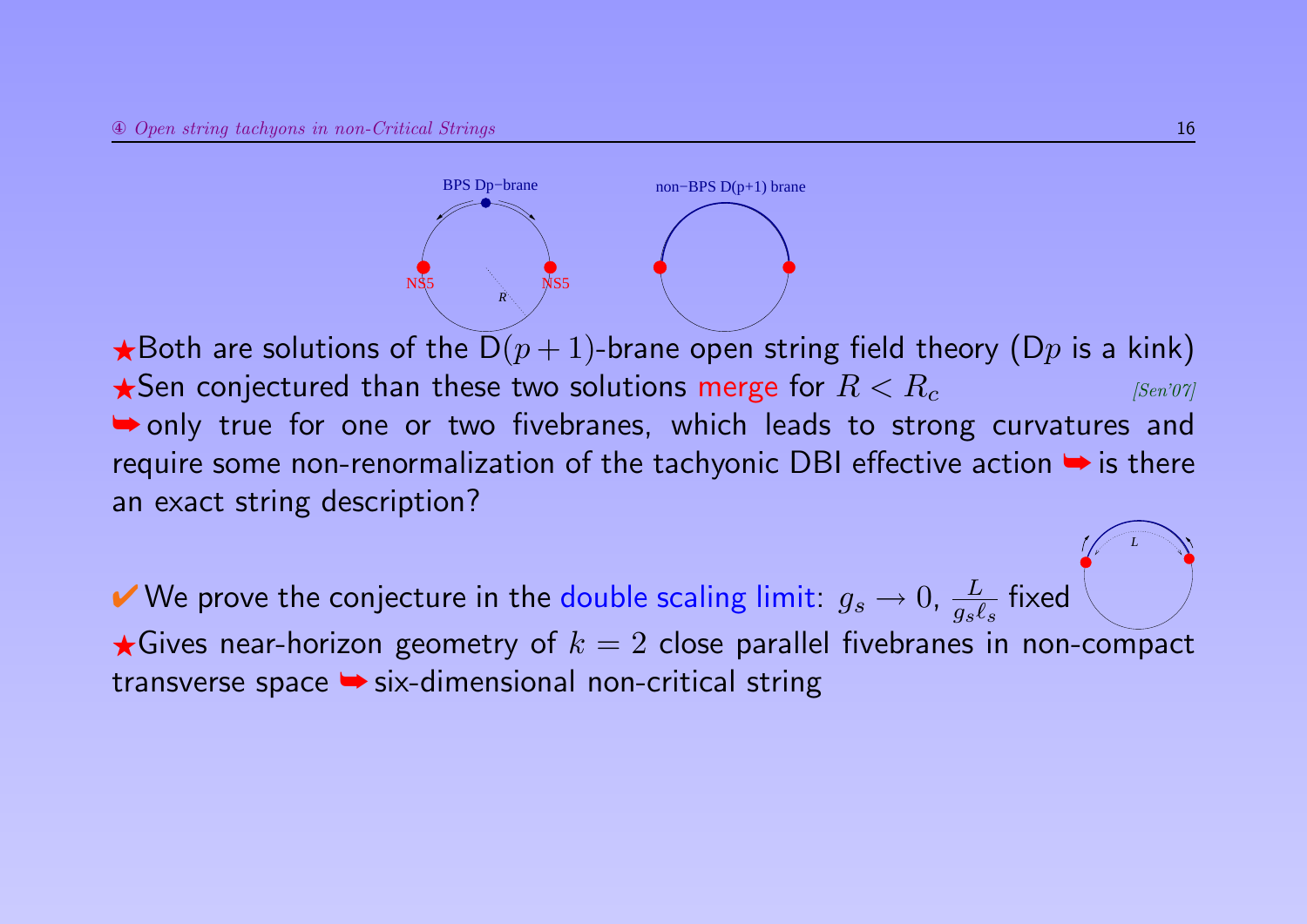$\bigstar$ Start from the large  $k$  weakly curved regime (near-horizon geometry of  $k$  NS5branes in non-compact transverse space), where one can trust the geometrical interpretation

 $\star$  For any  $k \geqslant 2$  an exact worldsheet CFT description is available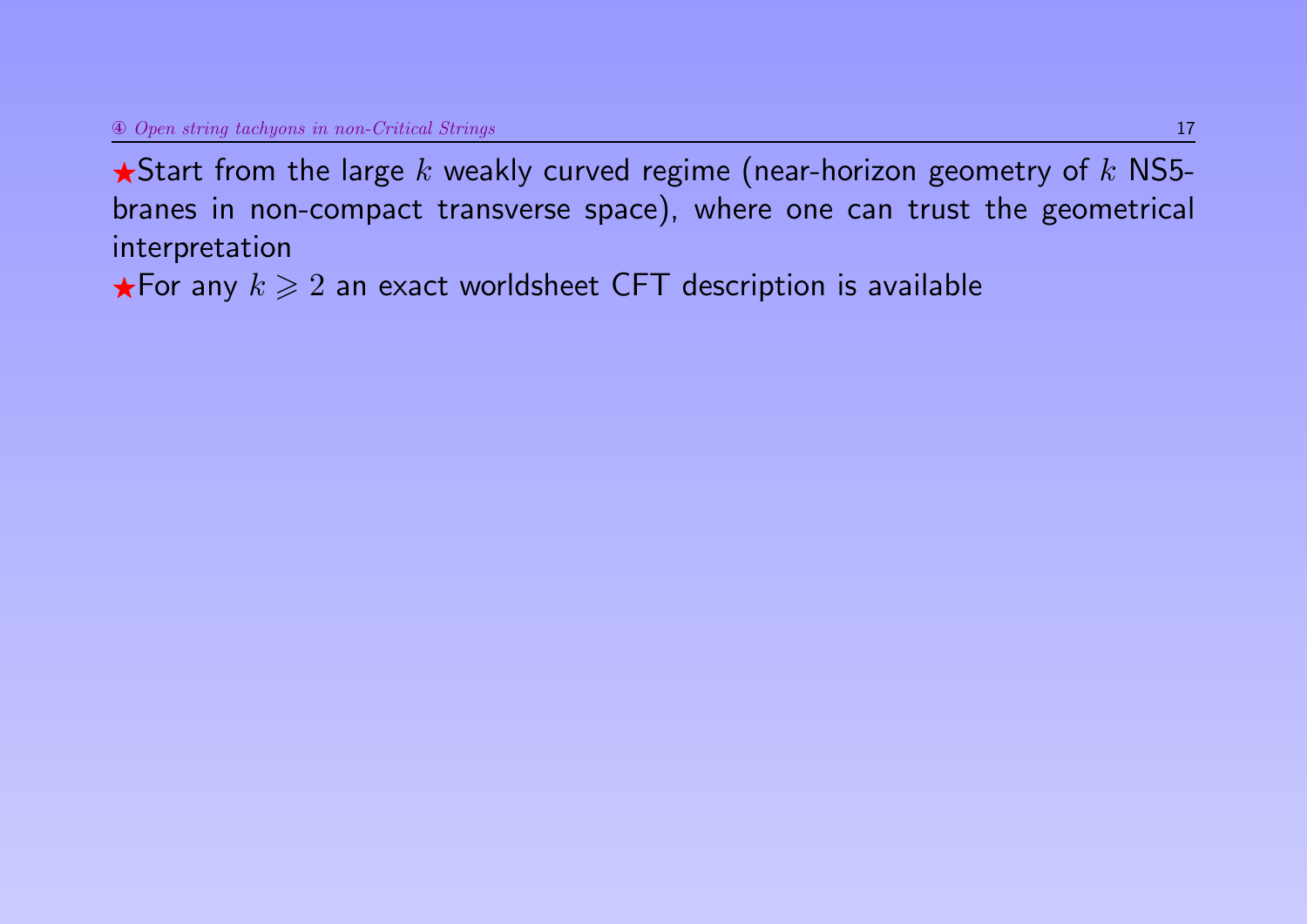$\bigstar$ Start from the large k weakly curved regime (near-horizon geometry of k NS5branes in non-compact transverse space), where one can trust the geometrical interpretation

 $\star$  For any  $k \geqslant 2$  an exact worldsheet CFT description is available

 $\blacktriangleright$  take k as the (discrete) control parameter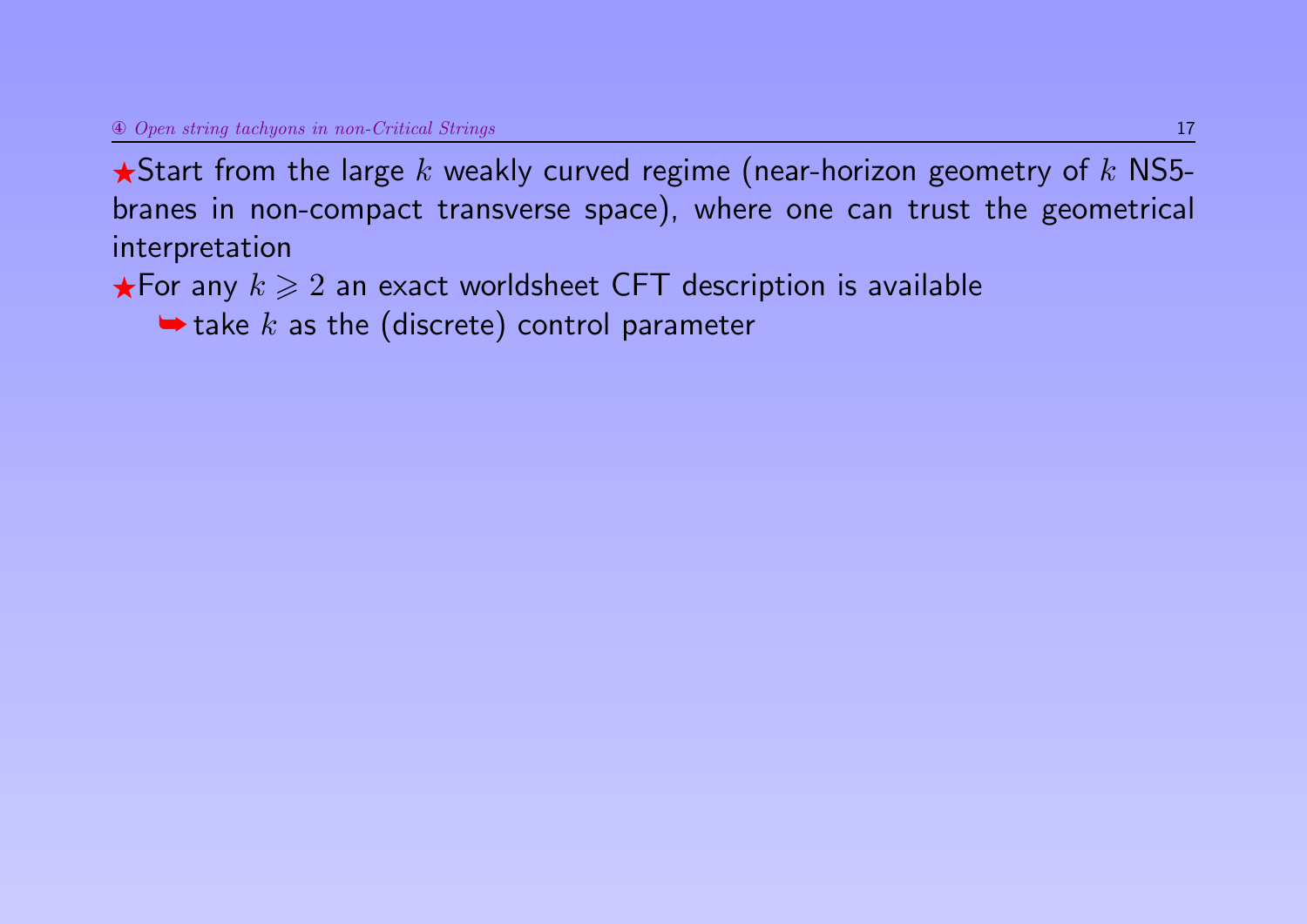$\bigstar$ Start from the large  $k$  weakly curved regime (near-horizon geometry of  $k$  NS5branes in non-compact transverse space), where one can trust the geometrical interpretation

 $\star$  For any  $k \geqslant 2$  an exact worldsheet CFT description is available

 $\blacktriangleright$  take k as the (discrete) control parameter

 $\star$ One finds a transition at  $k = 2$  where the Dp-brane with a geometric tachyon and the non-BPS suspended  $D(p + 1)$ -brane boundary states become identical



 $\bigstar$ Proof of geometric/universal tachyon equivalence including all  $\alpha'$  corrections.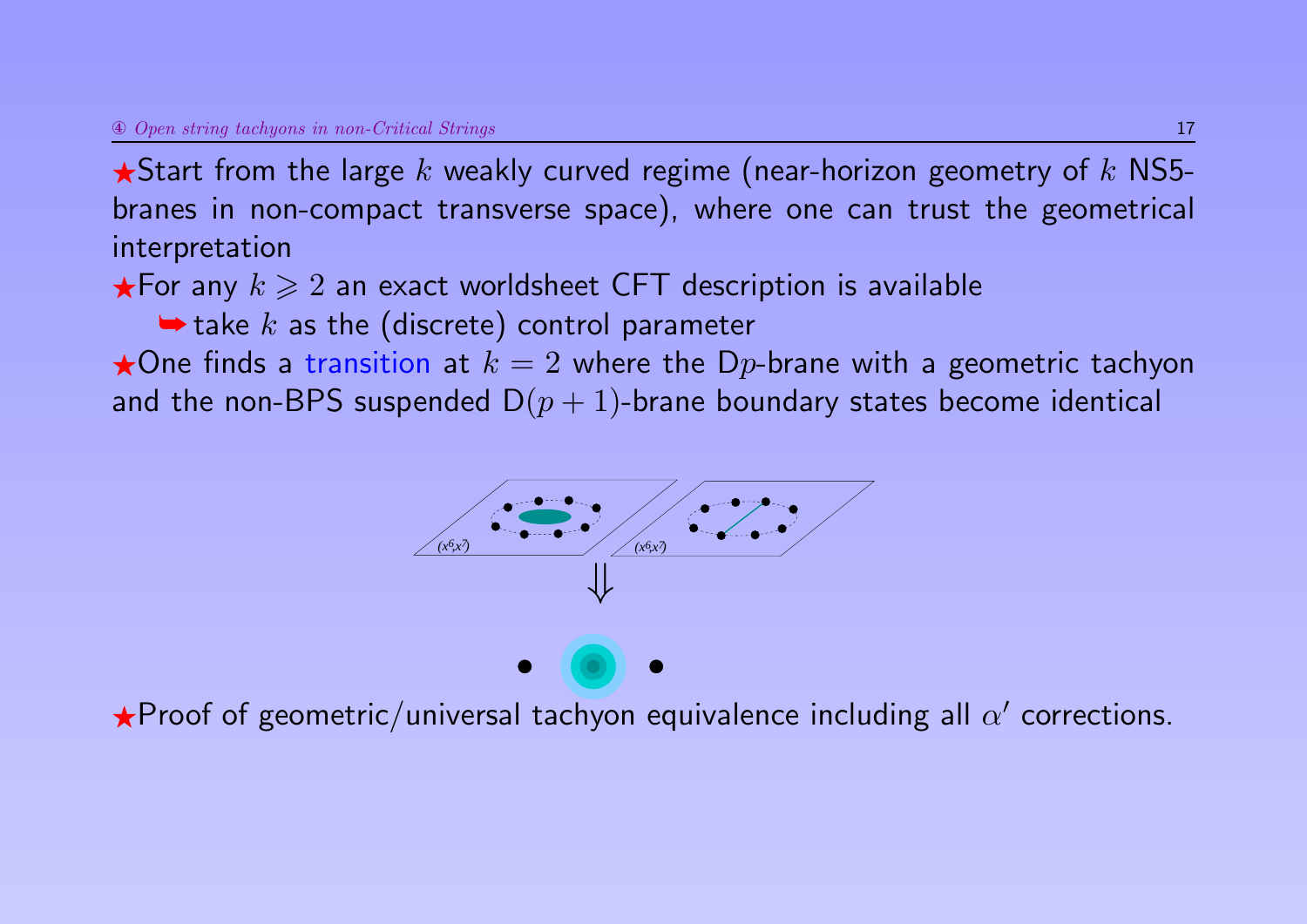Rolling tachyon in non-critical strings

✔ Mass gap in the closed string spectrum  $\boxed{\ell_s \, m > \sqrt{8-d}/2}$  in the closed string sector ( $\delta$ -normalizable states)

 $\blacktriangleright$  lower density of states  $\rho(E) \sim \exp\{2\pi \sqrt{2\pi}$  $1-\frac{8-d}{16}E\}$  (higher Hagedorn temp.)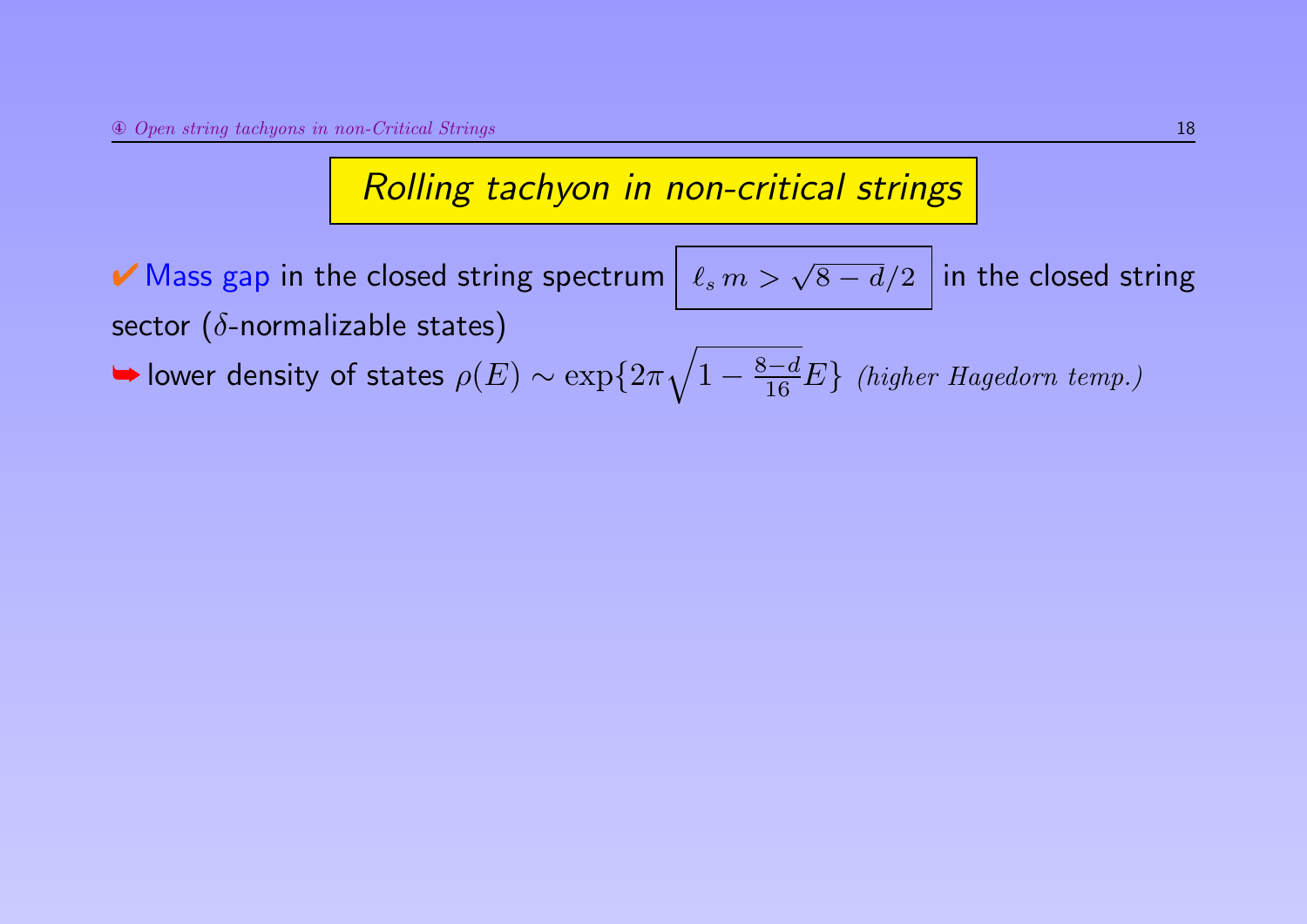Rolling tachyon in non-critical strings

✔ Mass gap in the closed string spectrum  $\boxed{\ell_s \, m > \sqrt{8-d}/2}$  in the closed string sector ( $\delta$ -normalizable states)

 $\blacktriangleright$  lower density of states  $\rho(E) \sim \exp\{2\pi \sqrt{2\pi}$  $1-\frac{8-d}{16}E\}$  (higher Hagedorn temp.)

↓ From these considerations, it has been suggested that closed string emission in non-critical string is UV-FINITE [Karczmarek,Liu,Hong,Maldacena,Strominger]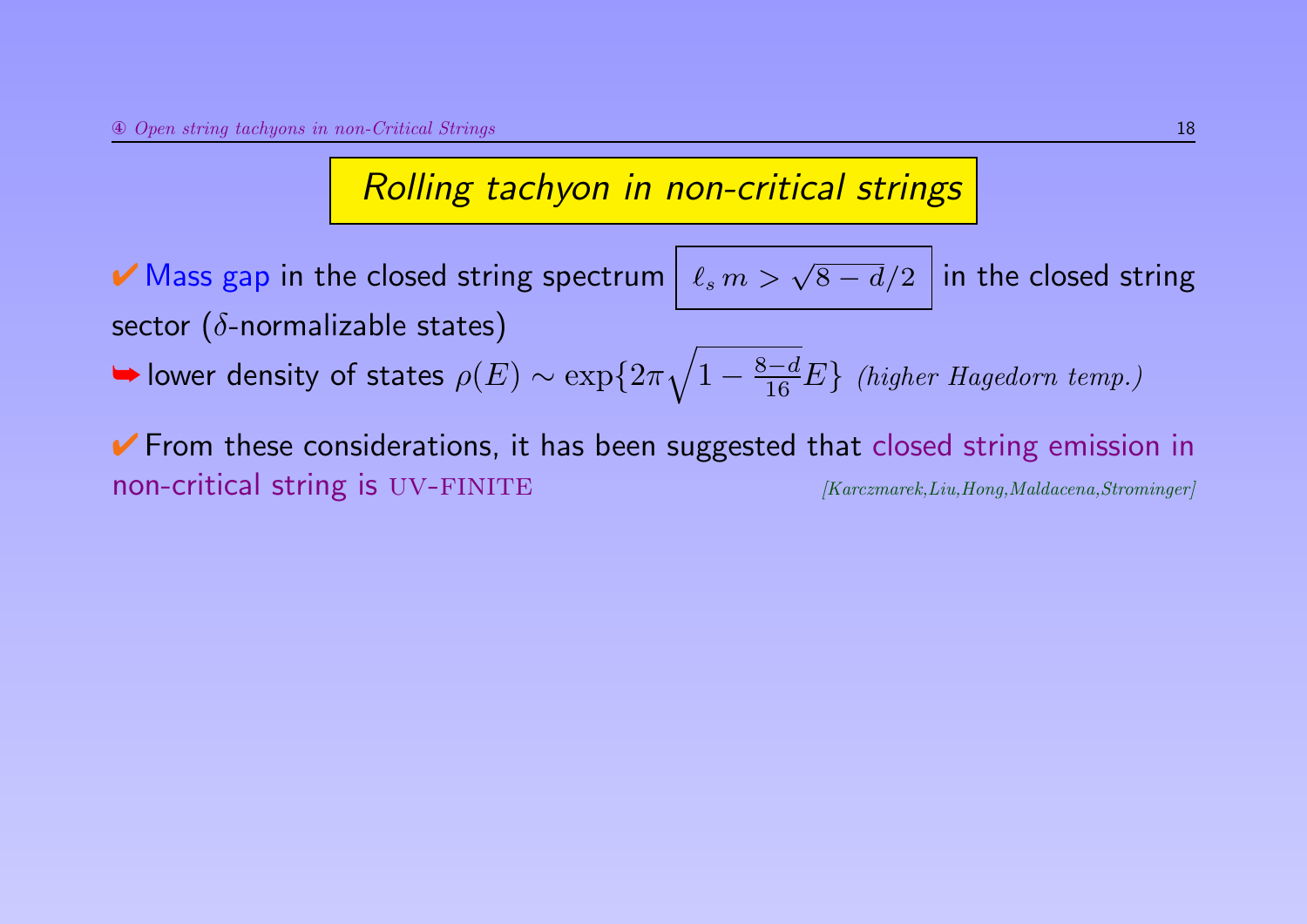### Rolling tachyon in non-critical strings

✔ Mass gap in the closed string spectrum  $\boxed{\ell_s \, m > \sqrt{8-d}/2}$  in the closed string sector ( $\delta$ -normalizable states)

 $\blacktriangleright$  lower density of states  $\rho(E) \sim \exp\{2\pi \sqrt{2\pi}$  $1-\frac{8-d}{16}E\}$  (higher Hagedorn temp.)

↓ From these considerations, it has been suggested that closed string emission in non-critical string is UV-FINITE [Karczmarek,Liu,Hong,Maldacena,Strominger]

- $\bullet$  would raise a puzzle: what is the leftover of the brane mass?  $(\ell_s m_{\rm D} \sim 1/g_s^{\rm local}$  $\genfrac{[}{]}{0pt}{s}$
- would challenge Sen's conjecture ("universality" of DBI tachyonic action)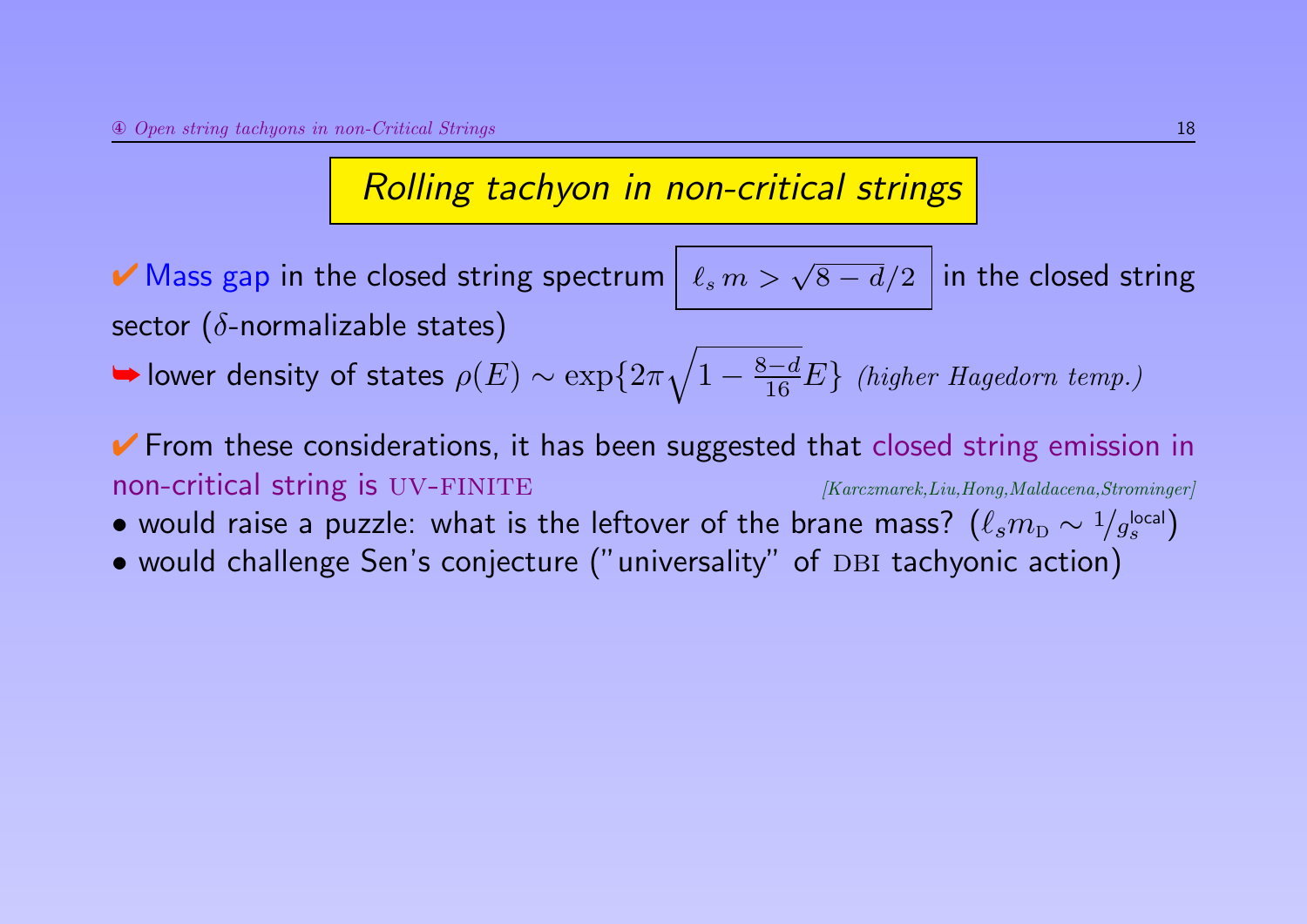► Brane localized in the strong coupling end in  $\mathcal{N}=2$  Liouville (cf. zz brane)  $\star$ Dp with a geometric tachyon/suspended non-BPS D $(p + 1)$  seen before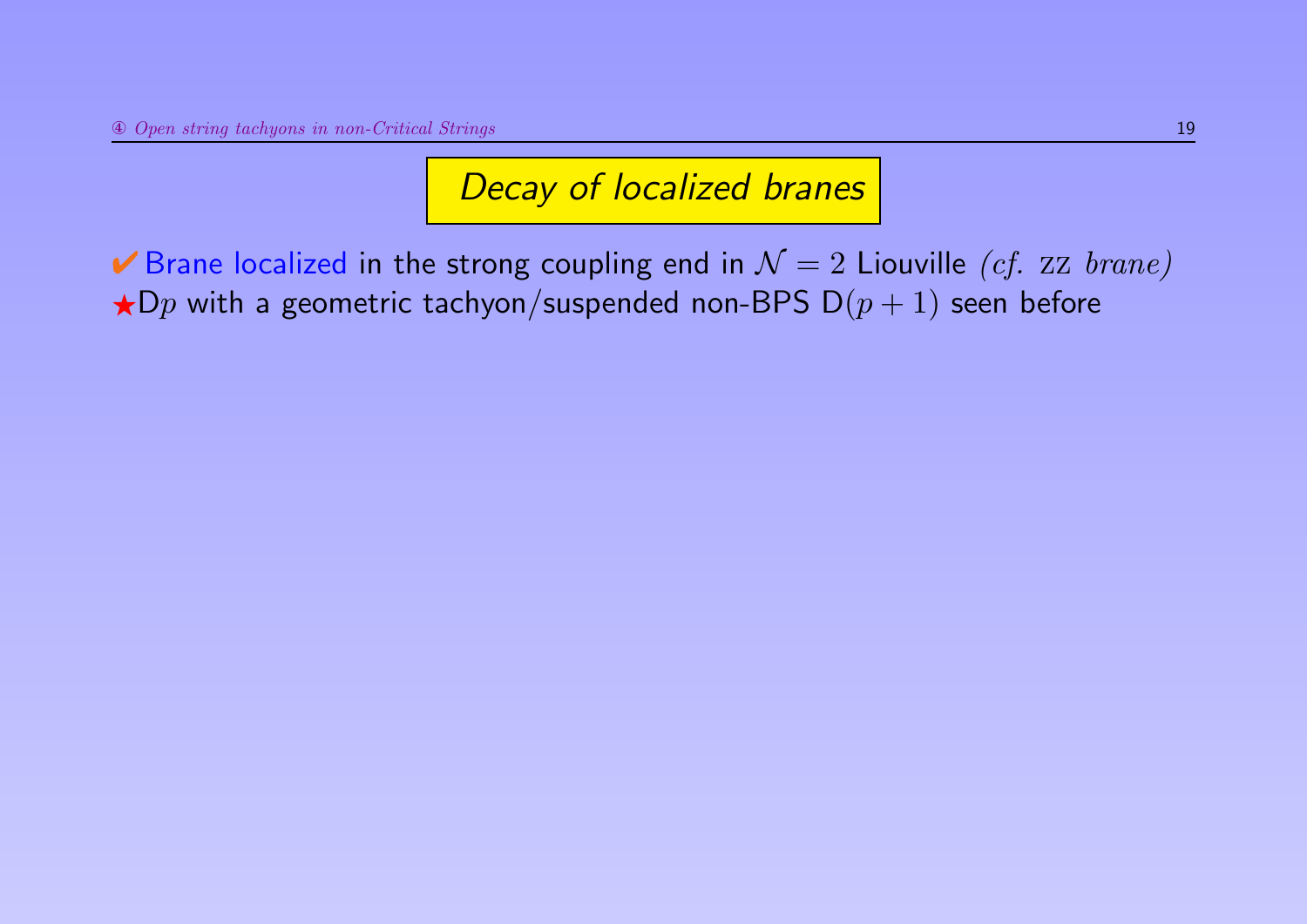► Brane localized in the strong coupling end in  $\mathcal{N}=2$  Liouville (cf. zz brane)  $\bigstar$ Dp with a geometric tachyon/suspended non-BPS D $(p + 1)$  seen before  $\star$ Discrete spectrum built on the *identity representation* of  $\mathcal{N} = 2$  Liouville  $\rightarrow$  identity  $\mathbb I$  is a normalizable state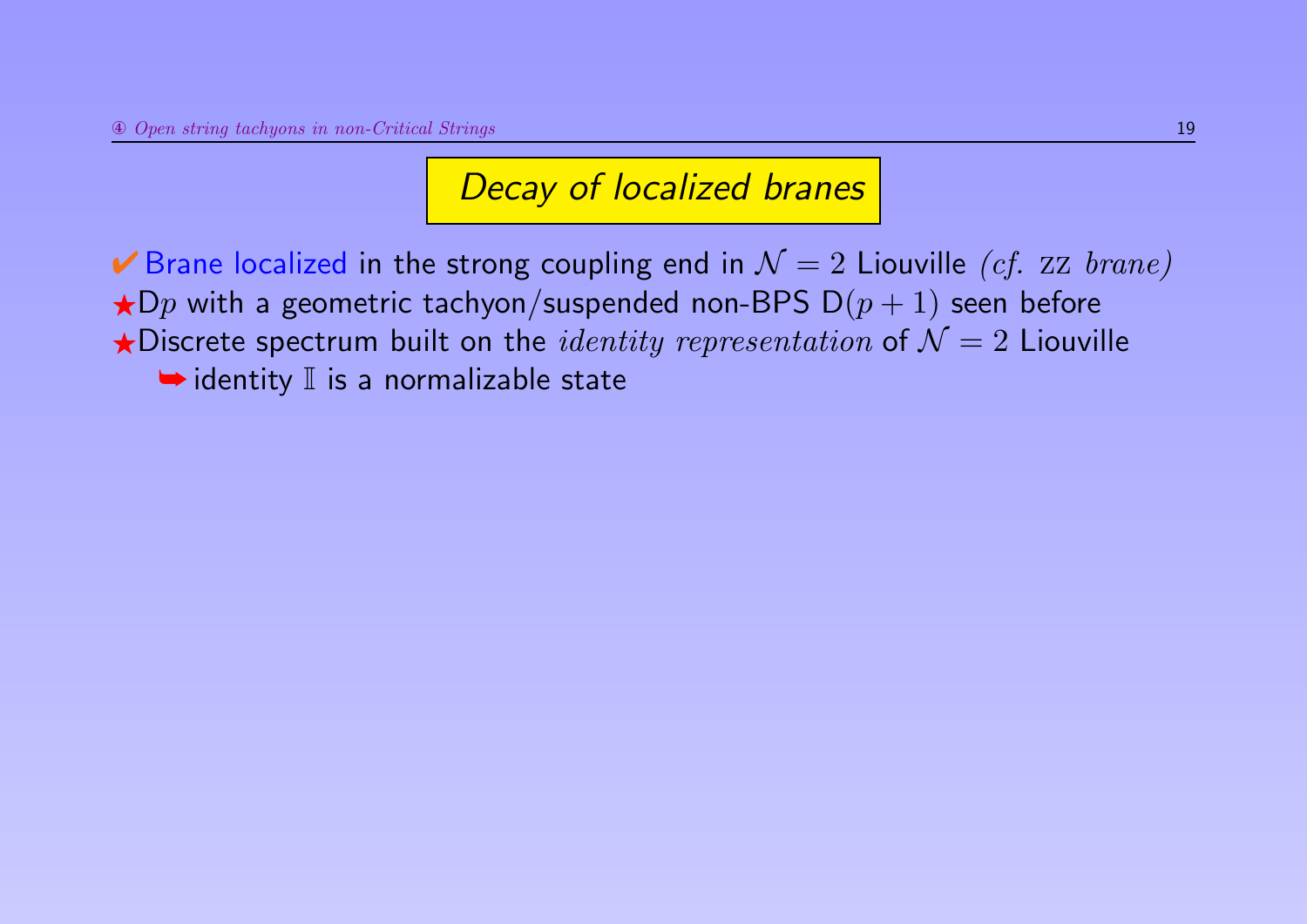► Brane localized in the strong coupling end in  $\mathcal{N}=2$  Liouville *(cf. zz brane)*  $\bigstar$ Dp with a geometric tachyon/suspended non-BPS D $(p+1)$  seen before  $\star$ Discrete spectrum built on the *identity representation* of  $\mathcal{N} = 2$  Liouville  $\rightarrow$  identity  $\mathbb I$  is a normalizable state  $\bigstar$ D-brane has an open string tachyon built on the identity

 $\blacktriangleright$  decay corresponds to  $\delta S = \lambda \sigma^1 \oint \mathrm{d}x \, G_{-1/2} \mathbb{I} \times e^{X_0(x)/\sigma}$ √  $2\ell_{\boldsymbol{s}}$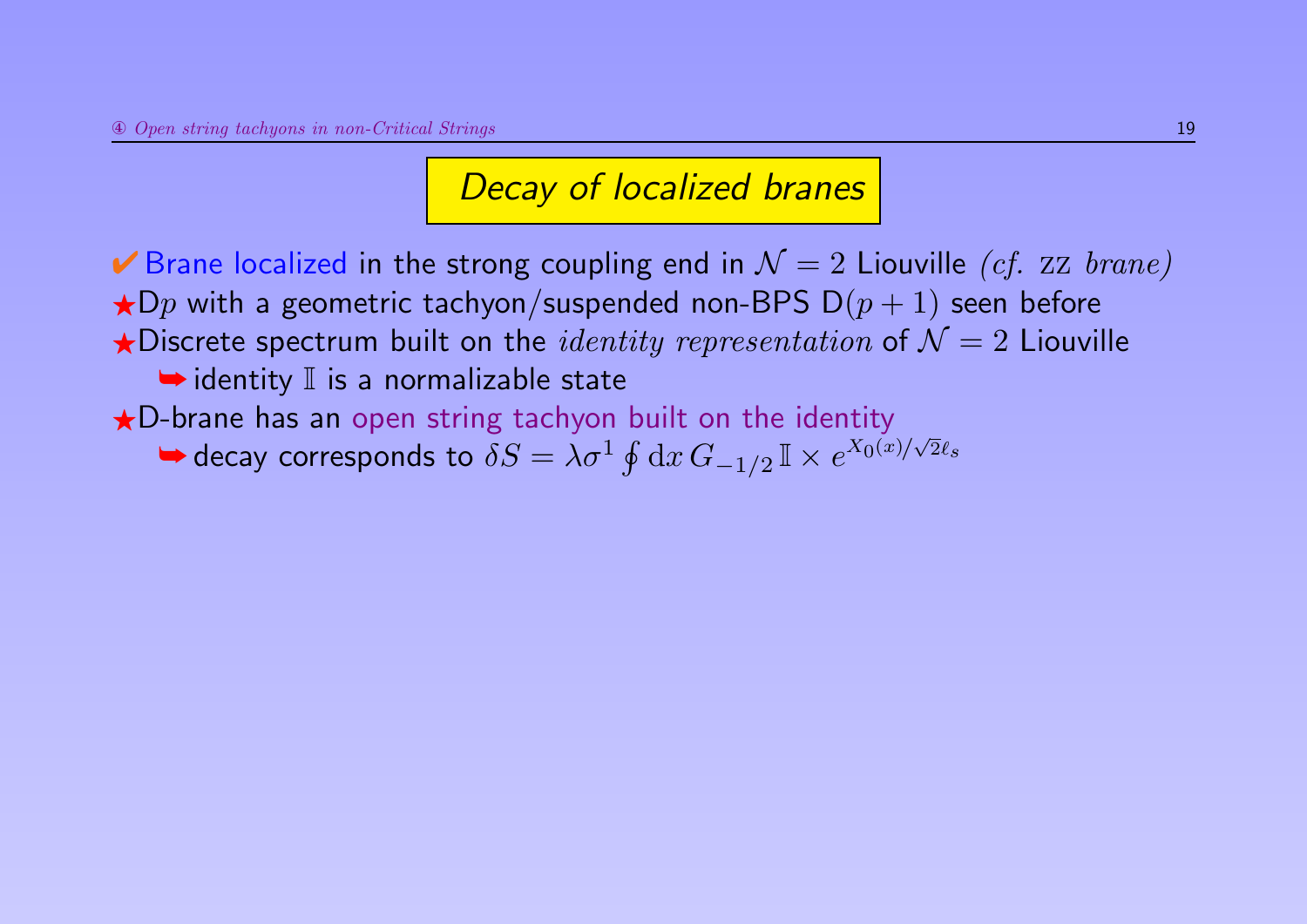► Brane localized in the strong coupling end in  $\mathcal{N}=2$  Liouville *(cf. zz brane)*  $\bigstar$ Dp with a geometric tachyon/suspended non-BPS D $(p + 1)$  seen before  $\bigstar$ Discrete spectrum built on the *identity representation* of  $\mathcal{N}=2$  Liouville  $\rightarrow$  identity  $\mathbb I$  is a normalizable state  $\bigstar$ D-brane has an open string tachyon built on the identity √

► decay corresponds to 
$$
\delta S = \lambda \sigma^1 \oint dx \, G_{-1/2} \mathbb{I} \times e^{X_0(x)/\sqrt{2}\ell_s}
$$

 $\blacktriangleright$  One-point function for the rolling tachyon:  $\langle V \rangle_{\lambda} \propto \frac{\sinh 2\pi p_{\phi} \sinh \pi p_{\phi}}{\cosh \pi p_{\phi} + \cos \pi s}$  $\cosh\pi p_\phi{+}\cos\pi s$  $(\pi\lambda)^{2iE}$  $\sinh \pi E$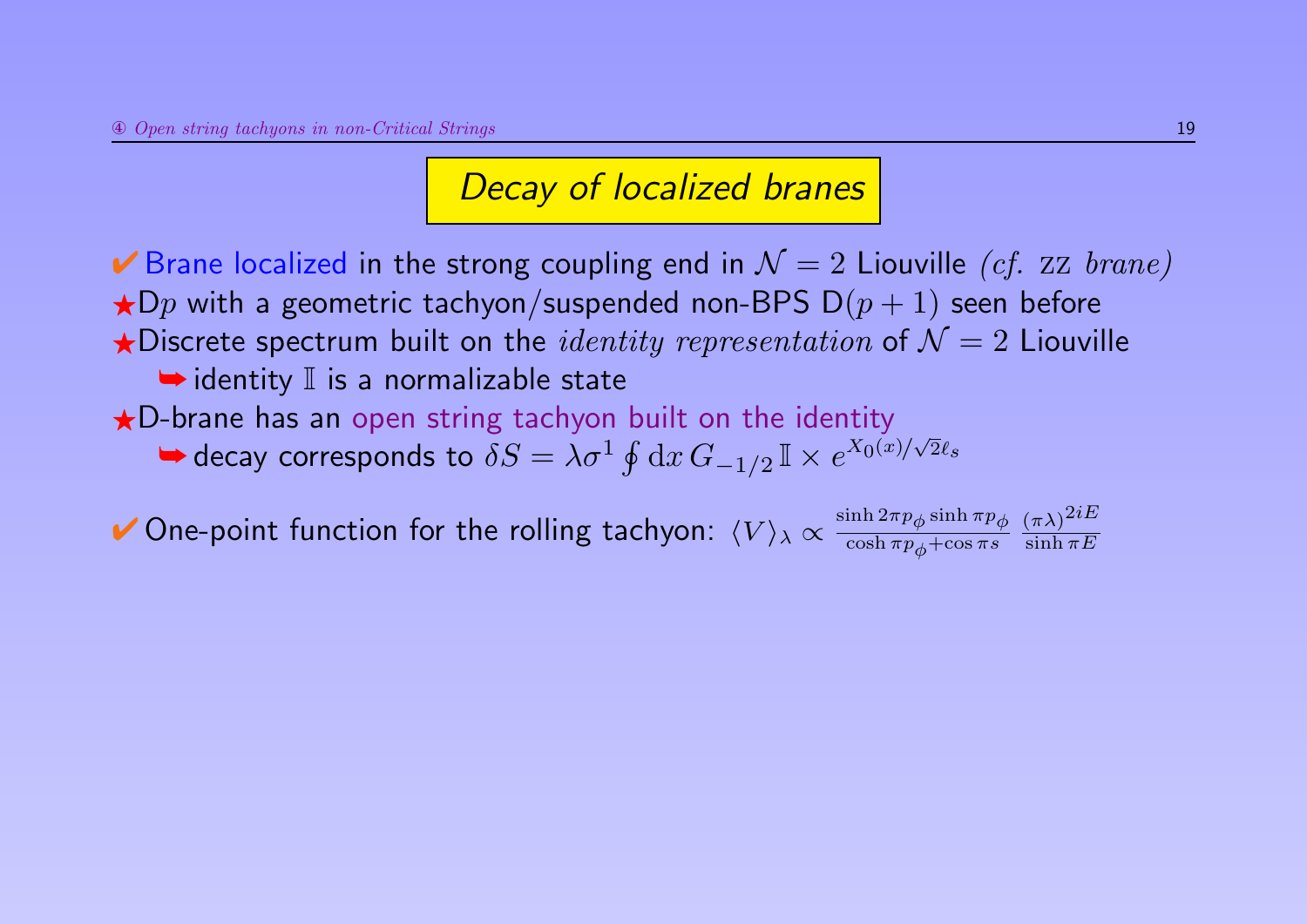► Brane localized in the strong coupling end in  $\mathcal{N}=2$  Liouville *(cf. zz brane)*  $\bigstar$ Dp with a geometric tachyon/suspended non-BPS D $(p+1)$  seen before  $\star$  Discrete spectrum built on the *identity representation* of  $\mathcal{N} = 2$  Liouville  $\rightarrow$  identity  $\mathbb I$  is a normalizable state

 $\bigstar$ D-brane has an open string tachyon built on the identity

 $\blacktriangleright$  decay corresponds to  $\delta S = \lambda \sigma^1 \oint \mathrm{d}x \, G_{-1/2} \mathbb{I} \times e^{X_0(x)/\sigma}$ √  $2\ell_{\boldsymbol{s}}$ 

 $\blacktriangleright$  One-point function for the rolling tachyon:  $\langle V \rangle_{\lambda} \propto \frac{\sinh 2\pi p_{\phi} \sinh \pi p_{\phi}}{\cosh \pi p_{\phi} + \cos \pi s}$  $\cosh\pi p_\phi{+}\cos\pi s$  $(\pi\lambda)^{2iE}$  $\sinh \pi E$ 

 $\star$  Gives closed strings production  $\mathcal{N} \sim \int \mathrm{d} E \; \mathrm{d} p_\phi \; \mathrm{d} \mathbf{p} \; \sum_N \rho(N) \; \; \bigg| \;$  $\Big|\langle V_{p_\phi\,E\,\mathbf{p}\,s}\rangle_\lambda\Big|$  $\frac{1}{2}$  $\vert$ 2  $\delta(E^2-p_{\phi}^2-2N-{\bf p}^2+d/8)$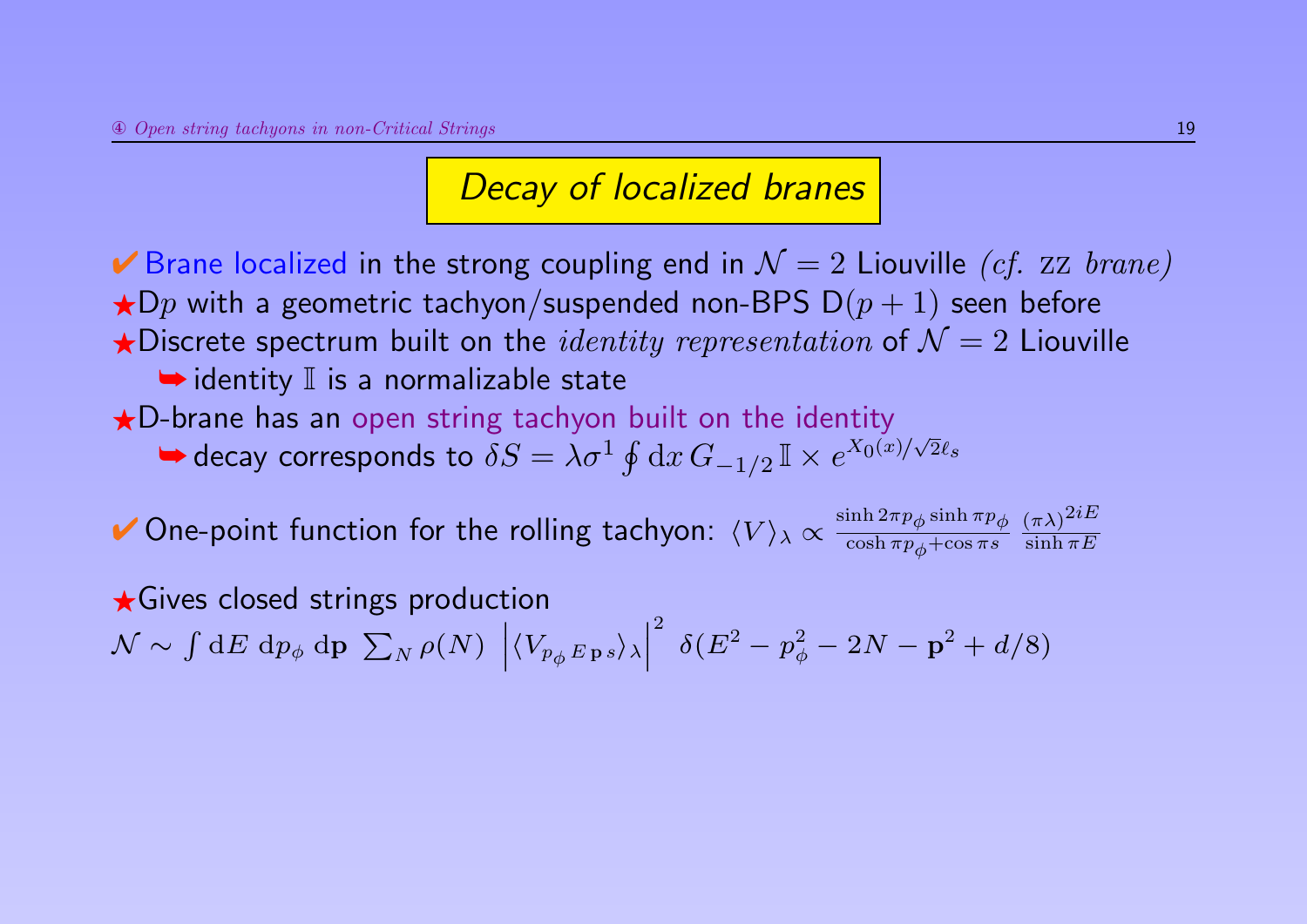► Brane localized in the strong coupling end in  $\mathcal{N}=2$  Liouville *(cf. zz brane)*  $\bigstar$ Dp with a geometric tachyon/suspended non-BPS D $(p + 1)$  seen before  $\star$  Discrete spectrum built on the *identity representation* of  $\mathcal{N} = 2$  Liouville  $\rightarrow$  identity  $\mathbb I$  is a normalizable state

 $\bigstar$ D-brane has an open string tachyon built on the identity

 $\blacktriangleright$  decay corresponds to  $\delta S = \lambda \sigma^1 \oint \mathrm{d}x \, G_{-1/2} \mathbb{I} \times e^{X_0(x)/\sigma}$ √  $2\ell_{\boldsymbol{s}}$ 

 $\blacktriangleright$  One-point function for the rolling tachyon:  $\langle V \rangle_{\lambda} \propto \frac{\sinh 2\pi p_{\phi} \sinh \pi p_{\phi}}{\cosh \pi p_{\phi} + \cos \pi s}$  $\cosh\pi p_\phi{+}\cos\pi s$  $(\pi\lambda)^{2iE}$  $\sinh \pi E$ 

 $\star$  Gives closed strings production  $\mathcal{N} \sim \int \mathrm{d} E \; \mathrm{d} p_\phi \; \mathrm{d} \mathbf{p} \; \sum_N \rho(N) \; \; \bigg| \;$  $\Big|\langle V_{p_\phi\, E\, \mathbf{p}\, s}\rangle_\lambda\Big|$  $\frac{1}{2}$ ˛ 2  $\delta(E^2-p_{\phi}^2-2N-{\bf p}^2+d/8)$  $\blacktriangleright \rho(N)$  smaller than in flat space, but  $\int \mathrm{d}p_{\phi}$  gives  $\mathrm{U}\mathrm{V}$  divergent production of closed strings as in flat space (due to non-pert.  $\alpha'$  corrections)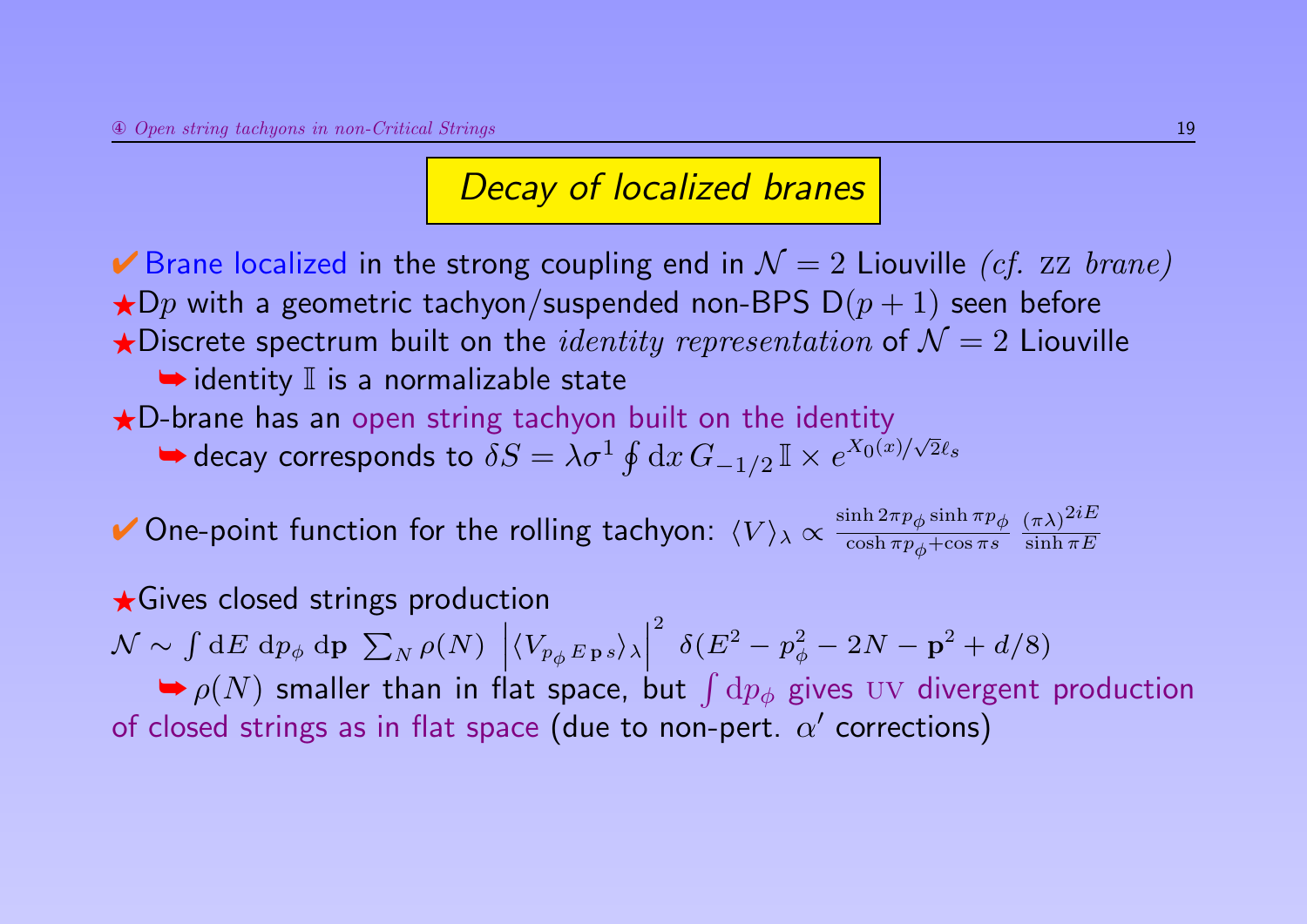Brane extended along the dilaton gradient in  $\mathcal{N}=2$  Liouville (cf. FZZT brane)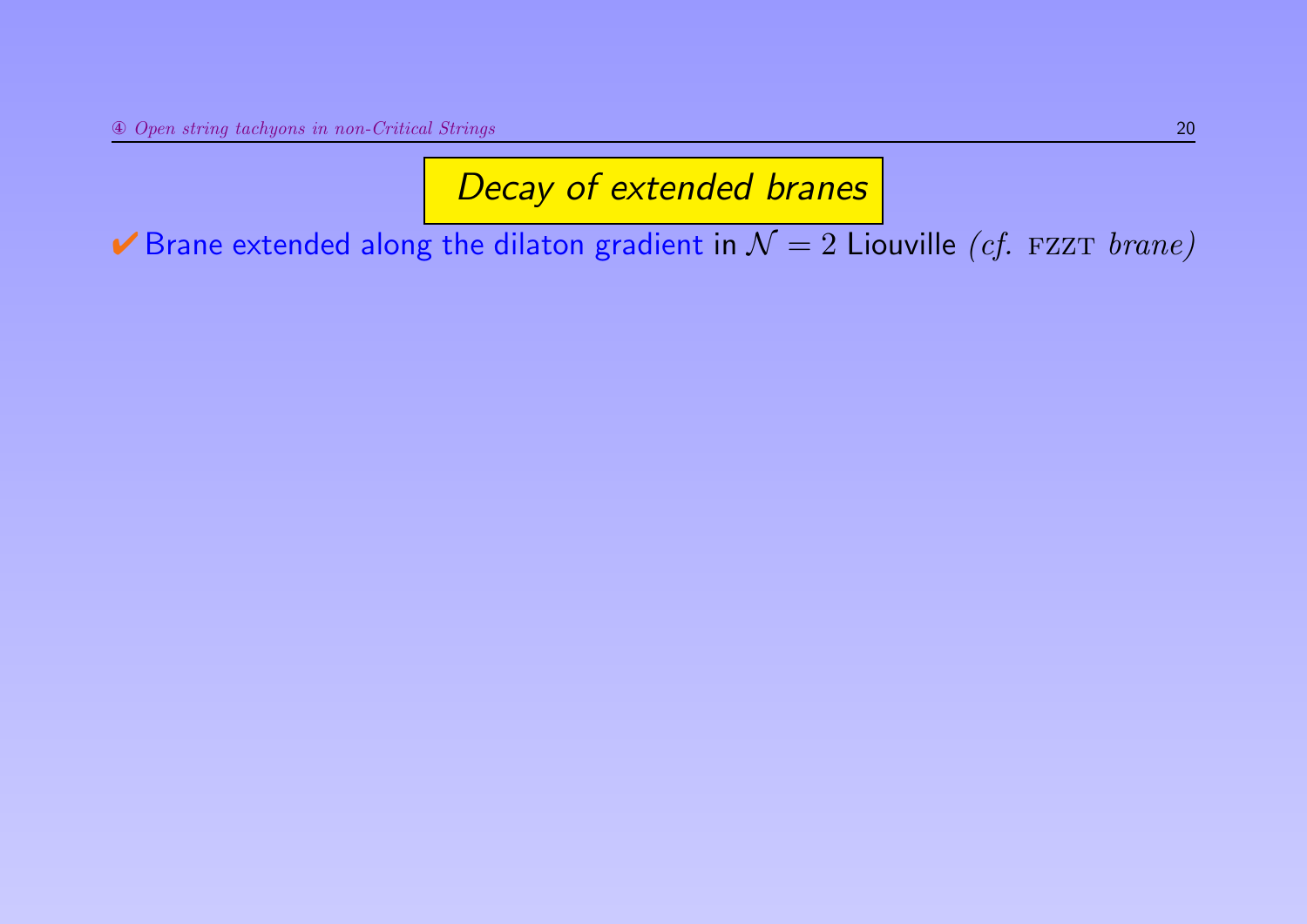Brane extended along the dilaton gradient in  $\mathcal{N}=2$  Liouville (cf. FZZT brane)  $\star$ Continuous spectrum ( $\delta$ -norm) above a gap

 $\blacktriangleright$  vertex operators:  $V_p(x) = \exp\{- (\sqrt{1-d/8} + ip_\phi)\phi(x) + p_\mu X^\mu(x) + \cdots \}$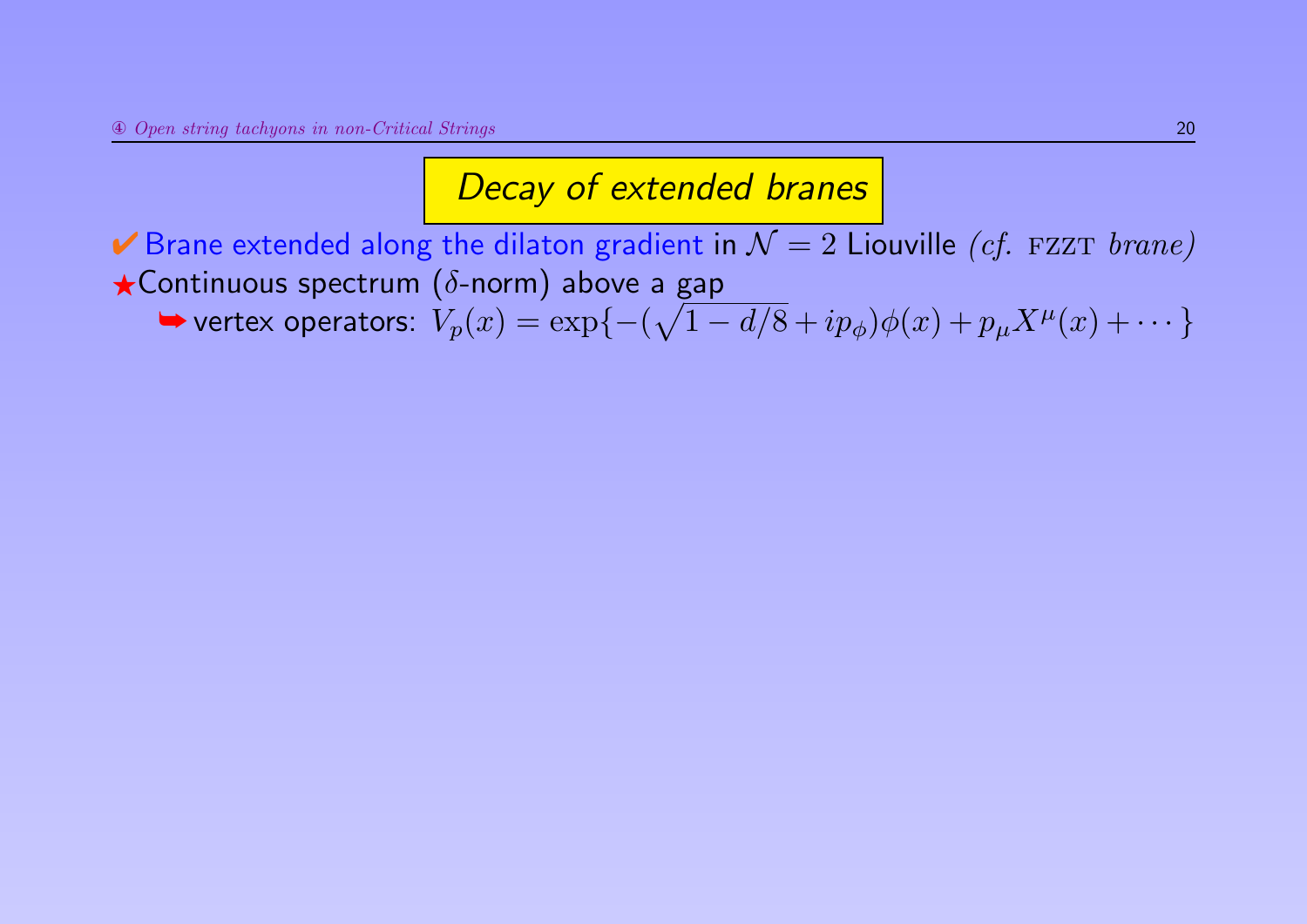► Brane extended along the dilaton gradient in  $\mathcal{N}=2$  Liouville *(cf. FZZT brane)*  $\star$ Continuous spectrum ( $\delta$ -norm) above a gap  $\blacktriangleright$  vertex operators:  $V_p(x) = \exp\{- (\sqrt{1-d/8} + ip_\phi)\phi(x) + p_\mu X^\mu(x) + \cdots \}$ 

 $\blacktriangledown$  Non-BPS D-brane (or  $D/\bar{D}$  pair): open string tachyon of mass  $\ell_s m = i$ √  $d/4$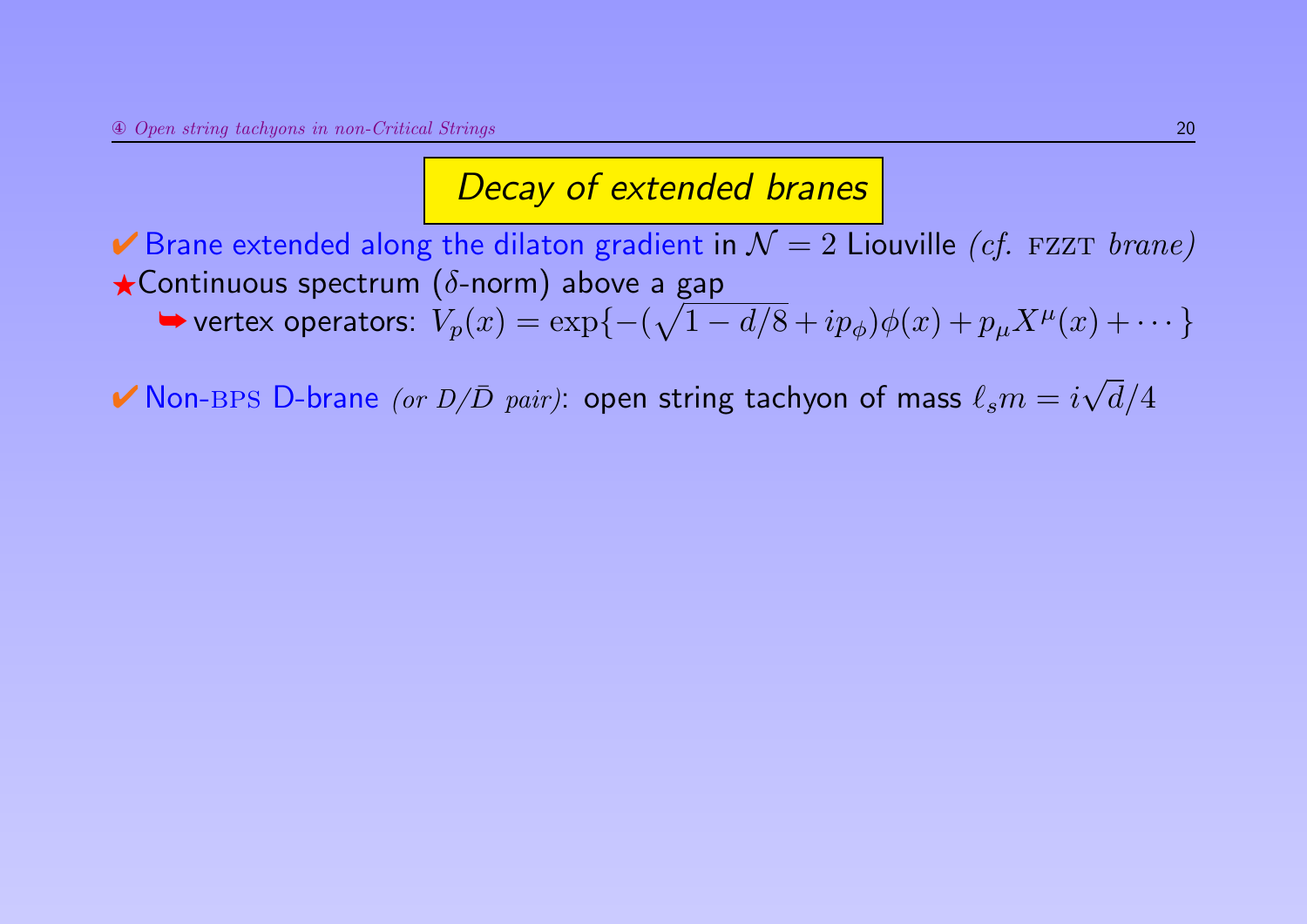► Brane extended along the dilaton gradient in  $\mathcal{N}=2$  Liouville (cf. FZZT brane)  $\star$ Continuous spectrum ( $\delta$ -norm) above a gap

 $\blacktriangleright$  vertex operators:  $V_p(x) = \exp\{- (\sqrt{1-d/8} + ip_\phi)\phi(x) + p_\mu X^\mu(x) + \cdots \}$ 

 $\blacktriangledown$  Non-BPS D-brane (or  $D/\bar{D}$  pair): open string tachyon of mass  $\ell_s m = i$ √  $d/4$  $\bigstar$ Homogeneous decay:  $\delta S = \lambda \sigma^1 \oint \mathrm{d} x \; G_{-1/2} \; e^{-\sqrt{1-d/8}\, \phi(x) + \frac{\sqrt{d}}{4\ell_s}}$ √ √  $\frac{\sqrt{a}}{4\ell_s}X_0(x)$ 

**►** not a known conformal field theory (non-trivial along the dilaton gradient)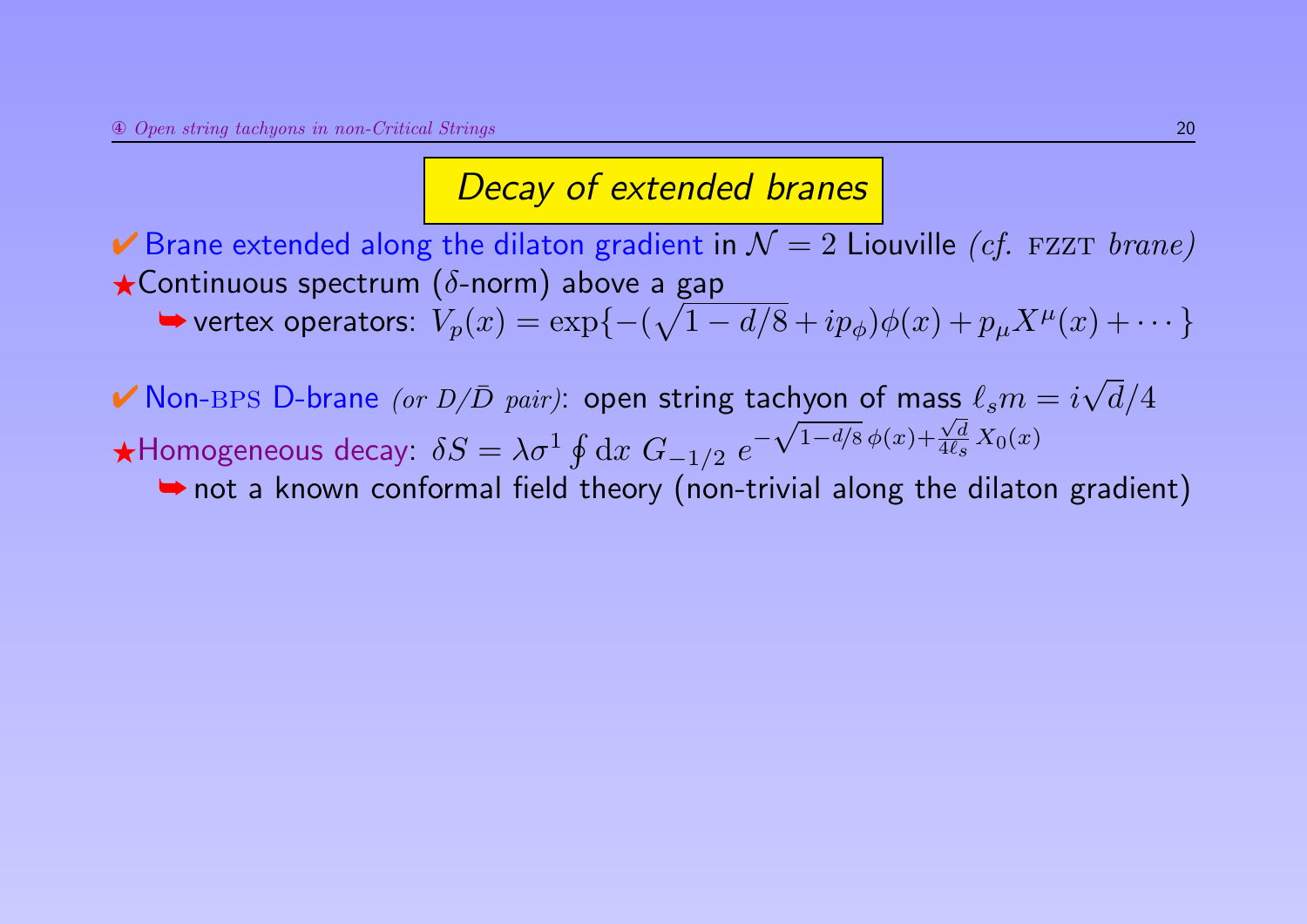► Brane extended along the dilaton gradient in  $\mathcal{N}=2$  Liouville (cf. FZZT brane)  $\star$ Continuous spectrum ( $\delta$ -norm) above a gap

 $\blacktriangleright$  vertex operators:  $V_p(x) = \exp\{- (\sqrt{1-d/8} + ip_\phi)\phi(x) + p_\mu X^\mu(x) + \cdots \}$ 

 $\blacktriangledown$  Non-BPS D-brane (or  $D/\bar{D}$  pair): open string tachyon of mass  $\ell_s m = i$ √  $d/4$  $\bigstar$ Homogeneous decay:  $\delta S = \lambda \sigma^1 \oint \mathrm{d} x \; G_{-1/2} \; e^{-\sqrt{1-d/8}\, \phi(x) + \frac{\sqrt{d}}{4\ell_s}}$ √ √  $\frac{\sqrt{a}}{4\ell_s}X_0(x)$ 

➥ not a known conformal field theory (non-trivial along the dilaton gradient)

✔ One could instead deform the worldsheet with  $\delta S = \lambda \sigma^1 \oint \mathrm{d} x \; G_{-1/2} \; \mathbb{I} \times e^{\frac{1}{2}}$  $\frac{X_0(x)}{f(x)}$  $2\ell_{\boldsymbol{s}}$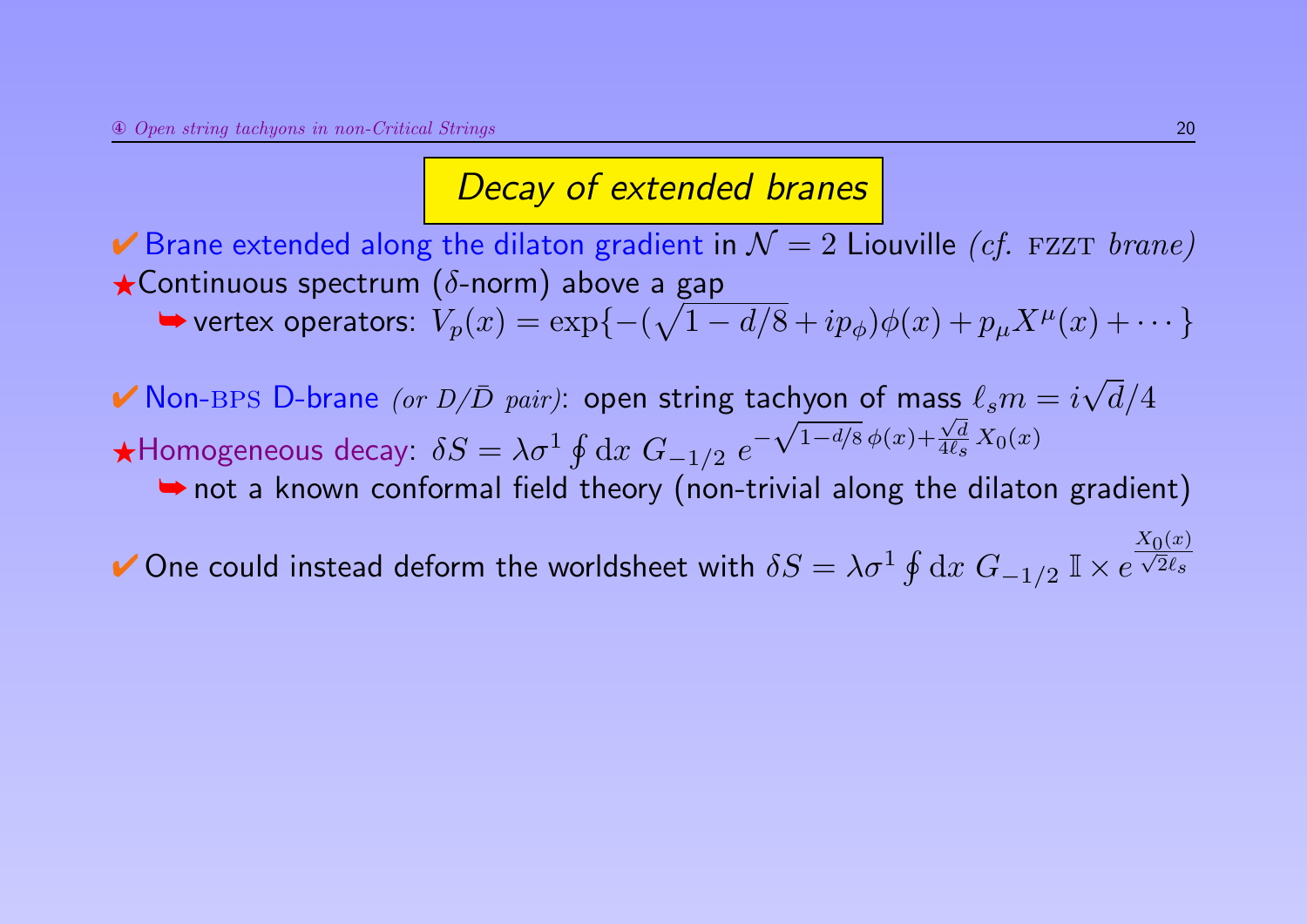► Brane extended along the dilaton gradient in  $\mathcal{N}=2$  Liouville (cf. FZZT brane)  $\star$ Continuous spectrum ( $\delta$ -norm) above a gap

 $\blacktriangleright$  vertex operators:  $V_p(x) = \exp\{- (\sqrt{1-d/8} + ip_\phi)\phi(x) + p_\mu X^\mu(x) + \cdots \}$ 

 $\blacktriangledown$  Non-BPS D-brane (or  $D/\bar{D}$  pair): open string tachyon of mass  $\ell_s m = i$ √  $d/4$  $\bigstar$ Homogeneous decay:  $\delta S = \lambda \sigma^1 \oint \mathrm{d} x \; G_{-1/2} \; e^{-\sqrt{1-d/8}\, \phi(x) + \frac{\sqrt{d}}{4\ell_s}}$ √ √  $\frac{\sqrt{a}}{4\ell_s}X_0(x)$ 

➥ not a known conformal field theory (non-trivial along the dilaton gradient)

✔ One could instead deform the worldsheet with  $\delta S = \lambda \sigma^1 \oint \mathrm{d} x \; G_{-1/2} \; \mathbb{I} \times e^{\frac{1}{2}}$  $\frac{X_0(x)}{f(x)}$  $2\ell_{\boldsymbol{s}}$ ★However the identity II is not normalizable on the extended brane in Liouville theory (measure  $\propto {\rm d}\phi\, e^{\sqrt{4-d/2}\,\phi})$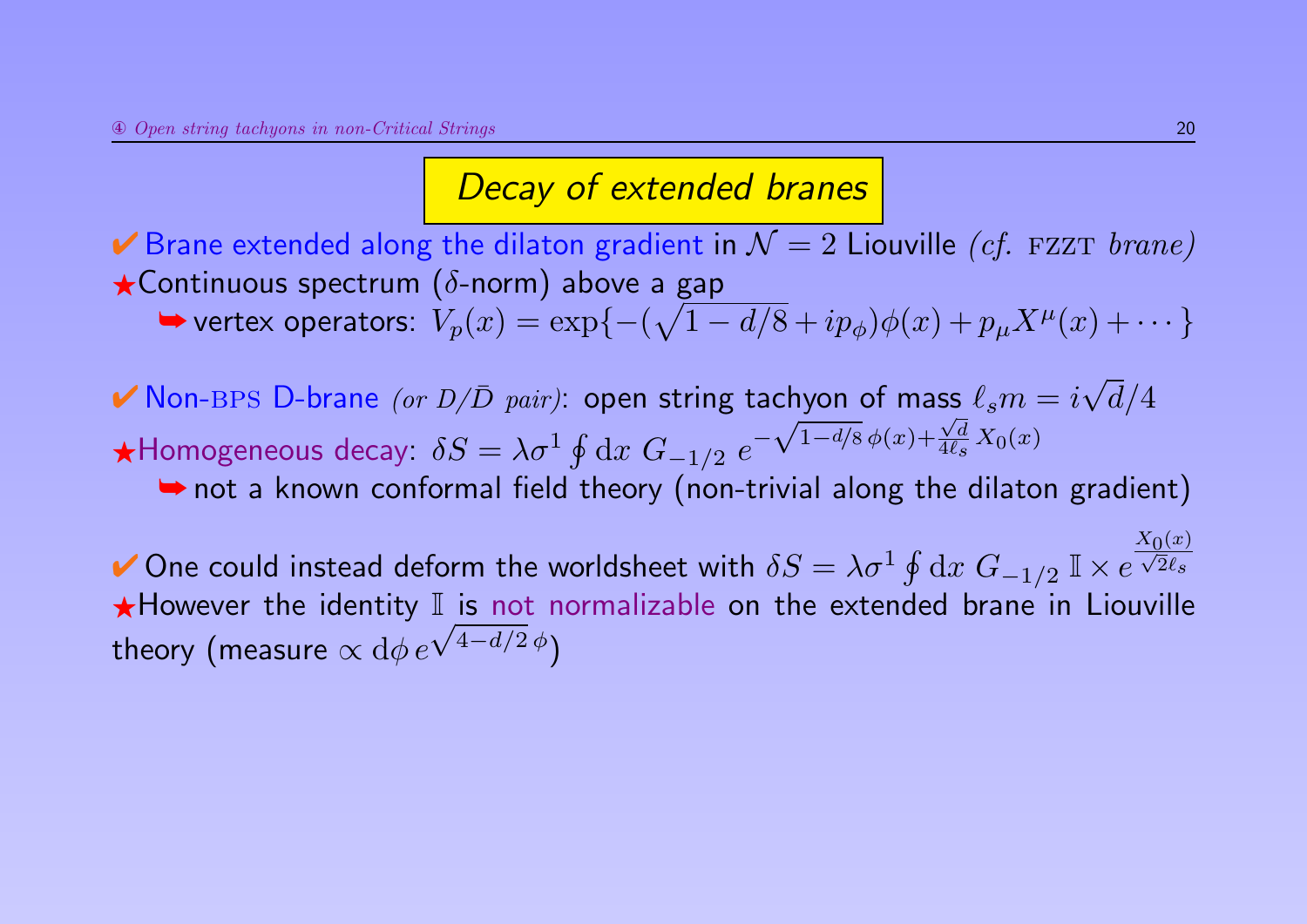► Brane extended along the dilaton gradient in  $\mathcal{N}=2$  Liouville *(cf. FZZT brane)*  $\star$ Continuous spectrum ( $\delta$ -norm) above a gap

 $\blacktriangleright$  vertex operators:  $V_p(x) = \exp\{- (\sqrt{1-d/8} + ip_\phi)\phi(x) + p_\mu X^\mu(x) + \cdots \}$ 

 $\blacktriangledown$  Non-BPS D-brane (or  $D/\bar{D}$  pair): open string tachyon of mass  $\ell_s m = i$ √  $d/4$  $\bigstar$ Homogeneous decay:  $\delta S = \lambda \sigma^1 \oint \mathrm{d} x \; G_{-1/2} \; e^{-\sqrt{1-d/8}\, \phi(x) + \frac{\sqrt{d}}{4\ell_s}}$ √ √  $\frac{\sqrt{a}}{4\ell_s}X_0(x)$ 

➥ not a known conformal field theory (non-trivial along the dilaton gradient)

✔ One could instead deform the worldsheet with  $\delta S = \lambda \sigma^1 \oint \mathrm{d} x \; G_{-1/2} \; \mathbb{I} \times e^{\frac{1}{2}}$  $\frac{X_0(x)}{f(x)}$  $2\ell_{\boldsymbol{s}}$ ★However the identity II is not normalizable on the extended brane in Liouville theory (measure  $\propto {\rm d}\phi\, e^{\sqrt{4-d/2}\,\phi})$ 

**►** does not represent the decay of the open string tachyon but changes the boundary conditions at  $\phi \rightarrow -\infty$  (however leads to a UV-finite result)